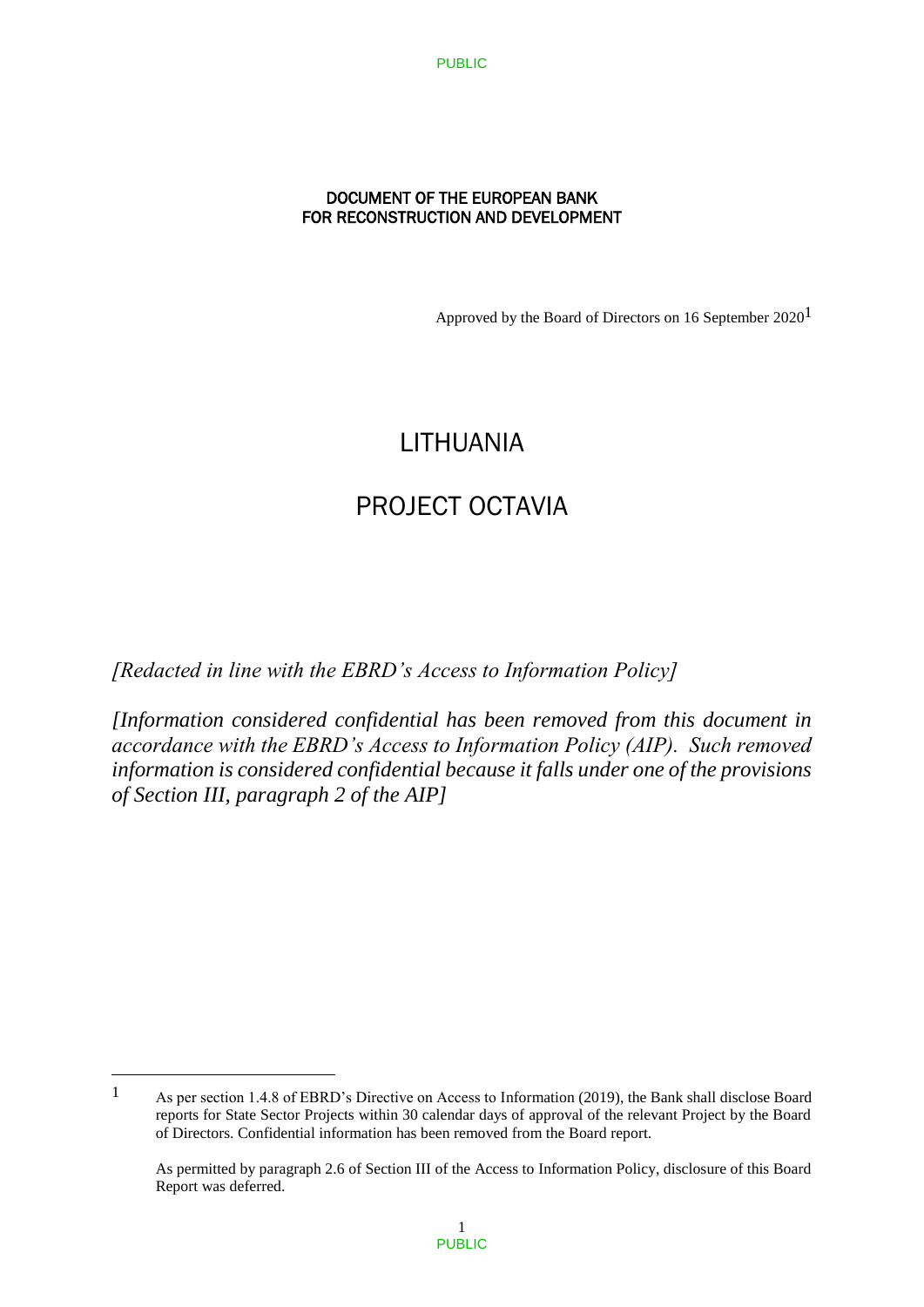# **TABLE OF CONTENTS**

| 1. |     |                                                                 |  |  |
|----|-----|-----------------------------------------------------------------|--|--|
|    | 1.1 |                                                                 |  |  |
|    | 1.2 |                                                                 |  |  |
|    | 1.3 |                                                                 |  |  |
|    | 1.4 |                                                                 |  |  |
|    | 1.5 |                                                                 |  |  |
| 2. |     |                                                                 |  |  |
| 3. |     |                                                                 |  |  |
|    | 3.1 |                                                                 |  |  |
| 4. |     |                                                                 |  |  |
| 5. |     |                                                                 |  |  |
|    | 5.1 |                                                                 |  |  |
|    | 5.2 |                                                                 |  |  |
|    | 5.3 |                                                                 |  |  |
|    | 5.4 |                                                                 |  |  |
| 6. |     |                                                                 |  |  |
|    | 6.1 |                                                                 |  |  |
|    | 6.2 |                                                                 |  |  |
|    | 6.3 |                                                                 |  |  |
|    |     |                                                                 |  |  |
|    |     |                                                                 |  |  |
|    |     |                                                                 |  |  |
|    |     |                                                                 |  |  |
|    |     |                                                                 |  |  |
|    |     | <b>ANNEX 5 - LITHUANIAN EQUITY MARKET AND INVESTOR BASE  32</b> |  |  |
|    |     |                                                                 |  |  |
|    |     |                                                                 |  |  |
|    |     |                                                                 |  |  |
|    |     |                                                                 |  |  |
|    |     |                                                                 |  |  |
|    |     |                                                                 |  |  |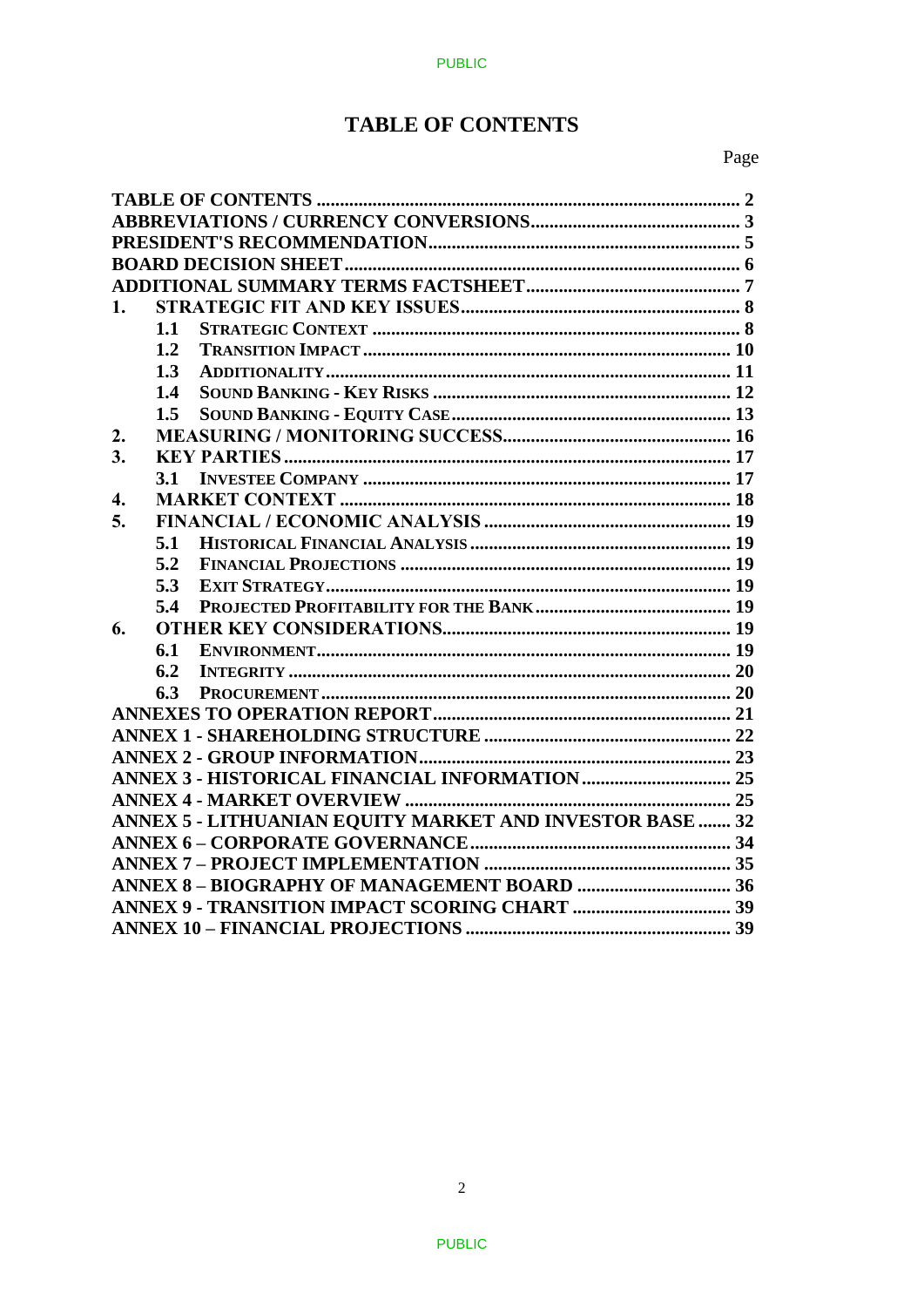

# **ABBREVIATIONS / CURRENCY CONVERSIONS**

| <b>Beta</b>     | Beta is a coefficient of volatility in the Capital Asset Pricing Model |
|-----------------|------------------------------------------------------------------------|
| BV              | <b>Book Value</b>                                                      |
| <b>BVPS</b>     | Book Value per Share                                                   |
| <b>CAPEX</b>    | Capital Expenditure                                                    |
| <b>CAPM</b>     | <b>Capital Asset Pricing Model</b>                                     |
| <b>CEE</b>      | Central Eastern Europe                                                 |
| CF              | <b>Cash Flow</b>                                                       |
| <b>CfD</b>      | <b>Contract for Difference</b>                                         |
| <b>CGAP</b>     | Corporate Governance Action Plan                                       |
| <b>CHP</b>      | <b>Combined Heat and Power</b>                                         |
| <b>COD</b>      | <b>Commercial Operation Date</b>                                       |
| <b>COVID</b>    | Coronavirus disease                                                    |
| CO <sub>2</sub> | Carbon dioxide                                                         |
| <b>DCF</b>      | <b>Discount Cash Flow</b>                                              |
| <b>DSCR</b>     | Debt Service Coverage Ratio                                            |
| <b>DSRA</b>     | Debt Serve Reserve Account                                             |
| E&S             | <b>Environmental and Social</b>                                        |
| <b>EBIT</b>     | Earnings Before Interest and Tax                                       |
| <b>EBITDA</b>   | Earnings Before Interest, Tax, Depreciation and Amortisation           |
| <b>EBRD</b>     | European Bank for Reconstruction and Development                       |
| <b>ENTSO-E</b>  | European Network of Transmission System Operators                      |
| <b>EPC</b>      | Engineering, Procurement and Construction                              |
| ERP             | <b>Equity Risk Premium</b>                                             |
| <b>ESAP</b>     | <b>Environmental and Social Action Plan</b>                            |
| <b>ESDD</b>     | <b>Environmental and Social Due Diligence</b>                          |
| <b>ESO</b>      | Energijos Skirstymo Operatorius                                        |
| <b>EUR</b>      | Euro                                                                   |
| <b>EURIBOR</b>  | European Interbank Offered Rate                                        |
| EV              | <b>Enterprise Value</b>                                                |
| <b>FCFE</b>     | Free Cash Flow to Equity                                               |
| FCFF            | Free Cash Flow to the Firm                                             |
| FiT             | Feed-in Tariff                                                         |
| FiP             | Feed-in Premium                                                        |
| <b>GDP</b>      | <b>Gross Domestic Product</b>                                          |
| <b>GDR</b>      | <b>Global Depositary Receipt</b>                                       |
| GW              | Gigawatt                                                               |
| <b>HPP</b>      | Hydro Power Plant                                                      |
| IFI             | <b>International Financial Institution</b>                             |
| <b>IFRS</b>     | <b>International Financial Reporting Standards</b>                     |
| IG              | AB Ignitis Grupe [formerly Ignitis Grupe UAB]                          |
| <b>IPO</b>      | Initial Public Offering                                                |
| <b>IRR</b>      | <b>Internal Rate of Return</b>                                         |
|                 |                                                                        |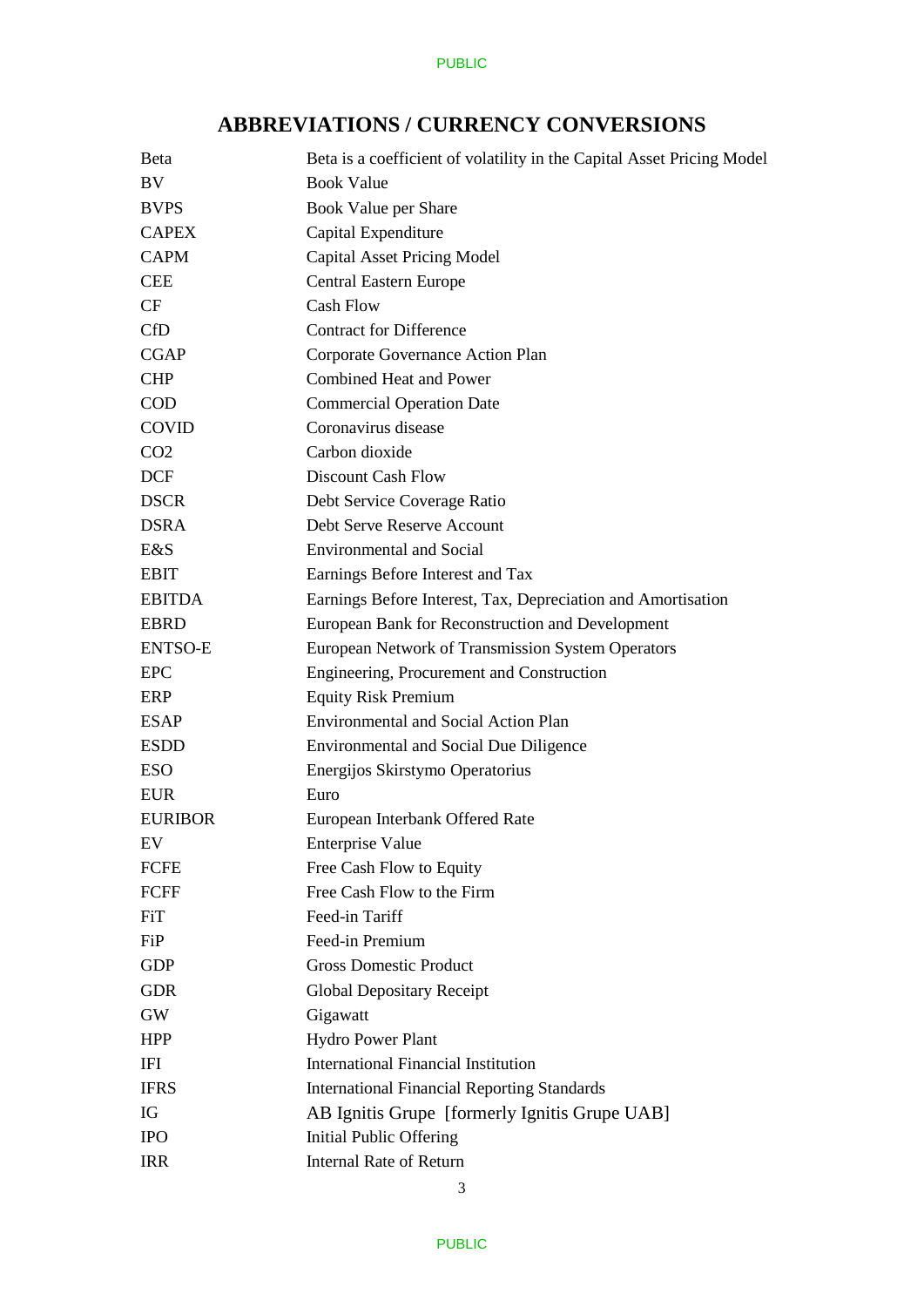| <b>KPI</b>   | Key Performance Indicator                                  |
|--------------|------------------------------------------------------------|
| <b>LCP</b>   | <b>Local Content Premium</b>                               |
| <b>LNG</b>   | <b>Liquefied Natural Gas</b>                               |
| <b>LSE</b>   | <b>London Stock Exchange</b>                               |
| <b>LIBOR</b> | London Interbank Offered Rate                              |
| <b>MW</b>    | Megawatt                                                   |
| MWe          | <b>Megawatt Energy</b>                                     |
| <b>MWth</b>  | <b>Megawatt Thermal</b>                                    |
| <b>NCC</b>   | National Commission for Energy Control and Prices          |
| <b>ND</b>    | Net Debt                                                   |
| $O\&M$       | <b>Operations and Maintenance</b>                          |
| P/E          | Price to Earnings                                          |
| <b>PSHP</b>  | Pumped Storage Hydro Power Plant                           |
| <b>PPA</b>   | <b>Power Purchase Agreement</b>                            |
| <b>RAB</b>   | <b>Regulated Asset Base</b>                                |
| <b>RE</b>    | Renewable Energy                                           |
| <b>RES</b>   | <b>Renewable Energy Sources</b>                            |
| <b>SAIDI</b> | <b>System Average Interruption Duration Index</b>          |
| <b>SAIFI</b> | <b>System Average Interruption Frequency Index</b>         |
| <b>SPA</b>   | <b>Share Purchase Agreement</b>                            |
| <b>SPV</b>   | Special Purpose Vehicle                                    |
| <b>SRSS</b>  | <b>Structural Reform Support Service</b>                   |
| TC           | <b>Technical Cooperation</b>                               |
| <b>TCFD</b>  | <b>Task Force on Climate-related Financial Disclosures</b> |
| <b>USD</b>   | <b>United States Dollar</b>                                |
| <b>WACC</b>  | Weighted Average Cost of Capital                           |
| WtE          | <b>Waste to Energy</b>                                     |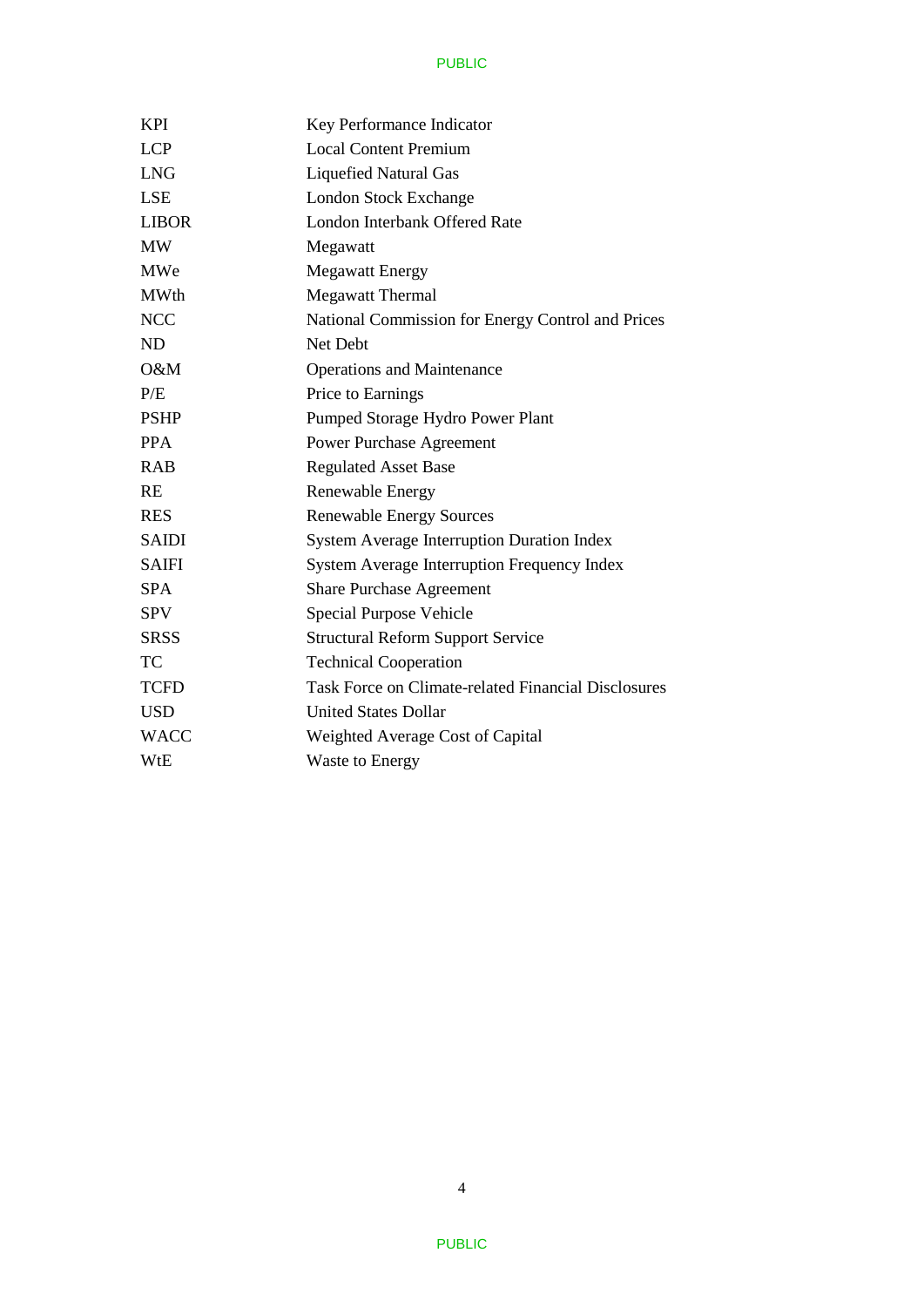# **PRESIDENT'S RECOMMENDATION**

This recommendation and the attached Report concerning an operation in favour of [AB] Ignitis Grupe  $2$  (the "Company" or the "Group"), a [public] limited liability company incorporated in Lithuania, are submitted for consideration by the Board of Directors.

The operation consists of an equity investment of up to EUR 90 million in the upcoming Initial Public Offering ("IPO") of the Company. The offering will be dual listed on the Vilnius Stock Exchange and London Stock Exchange. The IPO will involve the listing of up to 33 per cent shareholding in the Company.

The Transaction will support [capital raise ] through an IPO of a major energy utility in the Baltics. The Bank's participation and associated corporate governance improvements will give additional confidence to institutional and retail investors, thus supporting a landmark listing despite the current challenging conditions in capital markets.

The Company will utilise the IPO proceeds to invest in modernising its distribution network and expanding its renewable energy capacity as part of its ongoing transition to a modern, smart, green utility. The expected transition impact of the Project stems from the *Green* and *Resilient* qualities. The operation will deliver climate mitigation benefits through energy efficiency, network modernization, and new green investments *(Green).*The operation will also make an important contribution to the local equity capital market development, a key objective for the Bank in the Baltics given the current lack of investable securities and poor secondary market liquidity *(Resilient)*.

I am satisfied that the operation is consistent with the Bank's Strategy for Lithuania, the Bank's Energy Sector Strategy, the Bank's Green Economy Transition Approach, the Local Currency and Capital Markets Development Initiative and with the Agreement Establishing the Bank.

I recommend that the Board approve the proposed equity investment substantially on the terms of the attached Report.

> **Jurgen Rigterink Acting President**

<u>.</u>

<sup>&</sup>lt;sup>2</sup> Since the preparation of this document, the Company has changed its name, and is now AB Ignitis Grupe. This change appears throughout the document.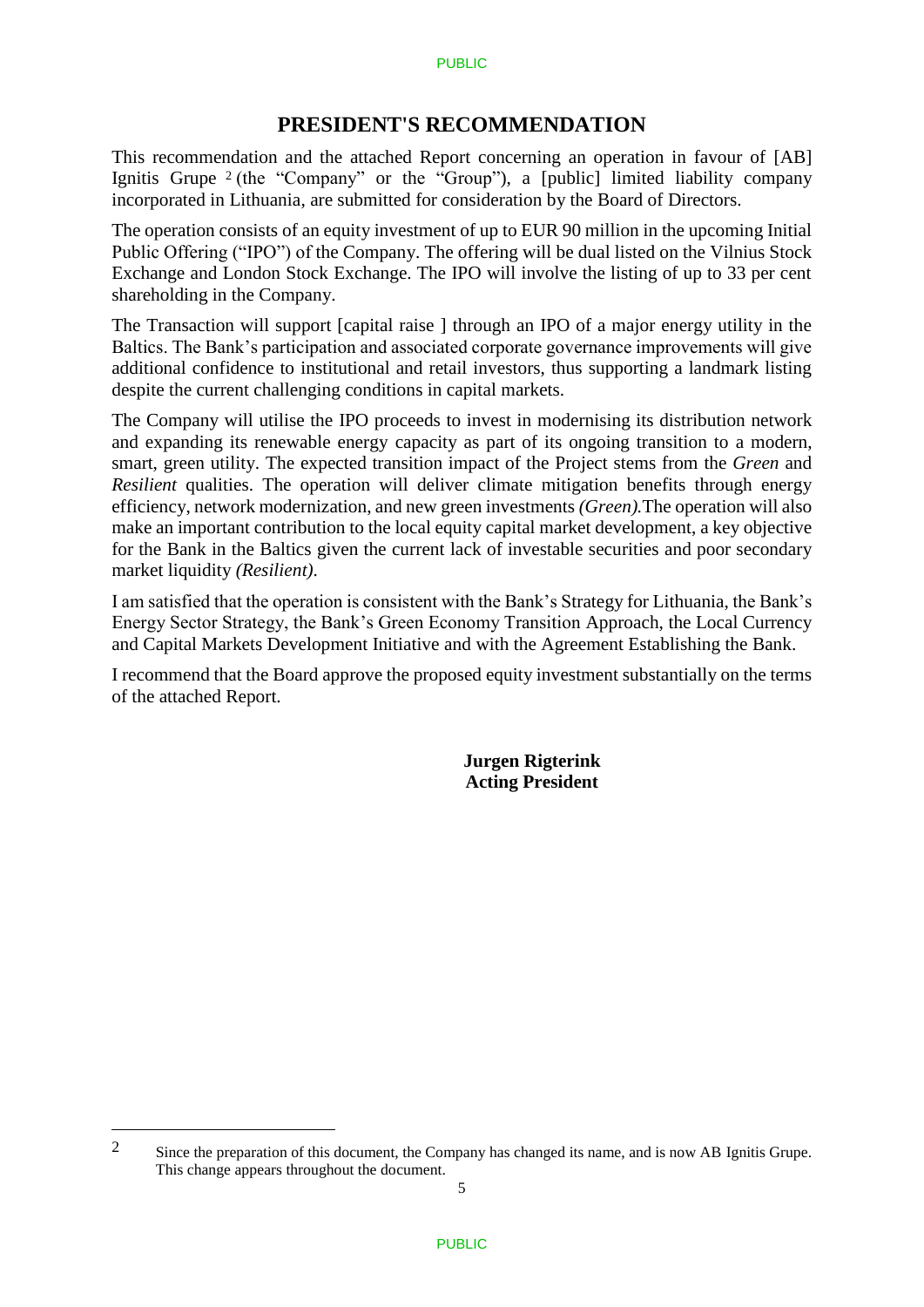#### PUBLIC

# **BOARD DECISION SHEET**

| LITHUANIA – Project Octavia - DTM 52352       |                                                                                                                                                                                                                                                                                                                                                                                                                                                                                                                                                                                                                                                                                                                                                                                                                                                                                                                                                                                                                                                                                                                   |  |  |
|-----------------------------------------------|-------------------------------------------------------------------------------------------------------------------------------------------------------------------------------------------------------------------------------------------------------------------------------------------------------------------------------------------------------------------------------------------------------------------------------------------------------------------------------------------------------------------------------------------------------------------------------------------------------------------------------------------------------------------------------------------------------------------------------------------------------------------------------------------------------------------------------------------------------------------------------------------------------------------------------------------------------------------------------------------------------------------------------------------------------------------------------------------------------------------|--|--|
| <b>Transaction /</b><br><b>Board Decision</b> | Board approval <sup>3</sup> is sought for an initial public offering equity investment of up to EUR 90<br>million in AB Ignitis Grupe (the "Company", or the "Group"), a public limited liability<br>company incorporated in Lithuania. The Bank's investment will not exceed 15% of the<br>share issue. The shares will be listed on Nasdaq Vilnius Stock Exchange and London Stock<br>Exchange.                                                                                                                                                                                                                                                                                                                                                                                                                                                                                                                                                                                                                                                                                                                 |  |  |
| <b>Client</b>                                 | AB Ignitis Grupe, a Lithuanian state-owned energy company, who mainly operates in: (1)<br>distribution of electricity and gas, (2) generation of electricity and heat; and (3) trading and<br>supply of electricity and gas. In May 2020, S&P assigned the Company BBB+ credit rating.<br>In FY2019, the Company achieved EUR 1.1 billion of revenue and EUR 259.6 adjusted<br>EBITDA with total assets of EUR 3.2 billion.                                                                                                                                                                                                                                                                                                                                                                                                                                                                                                                                                                                                                                                                                       |  |  |
| <b>Main Elements</b><br>of the Proposal       | <b>Transition</b> impact<br>Green: the Project is 100% GET compliant, delivering climate mitigation benefits through<br>energy efficiency, network modernization, and new green investments in the CEE region.<br>The investment will reduce the network losses [REDACTED] and accordingly will result<br>in [REDACTED] CO2 emission savings annually.<br>Resilience: the Project will contribute to local equity capital market development, which<br>suffers from a lack of investable securities and poor secondary market liquidity.<br>Additionality<br>Financing Structure: The Bank's financing is expected to provide a valuable signal to<br>$\overline{\phantom{0}}$<br>the market, enhance the Company's corporate governance and facilitate a successful<br>placement in the current environment given the COVID-19 outbreak.<br>Risk mitigation: The Bank's involvement provides comfort to clients and investors, by<br>mitigating non-financial risks.<br>Sound banking<br>The Company has resilient business with highly visible cash flows from regulated or<br>long term contracted activities. |  |  |
| <b>Key Risks</b>                              | Regulatory risk: [REDACTED] The regulatory framework may change negatively for the<br>next regulatory period. <i>Mitigants:</i> the Company operates in a predictable regulatory<br>environment governed by the EU energy <i>acquis</i> .<br>Competition risk: Rising competition in the renewables sector [REDACTED]. Mitigant: the<br>Company has a good pipeline of projects in Poland and Lithuania. In addition, half of the<br>Company's growth is expected to come from the distribution segment which is a regulated<br>industry.<br>Government interference risk: The government will remain a majority shareholder in the<br>Company post IPO [REDACTED]. Mitigant: The Company has already operated for<br>several years on an arm's length fully commercial basis. The IPO is expected to reinforce<br>and entrench these characteristics and the Corporate Governance Action Plan (CGAP)<br>agreed with the Bank [REDACTED].                                                                                                                                                                         |  |  |
| <b>Strategic Fit</b><br><b>Summary</b>        | The Project is consistent with the Bank's Strategy for Lithuania, especially in the context<br>of bolstering energy security and increasing energy efficiency; the Energy Sector Strategy,<br>the Green Economy Transition approach, the Local Currency and Capital Markets<br>Development Initiative, and with the Agreement Establishing the Bank.                                                                                                                                                                                                                                                                                                                                                                                                                                                                                                                                                                                                                                                                                                                                                              |  |  |

<sup>3</sup> Article 27 of the AEB provides the basis for this decision.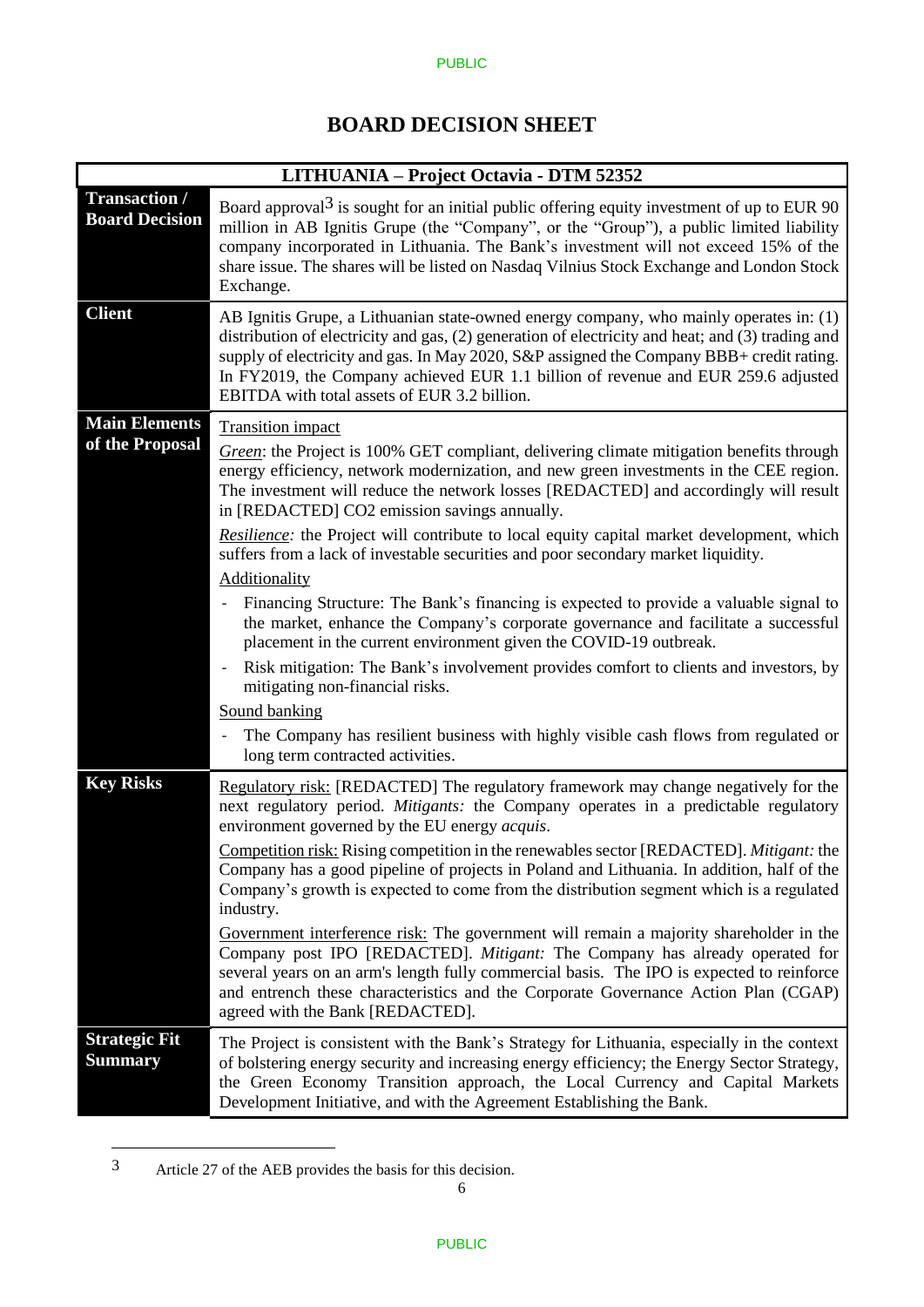# **ADDITIONAL SUMMARY TERMS FACTSHEET**

| <b>EBRD</b> Transaction                                    | An equity investment of up to EUR 90m in the IPO of AB Ignitis Grupe, the Lithuanian<br>state-owned energy utility with business in energy retail, electricity and gas networks,<br>and electricity generation and formerly known as Lietuvos Energija, (the "Project" or<br>the "Transaction").<br>The Bank's proposed investment will represent up to 15% of the offering and will be<br>subject to scale back depending on the level of market interest. The Company is<br>considering floating up to 33% [REDACTED] of its shares on the NASDAQ Vilnius<br>Stock Exchange (VSE) and London Stock Exchange (LSE) through an issuance of new<br>shares. The offering on the Vilnius Stock Exchange is expected to be limited to up to<br>20% of the issuance. The Bank's investment will be via GDRs on the London Stock<br>Exchange. |
|------------------------------------------------------------|-----------------------------------------------------------------------------------------------------------------------------------------------------------------------------------------------------------------------------------------------------------------------------------------------------------------------------------------------------------------------------------------------------------------------------------------------------------------------------------------------------------------------------------------------------------------------------------------------------------------------------------------------------------------------------------------------------------------------------------------------------------------------------------------------------------------------------------------|
| <b>Existing Exposure</b>                                   | Total amount debt: EUR 60m [REDACTED]                                                                                                                                                                                                                                                                                                                                                                                                                                                                                                                                                                                                                                                                                                                                                                                                   |
| <b>Maturity / Exit / Repayment</b>                         | The base case exit is expected in 2027 [REDACTED]. The exit will, however, depend<br>on the Company's and share price performance. The exit is expected either through an<br>open market sale combining some or all of: (i) accelerated book building, (ii) bilateral<br>block trade(s) and (iii) dribbling out.                                                                                                                                                                                                                                                                                                                                                                                                                                                                                                                        |
| <b>EPF Eligible Investment</b>                             | Yes.                                                                                                                                                                                                                                                                                                                                                                                                                                                                                                                                                                                                                                                                                                                                                                                                                                    |
| <b>Potential AMI eligible</b><br>financing                 | None.                                                                                                                                                                                                                                                                                                                                                                                                                                                                                                                                                                                                                                                                                                                                                                                                                                   |
| <b>Use of Proceeds</b>                                     | The IPO proceeds will be used to finance (i) investments in the electricity distribution<br>network, (ii) expansion of the Company in renewable energy projects[, and (iii) general<br>corporate purposes]. [REDACTED]                                                                                                                                                                                                                                                                                                                                                                                                                                                                                                                                                                                                                  |
| <b>Investment Plan</b>                                     | [REDACTED]The proceeds of the IPO will be used to finance the Group's 2020-2023<br>investment programme of EUR 1.7-2.0 billion including (i) the distribution network<br>modernisation and expansion; and (ii) development of renewable energy capabilities in<br>the Baltic region and the CEE region (targeting c. 500-700MW of renewables additional<br>capacity). [REDACTED]                                                                                                                                                                                                                                                                                                                                                                                                                                                        |
| <b>Financing Plan</b>                                      | [REDACTED]                                                                                                                                                                                                                                                                                                                                                                                                                                                                                                                                                                                                                                                                                                                                                                                                                              |
| <b>Key Parties Involved</b>                                | Ignitis Grupe as Issuer.<br>$\bullet$                                                                                                                                                                                                                                                                                                                                                                                                                                                                                                                                                                                                                                                                                                                                                                                                   |
|                                                            | UBS, J.P. Morgan, Morgan Stanley[, and Swedbank] as Joint Global Coordinators.<br>٠<br>[REDACTED]                                                                                                                                                                                                                                                                                                                                                                                                                                                                                                                                                                                                                                                                                                                                       |
| Conditions to subscription /<br>disbursement               | Signing of the Framework Agreement.<br>$\bullet$                                                                                                                                                                                                                                                                                                                                                                                                                                                                                                                                                                                                                                                                                                                                                                                        |
| <b>Key Covenants</b>                                       | Environmental and Social Action Plan.<br>$\bullet$                                                                                                                                                                                                                                                                                                                                                                                                                                                                                                                                                                                                                                                                                                                                                                                      |
|                                                            | Corporate Governance Action Plan (CGAP). [REDACTED]<br>٠                                                                                                                                                                                                                                                                                                                                                                                                                                                                                                                                                                                                                                                                                                                                                                                |
|                                                            | Statutory shareholder rights including fundamental rights such as access to<br>$\bullet$<br>dividends and liquidation proceeds, information rights, protection against abuse of<br>majority position and preferential rights of subscription.                                                                                                                                                                                                                                                                                                                                                                                                                                                                                                                                                                                           |
| Security /                                                 | None.                                                                                                                                                                                                                                                                                                                                                                                                                                                                                                                                                                                                                                                                                                                                                                                                                                   |
| <b>Guarantees</b><br>Other material agreements             | None                                                                                                                                                                                                                                                                                                                                                                                                                                                                                                                                                                                                                                                                                                                                                                                                                                    |
| <b>Associated Donor Funded</b>                             | None                                                                                                                                                                                                                                                                                                                                                                                                                                                                                                                                                                                                                                                                                                                                                                                                                                    |
| <b>TC</b> and co-investment<br>grants/concessional finance |                                                                                                                                                                                                                                                                                                                                                                                                                                                                                                                                                                                                                                                                                                                                                                                                                                         |

[REDACTED]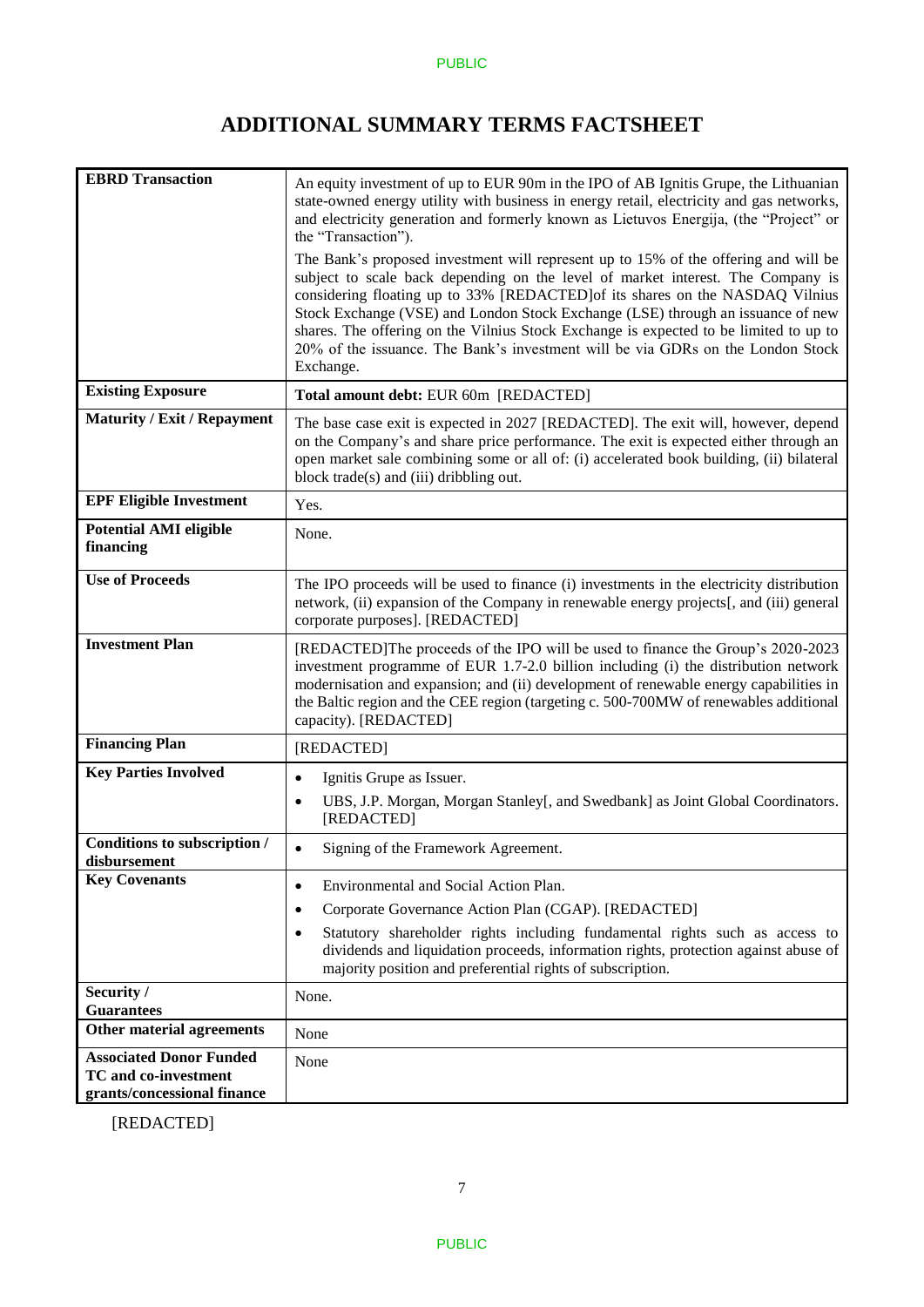# **INVESTMENT PROPOSAL SUMMARY**

# **1. STRATEGIC FIT AND KEY ISSUES**

### **1.1 STRATEGIC CONTEXT**

#### *Lithuanian energy sector*

Lithuania faces two major energy-related challenges. First the economy is characterised by a high carbon intensity which is nearly double the EU-28 average (0.44 TCO2/ EUR GDP versus 0.24 for EU). Second, Lithuania is heavily reliant on imports for its energy security, given its limited domestic energy resources and especially following the closure of the Ignalina nuclear reactor in 2010. While the new LNG terminal and two inter-connectors to Poland and Sweden are major improvements to the energy landscape, more is needed to strengthen energy supply security and efficiency. In addition a shift to renewables is critical to both reducing carbon intensity and increasing energy security.

A modernised distribution network is a critical element in achieving these two goals. A more efficient, flexible and smart grid has lower electricity losses, can absorb more renewable capacity and is more resilient to disruption and shifting supply sources.

Lithuania's energy sector must also respond to the 2018 EU New Renewable Energy Directive which commits EU Member States to reach collectively 32% of final energy consumption from renewables by 2030. Accordingly Lithuania has endorsed in December 2019 a National Energy and Climate Plan (NECP) which sets the 2030 target for renewable energy share at 45% of total final energy consumption, and aims at reducing greenhouse gas (GHG) emissions by 9% compared to 2005. This is one of the two key demand drivers for renewables investments in Europe. The other is the growing competitiveness of renewable energy in an environment of stable and rising CO2 prices, due to the EU Emissions Trading Scheme. In this context it is important to note that key elements in the European Green Deal proposed earlier in 2020 are proposals to increase the renewables target and tighten the Emissions Trading Scheme. These drivers will prompt massive investment in renewable electricity (projected to provide more than 50% of EU electricity by 2030).

This in turn will require massive investment in transmission and distribution networks as the system moves from reliance on a relatively small number of dispatchable fossil fuel generators to multiple, distributed intermittent generators, primarily wind and solar.

AB Ignitis Grupe (the **Company**) is central to meeting these challenges, in particular as the owner and operator of Lithuania's electricity distribution network. The Company's network investment plan includes (i) a roll-out of 1.2 million smart meters; (ii) grid strengthening for reduction of network losses [REDACTED]; (iii) improvement of network reliability by reducing the system unplanned interruption duration and frequency [REDACTED]; and (iv) grid connections for mainly privately owned distributed renewables (such as small-scale solar generation at household / commercial level). The scale of this transformation requires investment of EUR 900 million by 2025. Alongside this the Company plans to grow its renewable capacity [REDACTED], reducing the carbon intensity of its generation.

In regards to the impact of COVID-19 on the energy sector in Lithuania, the sector have been affected by the spread of pandemic, in particular with regards to the decline in electricity and gas consumption, which also affects the Group's activities. The extent of the risk posed by COVID-19 in the future is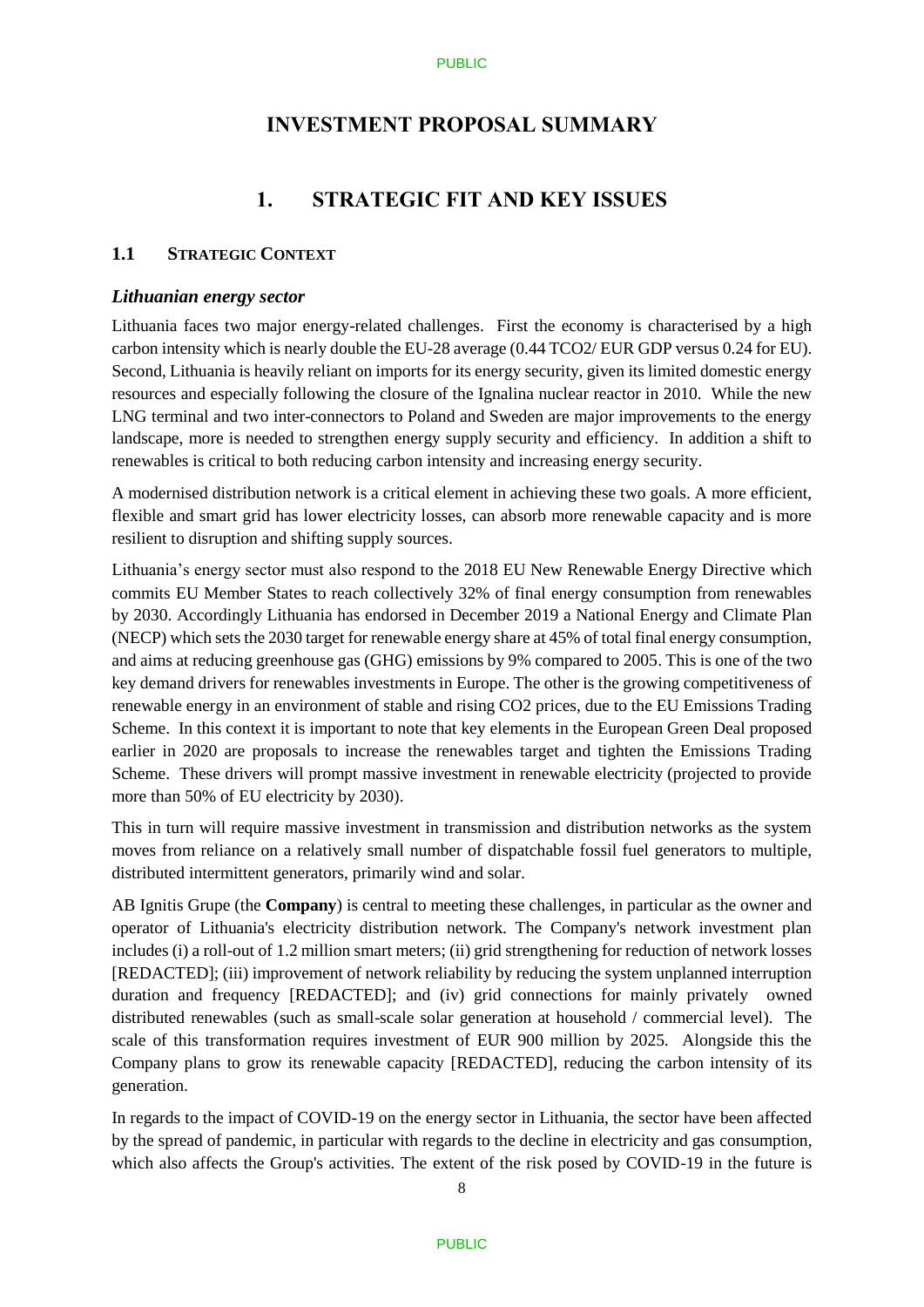unclear and may have a prolonged adverse impact on the economy of Lithuania and the wider region, and in turn, on the Group's business, results of operations and financial condition.

### *Lithuanian capital markets*

Lithuania's credit ratings stand at A+ (stable) by S&P, A(stable) by Fitch, and A3(positive) by Moody's. In the view of all three credit agencies, Lithuania's Eurozone accession in January 2015 increased the credibility of macroeconomic policy. However the local capital market in Lithuania and the Baltics is constraint by its limited liquidity.

The difficulties encountered by the Lithuanian companies in accessing capital markets come from the relatively small size of individual companies and of the Lithuanian market. This is therefore limiting the investor base to investors willing to expend the amount of resources necessary to conduct due diligence on both the country and the individual companies and to accept the limited liquidity that is associated with smaller issuers.

### *Ignitis Grupe IPO*

The proposed transaction responds to both these challenges. It entails a significant capital increase by Ignitis Grupe through an initial public offering of new shares representing up to 33% of the Company's equity. In this way the Company will secure significant capital from private investors for its major investment needs. In addition this will be the first capital raise of such scale via the stock exchange of a state owned energy company in the Baltics and if successful will set a good precedent for further involvement of private capital in state owned energy companies, especially in the context of reduced IPO activity in the current COVID-19 crisis given depressed market values. Support for the Company's renewable investment ambitions outside Lithuania will also set a good precedent for cross-border investments, especially between the Bank's countries of operations.

Given the strategic nature of the Group's assets to the energy security in Lithuania, there are currently no rounds of privatisation expected in the near term for Ignitis Group. However this partial introduction of private capital represents the next stage of the Company's development: over the last few years the Company has operated on an arm's length and purely commercial basis, with a majority independent Supervisory Board. In the course of its recent engagement with the Company through participation in two green bond issues in 2017 and 2018 the Bank has observed this closely. This independence will be further strengthened by the transaction and bolstered by a number of specific corporate governance commitments agreed with the Bank in a corporate governance action plan.

The IPO will take place on the Vilnius Stock Exchange and London Stock Exchange. Based on the current market capitalisation, the Company may become the largest company listed on Nasdaq Vilnius and the largest company in the Baltics, thus facilitating the liquidity of the local capital market. Based on the currently estimated IPO size, free float and trading volume, the Company is expected to qualify for inclusion in NASDAQ Baltics main index list, resulting in higher liquidity. If successful, the IPO will have a demonstration effect, showing that the listing of state-owned enterprises can be successfully implemented via local stock exchanges, thus supporting capital markets development.

The shares offering on the Vilnius Stock Exchange is mainly targeting local and Baltics based retail investors, therefore the Bank will invest via GDRs listed on the London Stock Exchange which is targeting international institutional investors and would as a result optimise the outcome of having the highest free float possible on the local exchange given the Bank's different investment mandate vis-àvis active retail investors.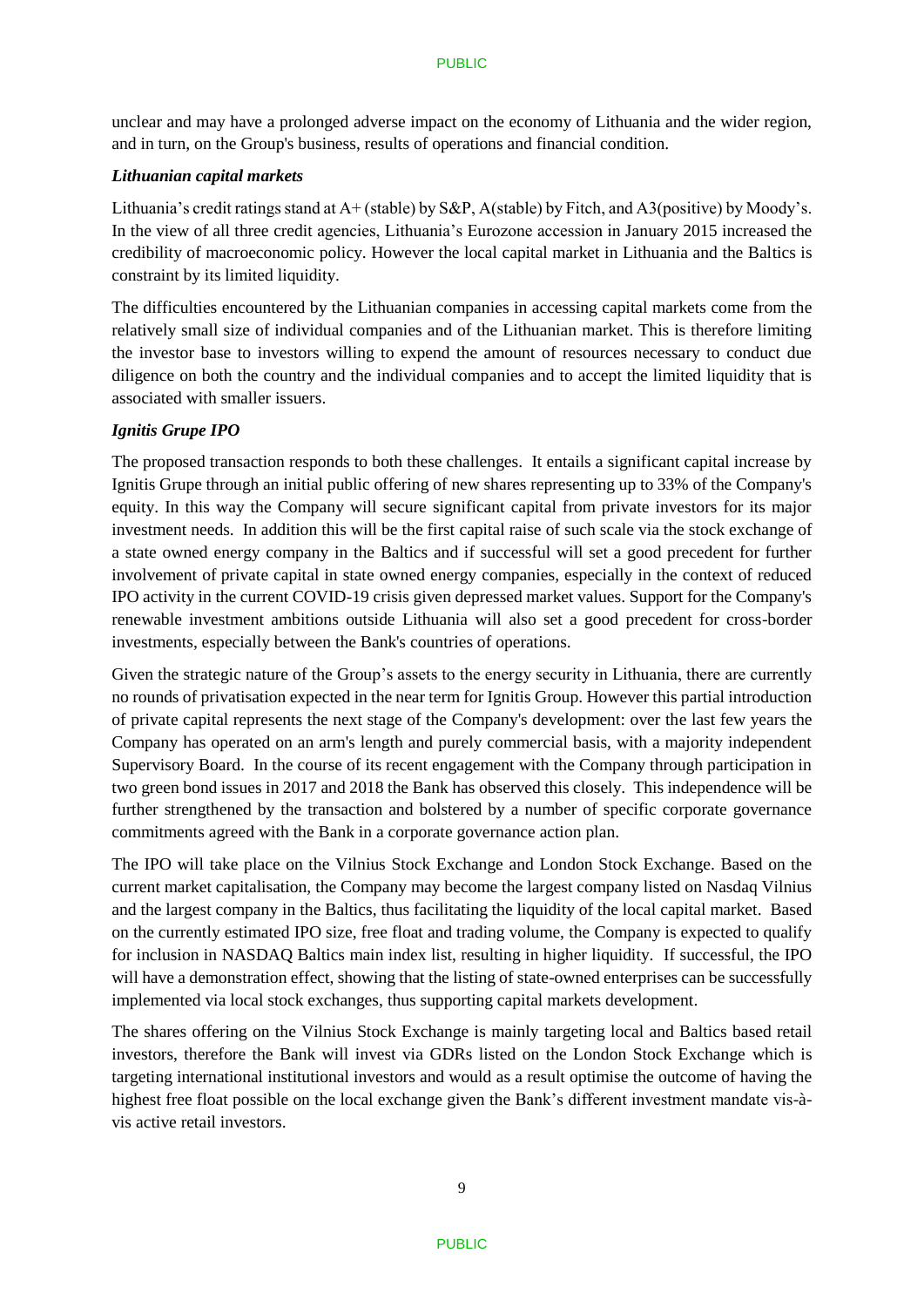The Project is well aligned with the Memorandum of Understanding (MoU) signed in November 2017 among the three Baltic States and the Bank to jointly work on capital markets development, an initiative strongly supported by the EC. By participating in the IPO, the Bank supports local capital market development. This complements, and validates, the Bank's sustained policy dialogue over recent years through various technical cooperation projects funded by the European Commission through DG Reform (formerly the Structural Reform Support Service (SRSS)). One such EU CMU project undertaken by  $EBRD<sup>4</sup>$  on the development of the institutional investor base in the Baltics highlighted that over 90% of their investments were outside of the region and that there was a critical need to expand the range of investible instruments locally for investors such as domestic pension funds. The Bank's efforts have aimed at mobilising the investor base, expanding investment products and stimulating investor interest in the Baltic region.

### *Bank's Strategy for Lithuania*

The Transaction is consistent with the Bank's Strategy for Lithuania, especially in the context of bolstering energy security, increasing energy efficiency and attracting and sustaining private investor participation in publicly led projects. The Strategy also focuses on the need to develop Lithuanian capital market, indicating that "the Lithuania capital market remains relatively undeveloped and the market has failed to elicit sufficient foreign investor interest". The Transaction is also consistent with the Energy Sector Strategy , the Green Economy Transition Approach, the Local Currency and Capital Markets Development Initiative, and with the Agreement Establishing the Bank.

## **1.2 TRANSITION IMPACT**

| Obj.<br>No. | <b>Objective</b>                                                                                                 | <b>Details</b>                                                                                                                                                                                                                                                                                                                                                                                                                                                                                                                                                                                              |
|-------------|------------------------------------------------------------------------------------------------------------------|-------------------------------------------------------------------------------------------------------------------------------------------------------------------------------------------------------------------------------------------------------------------------------------------------------------------------------------------------------------------------------------------------------------------------------------------------------------------------------------------------------------------------------------------------------------------------------------------------------------|
| 1.1         | The percentage of EBRD use of<br>proceeds allocated to the project<br>that qualifies as GET is 50% or<br>higher. | The Transaction will be in line with the Bank's GET<br>methodology, contributing to climate mitigation<br>through improving energy efficiency and building out<br>low-carbon energy generation. Use of proceeds of the<br>IPO will be used for: (i) efficiency and reliability<br>improvements in the electricity distribution grid, and<br>(ii) the construction and operation of renewable<br>energy projects. The use of proceeds of the Bank's<br>participation in the IPO will be used specifically for<br>efficiency and reliability improvements in the<br>electricity distribution grid. [REDACTED] |

### **Primary Quality: Green**

<sup>4</sup> 'Improvement of the investment environment for institutional investors in Lithuania'(EBRD, 2018);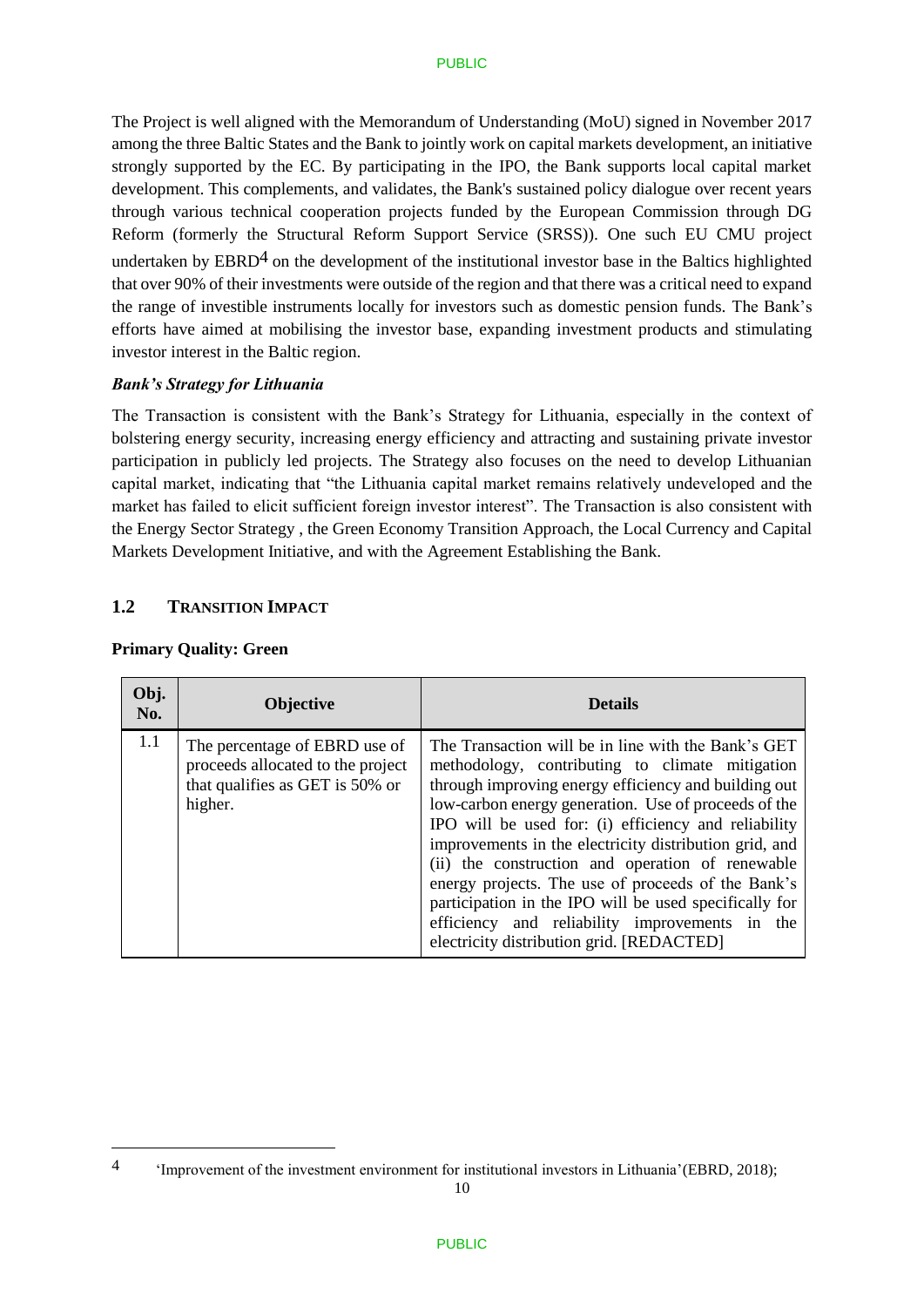# **Secondary Quality: Resilient**

| Obj.<br>No. | Objective                                                                                                                                                                                                                                                                     | <b>Details</b>                                                                                                                                                                   |
|-------------|-------------------------------------------------------------------------------------------------------------------------------------------------------------------------------------------------------------------------------------------------------------------------------|----------------------------------------------------------------------------------------------------------------------------------------------------------------------------------|
| 2.1         | The project will allow the<br>connection of planned renewable<br>energy installations which<br>currently are not possible due to<br>inadequacy of the grid, or lead to<br>a decrease in the curtailment of<br>existing renewable energy<br>installations, as verified by ESD. | As part of the distribution network investment and<br>additional<br>upgrade,<br>renewable<br>capacity<br>[REDACTED] will be connected to the distribution<br>network [REDACTED]. |
| 2.2         | The issuance will not involve<br>any non-voting shares.                                                                                                                                                                                                                       | The Company has one class of shares with each share<br>entitling the holder to one vote.                                                                                         |
| 2.3         | It is expected that the issue will<br>be included in a national index.                                                                                                                                                                                                        | The IPO offering will be included in NASDAQ<br>Baltics main index list.                                                                                                          |
| 2.4         | This is an equity is suance that<br>will increase the company's free-<br>float to at least 25 per cent.                                                                                                                                                                       | The equity issuance is expected to increase the<br>Company's free float up to 33 per cent.                                                                                       |
| 2.5         | The issuance will be listed on<br>national and<br>international/regional exchange.                                                                                                                                                                                            | The IPO [REDACTED] will be listed on the LSE and<br>on the VSE.                                                                                                                  |

# **1.3 ADDITIONALITY**

| <b>Identified triggers</b> | <b>Description</b> |
|----------------------------|--------------------|
| No triggers identified     | n/a                |

| <b>Additionality sources</b>                                                                                                                                   | <b>Description of additionality sources</b>                                                                                                                                                                                                                                                                                                                                                                                                                                                                                      |
|----------------------------------------------------------------------------------------------------------------------------------------------------------------|----------------------------------------------------------------------------------------------------------------------------------------------------------------------------------------------------------------------------------------------------------------------------------------------------------------------------------------------------------------------------------------------------------------------------------------------------------------------------------------------------------------------------------|
| <b>Financing structure:</b><br>EBRD offers a <b>large volume</b><br>instrument that fills a market funding<br>gap and is required to structure the<br>project. | The contemplated IPO offering will be the largest offering in the<br>Baltics and the first capital raise through an IPO of a state owned<br>energy company in the Baltics and one of the very few in the Bank's<br>countries of operations. The Transaction therefore has the potential<br>to support the local capital market development. The Bank's<br>involvement in the current capital raise process is seen as critical to<br>attract institutional and retail investors in the IPO and to make the<br>listing a success. |
| Capital market: EBRD financing is<br>expected to effectively 'close the<br>funding gap' and allows carrying out<br>a successful book-building process.         | The Bank's participation is necessary for the success of the IPO<br>given the effect of the COVID-19 crisis on capital markets and<br>investors' appetite. [REDACTED]                                                                                                                                                                                                                                                                                                                                                            |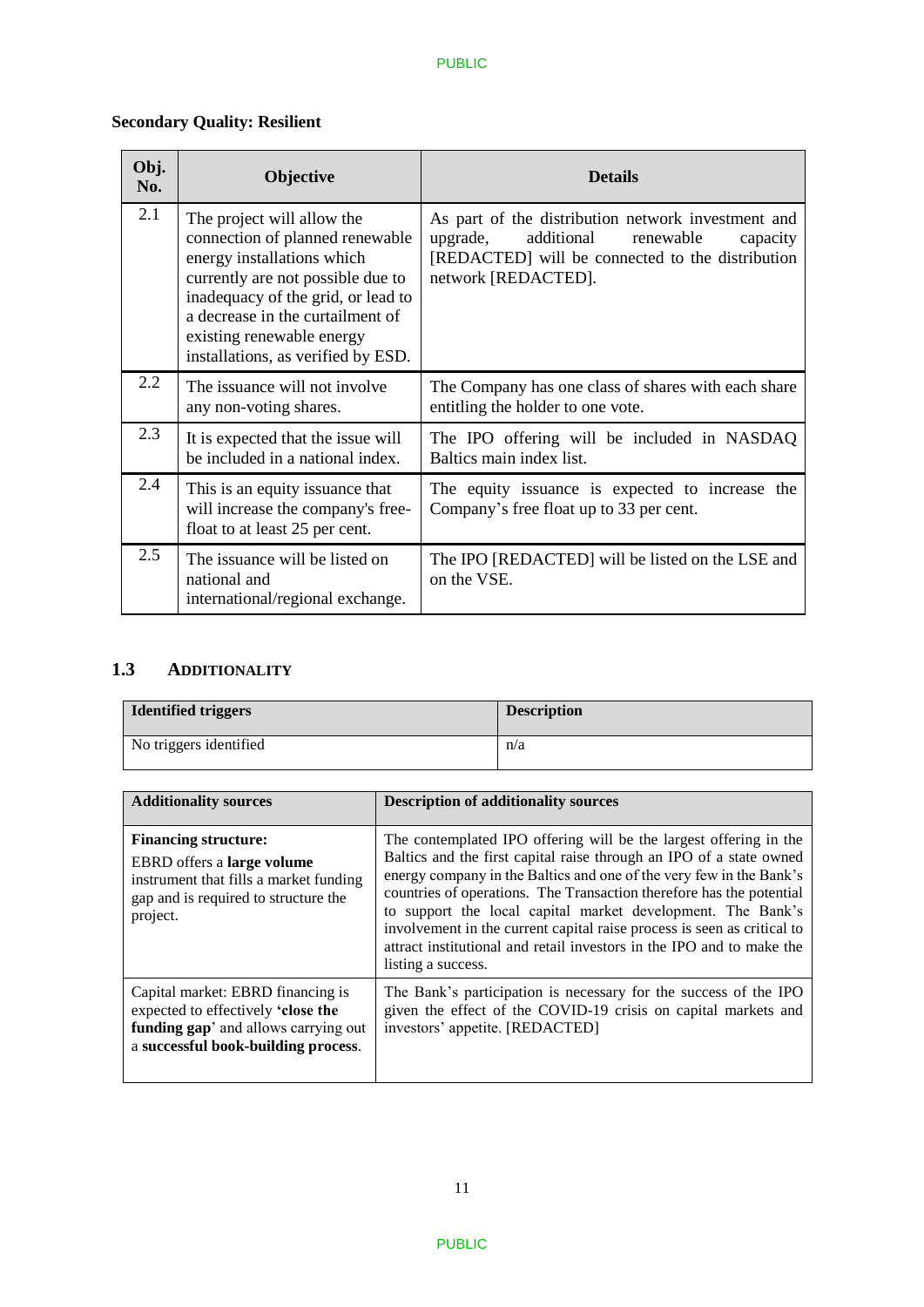| <b>Additionality sources</b>                                                                                                                                                                                                                                                                                                                                                                                                                   | <b>Description of additionality sources</b>                                                                                                                                                                                                                                                                                                                                                                                                                                                                                                                                                                                                                                                             |
|------------------------------------------------------------------------------------------------------------------------------------------------------------------------------------------------------------------------------------------------------------------------------------------------------------------------------------------------------------------------------------------------------------------------------------------------|---------------------------------------------------------------------------------------------------------------------------------------------------------------------------------------------------------------------------------------------------------------------------------------------------------------------------------------------------------------------------------------------------------------------------------------------------------------------------------------------------------------------------------------------------------------------------------------------------------------------------------------------------------------------------------------------------------|
| <b>Equity and private equity</b><br>Lack of adequate local equity<br>markets: EBRD's financing is<br>required for the project to materialise.                                                                                                                                                                                                                                                                                                  | The Lithuanian equity market is small and underdeveloped with<br>only 12 companies listed on the Main List of Nasdaq Vilnius and 12<br>on the Secondary List. Mainly due to the small size and low liquidity<br>of the market, all major rating agencies such as MSCI, FTSE and<br>S&P classify Lithuania as a frontier market. The market liquidity is<br>also concentrated with two constituents of MSCI Lithuania Index<br>covering approximately 85% of the Lithuanian equity universe. The<br>IPO of the Group is expected to increase market liquidity, attract<br>new domestic and international investors as well as, in the longer<br>term, contribute to the possible index reclassification. |
| <b>Risk mitigation</b><br>EBRD's long-term relationship with<br>a client provides comfort to the client<br>to be willing to take on more risk<br>and/or finance, enabling outcomes<br>such as innovation or expansion into<br>new markets.<br>EBRD provides comfort to clients<br>and investors, financial or strategic,<br>by mitigating non-financial risks,<br>such as country, regulatory, project,<br>economic cycle, or political risks. | The Company under its current organisation is a client of the Bank<br>since 2017 but the relationship between the Bank and the Company<br>or some of its affiliates has historically been always strong,<br>particularly due to the essential role of the Bank in the sector via its<br>management of the Ignalina International<br>in the<br>role<br>Decommissioning Fund. The existing client portfolio currently<br>consists of a participation into two green bond issuances with an<br>aggregate investment of EUR 60 million. The Company highly<br>values the Bank's participation to ensure a successful issuance.                                                                              |
| Standard-setting: helping projects and<br>clients achieve higher standards. The<br>Company seeks EBRD expertise on<br>corporate governance<br>improvements, including for climate<br>risk management.                                                                                                                                                                                                                                          | As part of the Bank's participation in the IPO, further improvements<br>in corporate governance will be implemented through a Corporate<br>Governance Action Plan (CGAP), which is summarised in Annex 6<br>and includes the approval of an annual investment policy by the<br>board, external<br>facilitated<br>board evaluations,<br>supervisory<br>introduction of succession planning, introduction of a conflict of<br>interest policy, and improvement of disclosure exceeding<br>recommendations of the Lithuanian corporate governance code.                                                                                                                                                    |

# **1.4 SOUND BANKING - KEY RISKS**

| <b>Risks</b>                   | <b>Probability</b><br>/ Effect | <b>Comments</b>                                                                                                                                                                                                                                                                                                                                                                                                                                                                                                                                                                                                                                                                                                          |
|--------------------------------|--------------------------------|--------------------------------------------------------------------------------------------------------------------------------------------------------------------------------------------------------------------------------------------------------------------------------------------------------------------------------------------------------------------------------------------------------------------------------------------------------------------------------------------------------------------------------------------------------------------------------------------------------------------------------------------------------------------------------------------------------------------------|
| Regulatory<br>risk             | Low/High                       | [REDACTED] The regulatory framework may change negatively<br>for the next regulatory period.<br><b>Mitigation:</b> the fact that the Company operates in a predictable<br>regulatory environment governed by the EU <i>acquis</i> .                                                                                                                                                                                                                                                                                                                                                                                                                                                                                      |
| Merchant<br>and Market<br>risk | Medium /<br>Low                | Currently all of the Group's operating wind portfolio (76 MW) are<br>under FiT or FiP but those supporting schemes will start expiring<br>from 2022 gradually. While a new 94MW wind project under<br>construction in Poland will be under the CfD scheme, the remainder<br>of the pipeline [except in Poland] are expected to sell electricity on<br>a fully merchant basis. The Group's two new waste-to-energy CHPs<br>(one operational since August 2020 and the other under<br>construction) will also sell their generated electricity into the<br>wholesale market on a merchant basis.<br><b>Mitigation:</b> the Company will mitigate this risk based on the<br>Group's diversified asset portfolio. [REDACTED] |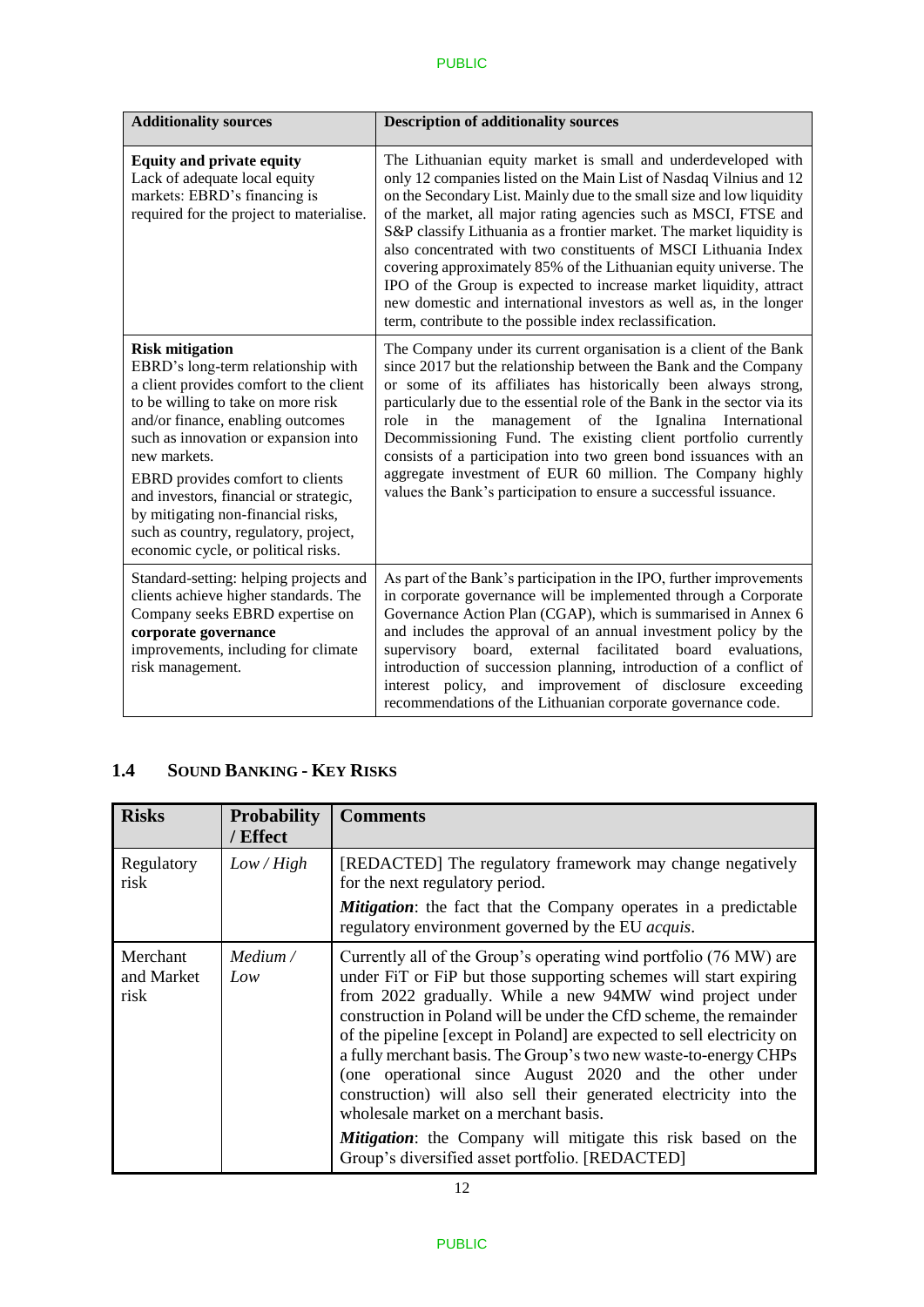| <b>Risks</b>                       | <b>Probability</b><br>/ Effect | <b>Comments</b>                                                                                                                                                                                                                                                                                                                                                                                                                                                                                                                                                                                                                                                                                                                                                                                                                                                                                                                                                      |
|------------------------------------|--------------------------------|----------------------------------------------------------------------------------------------------------------------------------------------------------------------------------------------------------------------------------------------------------------------------------------------------------------------------------------------------------------------------------------------------------------------------------------------------------------------------------------------------------------------------------------------------------------------------------------------------------------------------------------------------------------------------------------------------------------------------------------------------------------------------------------------------------------------------------------------------------------------------------------------------------------------------------------------------------------------|
| Competition<br>/Pipeline risk      | Medium /<br>Medium             | Rising competition in the renewables sector could prevent the<br>Group to develop its contemplated pipeline and/or could affect the<br>envisaged growth plan of the Group.<br>Mitigation: Ignitis has a solid pipeline of projects in Poland and the<br>Baltics and is well positioned to win competitive tenders.<br>[REDACTED] A successful IPO is expected to boost the Group's<br>capacity to develop new renewable projects in the region.                                                                                                                                                                                                                                                                                                                                                                                                                                                                                                                      |
| Government<br>interference<br>risk | Low / High                     | The government will remain a majority shareholder in the Company<br>post IPO and as a result may be able to act in its own interest to the<br>detriment of minority shareholders.<br><b>Mitigant:</b> The IPO is expected to reduce the risk of government<br>interference. Previously the Group's Supervisory Board had<br>consisted of three independent members and two members<br>nominated by the Ministry of Finance. On 8 April 2020 as a part of<br>the IPO preparation, the Group's Articles of Association were<br>amended such that the Supervisory Board will consist of seven<br>members, two members nominated by the Lithuanian government<br>and five members being independent. The Chairman of the<br>Supervisory Board is independent and, in the case of equality of<br>votes, has the deciding vote. Accordingly, the Republic of Lithuania<br>cannot make unilateral decisions on the Supervisory Board.                                       |
| COVID-19                           | High/<br>Medium                | Lockdown was declared in Lithuania from March 2020 and the<br>government launched a plan for economic stimulation and<br>measures to mitigate the spread of COVID-19. One of the measures<br>outlined was to allow the deferral or scheduling of the payments for<br>the consumed electricity and natural gas. [REDACTED] The<br>Company expects that the decrease in electricity and gas price<br>would be mitigated by the decline in energy purchase costs for its<br>retail business and flexible generation and this was demonstrated in<br>H1 2020 results which showed neutral impact on the Group's<br>overall financial performance with profitability levels in line with<br>historical levels. However, the extent of the risk posed by COVID-<br>19 in the future is unclear and may have a prolonged adverse impact<br>on the economy of Lithuania and the wider region, and in turn, on<br>the Group's business, results of operations and financials. |

# **1.5 SOUND BANKING - EQUITY CASE**

The equity case builds on five below pillars and fits well the Bank's equity strategy of building EUR 2.1bn infra like low risk / low return portfolio.

## **1. One of the largest utility and renewable energy groups in Lithuania and in the Baltics with a critical role for the region's energy security and decarbonisation.**

Ignitis has the largest installed capacity (63% in 2019) in Lithuania. It is the principal distributor of electricity and gas, the largest provider of flexible generation services, a key provider of reserve capacity, the sole designated supplier to the LNG terminal, and is key to enabling the synchronisation of the Baltic States with the network system of continental Europe by 2025.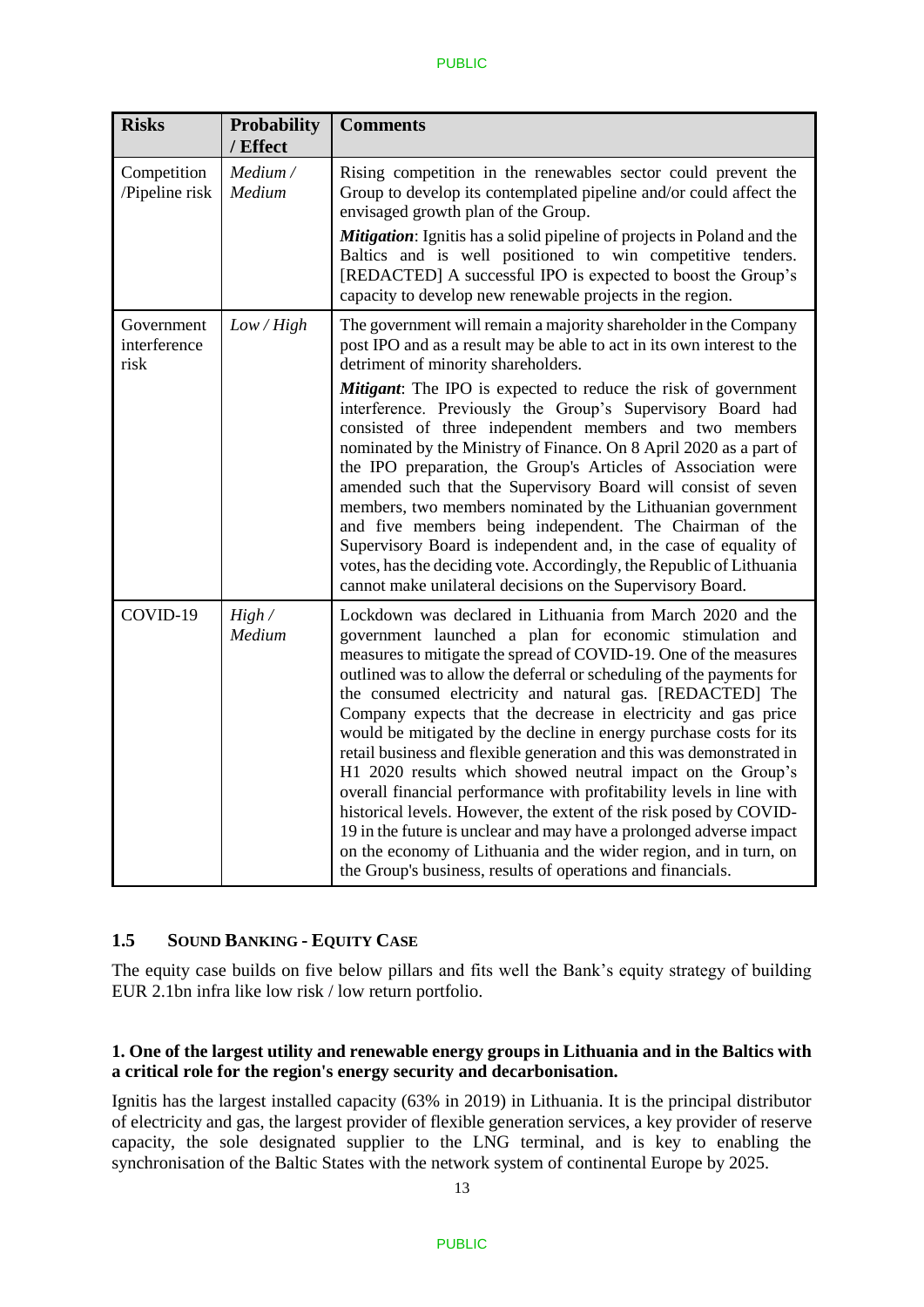Additionally, Ignitis is the top green generation capacity owner in Lithuania (57% of the country's green generation capacity) and the second largest green generation capacity owner in the Baltic region. It is of key strategic importance to Lithuania's commitment towards the implementation of the EU's climate and energy targets.

Ignitis is increasingly expanding its green generation capacity, and has a pipeline of renewable projects across the region. Ignitis has undergone a transformation into a regional leader in the transition to green energy with no legacy coal or nuclear assets and with a clear strategy to grow its green generation portfolio.

## **2. Resilient business with highly visible cash flows from regulated or long-term contracted activities.**

Ignitis benefits from highly visible cash flows in its core businesses. In 2019, 87% of Ignitis' Adjusted EBITDA (compared to 81% and 91% in 2017 and 2018, respectively) came from either regulated or long-term contracted activities. Ignitis' business attributable to regulated activities is amongst the highest in its peer group in the sector.

Ignitis' electricity and gas distribution businesses are fully regulated and operate within an established and stable regulatory framework, supported by Lithuanian legal acts, and based on a conventional methodology to provide a market return on the regulated asset base. Additionally, most of the activities of Ignitis' flexible generation segment, currently comprising tertiary power reserve services and isolated regime services provided to the TSO, are regulated.

The green generation segment includes regulated and long-term contracted activities, primarily in relation to Ignitis' wind farms, [REDACTED]. Ignitis' existing wind farms benefit from support subsidy schemes that provide fixed long-term contracts [REDACTED].

Ignitis' non-regulated activities are partially de-risked by: (i) the low variable costs of its run-ofriver hydro plant (Kaunas HPP), which can earn a positive EBITDA even at low electricity prices, (ii) the flexibility of generation at the pumped storage hydro plant (Kruonis PSHP), which can be scaled up or down based on market prices; and (iii) Ignitis' conservative hedging policy for its supply and trading activities.

This framework provides Ignitis with predictable and stable cash flows and a resilient and solid platform for investment and growth.

## **3. Growth driven by green energy and distribution network investments.**

Ignitis is well-positioned to capitalise on growth opportunities presented by the transition to renewable energy in its target markets, by (a) expanding its green energy portfolio and (b) enhancing the returns from its distribution business.

## *(a) Growth of green energy generating assets*

The Baltics and Poland have adopted energy policies supporting the extensive build out of renewable generation capacities (combined target of an additional 24 GW by 2030). The opportunity in Lithuania is underpinned by a structural deficit, with only 28% of the current electricity consumption covered by domestic generation. Poland also represents a key opportunity, as coal generation still represents 86% of total electricity generation in 2019 and there is an ongoing drive to transition from coal to renewable energy.

Ignitis' share of green power generation (including large hyrdos) increased from 45% in 2015 to 98% in 2019. The company's track record includes: (i) acquisition of four wind farms in Lithuania and Estonia, which are now operational; (ii) acquisition and development of two wind projects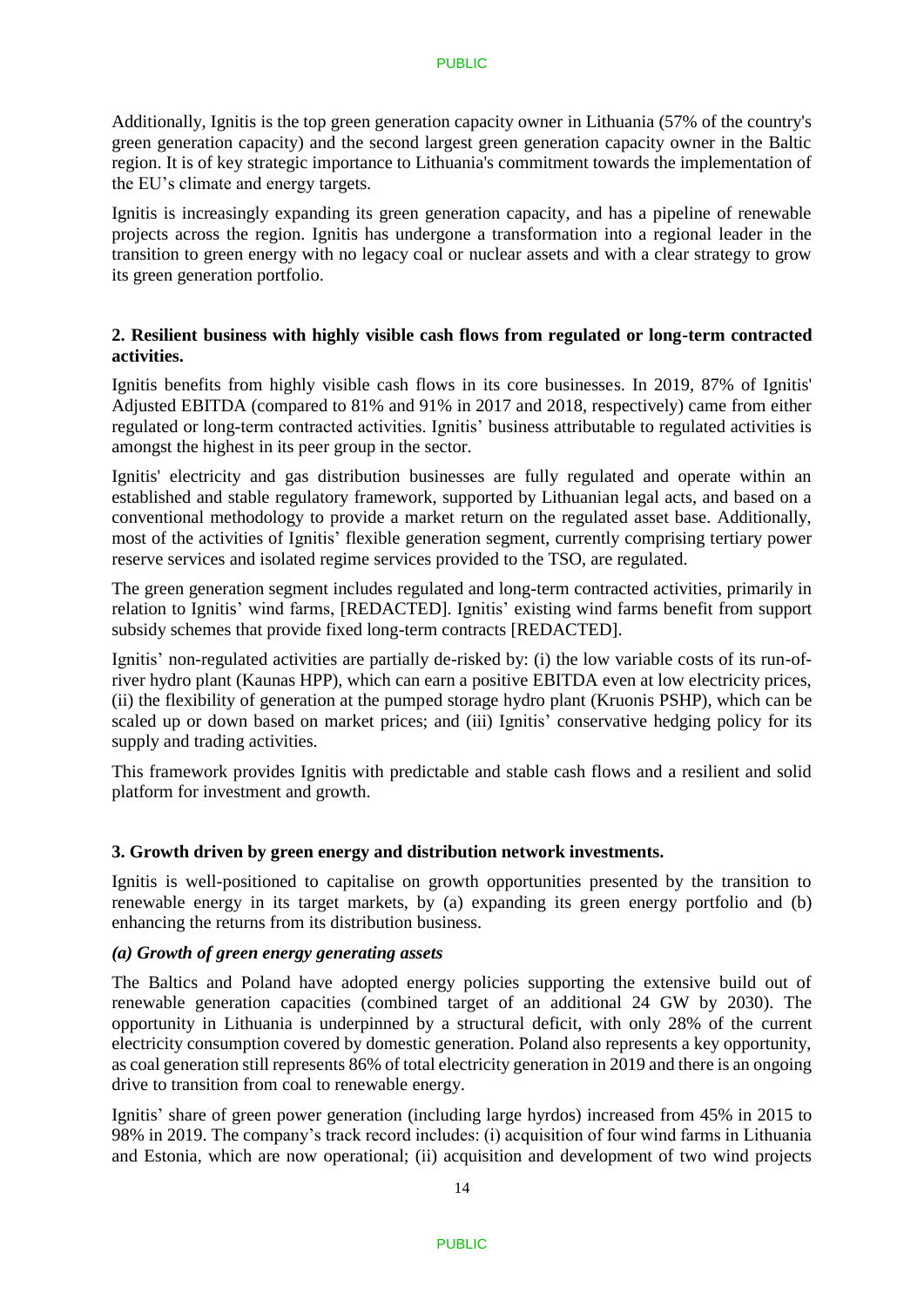(Mažeikiai in Lithuania and Pomerania in Poland); and (iii) development of two WtE/biomass CHP plants in Lithuania (Kaunas CHP, which started commercial operation in August 2020, and Vilnius CHP, which is nearing completion).

Ignitis' target is to reach 1.6 to 1.8 GW of installed green generation (including existing HPPs) capacity by 2023 and 4 GW by 2030 (compared to 1.1 GW in 2019). [REDACTED]

This leaves a residual target of 50 to 250 MW by 2023, which Ignitis believes it will be able to achieve based on a pipeline of projects under negotiation which represent more than 300 MW. Ignitis expects that the expansion will be driven by wind (both onshore and offshore) and solar. In implementing this expansion, Ignitis will leverage the experience and technical know-how gained from the development of its current projects.

For renewable projects, Ignitistargets assets with long term fixed price offtake scheme or supported by five to seven-year power purchase agreements with partial merchant risk mitigation. Additionally, Ignitis aims to utilise asset rotation to sell down a portion of its interest in the Vilnius CHP (up to 49%) after construction has completed in order to recycle capital and capture premium.

### *(b) Investment in distribution networks*

Ignitis is also investing significantly in its networks segment, which will support growth of its Regulated Asset Base (RAB). [REDACTED] The group is planning to significantly modernise its electricity distribution network, with the aim of enhancing network resilience and reliability as well as the roll-out smart meters.

In 2019, 56% of Ignitis' investments were attributable to the green generation segment while 40% were attributable to the networks segment. [REDACTED]

### **4. Strong and disciplined financial profile supporting shareholder returns and resulting in a low cost of capital.**

Ignitis maintains a robust capital structure, which supports attractive and sustainable shareholders returns, maintaining a balance between prudent growth and a strong balance sheet. A large majority of Ignitis investments in recent years have been focused on its networks and green generation segments, with the aim of capturing growth opportunities in these segments to enhance shareholder returns. [REDACTED]

### **5. Experienced management team with track record of building a sustainable energy platform and robust corporate governance.**

Ignitis has established a significant track record in sustainable energy development, while at the same time demonstrating a commitment to best-in-class governance and ESG. The group has received multiple awards recognising its corporate governance practice, transparency, sustainability and social responsibility. For instance, in 2018 to 2019, Ignitis earned the best possible A+ on the Governance Coordination Centre index and was declared the leader in corporate governance in the category of large companies. Also in 2019, Ignitis was awarded best investor relations by a bond market newcomer by Nasdaq.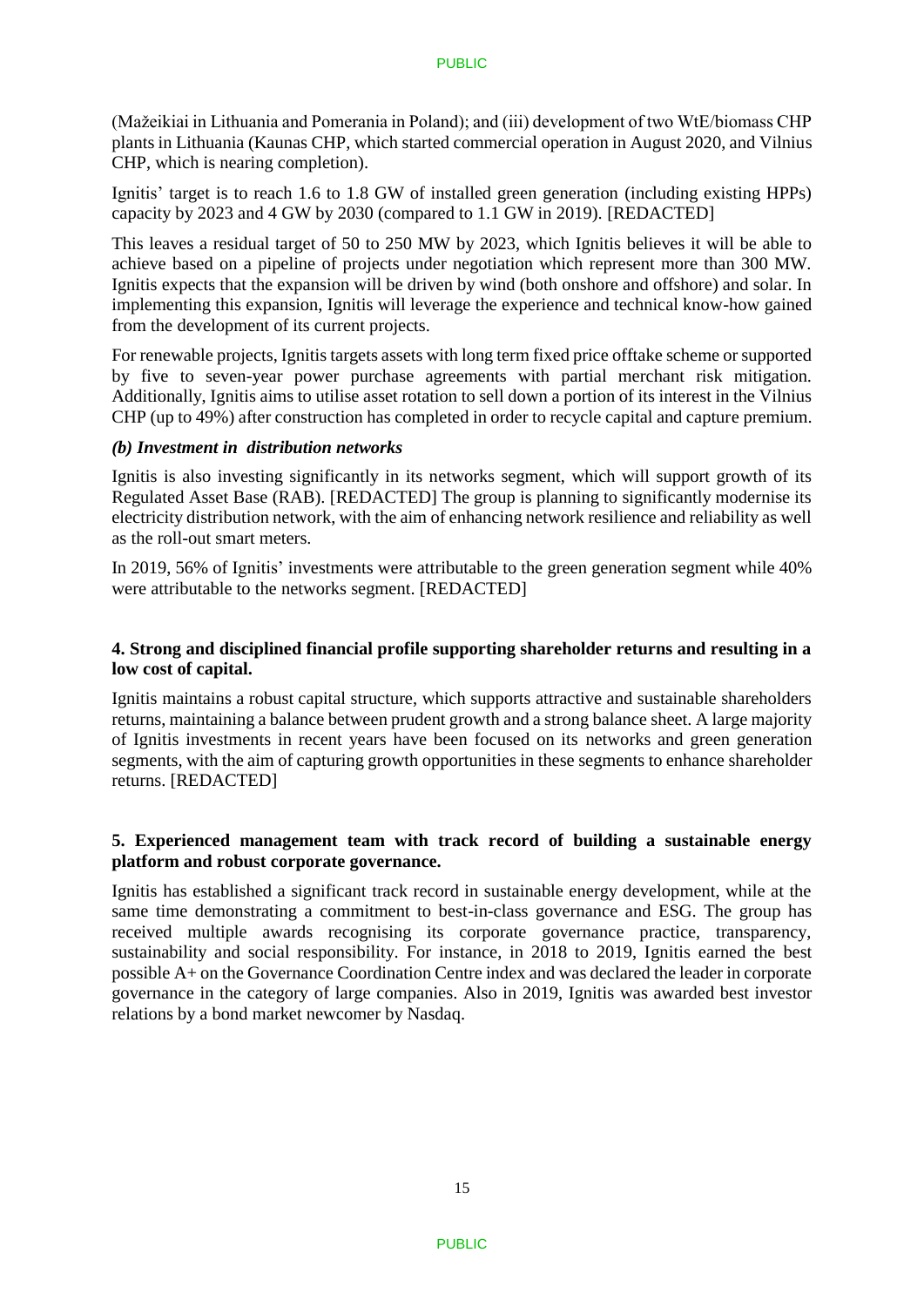| Overall objectives of project                                                                                                                            | <b>Monitoring benchmarks</b>                                                                                                    | <b>Implementation timing</b> |  |
|----------------------------------------------------------------------------------------------------------------------------------------------------------|---------------------------------------------------------------------------------------------------------------------------------|------------------------------|--|
| Successful IPO                                                                                                                                           | Successful execution of the<br><b>IPO</b>                                                                                       | [REDACTED]                   |  |
| Growth of the regulatory asset<br>base by planned investments<br>[REDACTED] in network<br>modernisation, expansion, and<br>roll-out of 1.2m smart meters | Growth of regulated asset base,<br>÷,<br>number of new connection<br>points, number of smart meters<br>installed, return on RAB | [REDACTED]                   |  |
| Reduction of the network<br>losses and improvements in<br>network reliability.                                                                           | Losses reduction<br>SAIDI/SAIFI improvement<br>÷                                                                                | [REDACTED]                   |  |
| Growth of green generation<br>assets by [REDACTED]                                                                                                       | Completion of projects<br>currently under construction,<br>further pipeline development<br>and conversion, Megawatt<br>added    | [REDACTED]                   |  |
| Payout of an annual dividend<br>[REDACTED]                                                                                                               | Dividends paid, annual<br>percentage increase                                                                                   | [REDACTED]                   |  |

# **2. MEASURING / MONITORING SUCCESS**

# **Primary Quality: Green**

| Obj.<br>No. | <b>Monitoring</b><br>indicator                                                               | <b>Details</b>                                                                                                                                                                                | <b>Baseline</b> | <b>Target</b> | Due date          |
|-------------|----------------------------------------------------------------------------------------------|-----------------------------------------------------------------------------------------------------------------------------------------------------------------------------------------------|-----------------|---------------|-------------------|
| 1.1         | CO <sub>2</sub> Emissions<br>reduced $(t/\text{year})$                                       | [REDACTED] annual CO2<br>savings from distribution loss<br>reduction                                                                                                                          | [REDACTED]      | [REDACTED]    | [REDACTED]        |
| 1.2         | New or updated GET<br>technology or<br>product leading to<br>energy efficiency<br>introduced | (i) Reduce network losses<br>[REDACTED], (ii) improve<br>unscheduled SAIDI<br>[REDACTED] and unscheduled<br>SAIFI [REDACTED], and (iii)<br>roll out of 1.2 million smart<br>meter [REDACTED]. | [REDACTED]      | [REDACTED]    | <b>[REDACTED]</b> |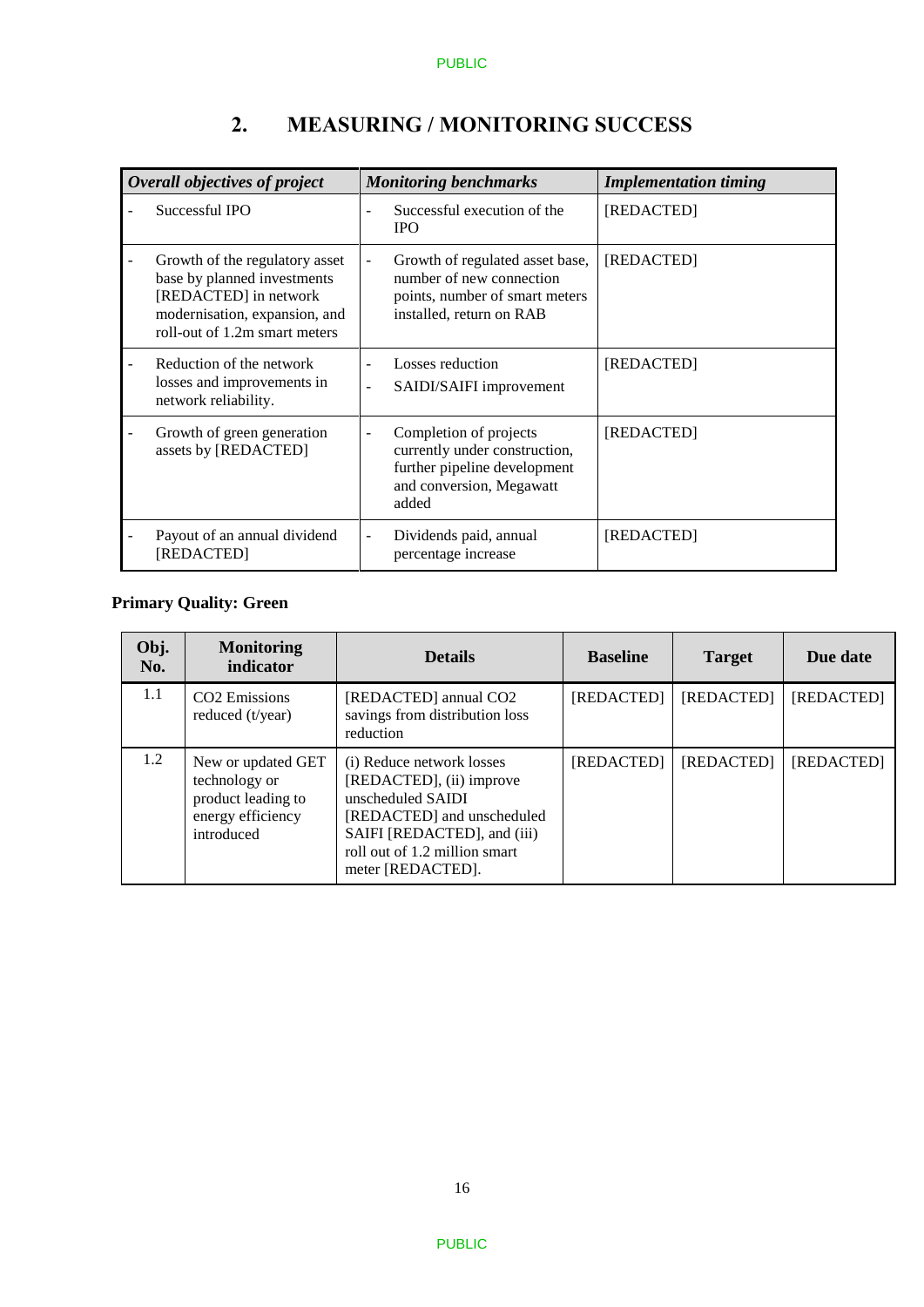| Obj.<br>No. | <b>Monitoring indicator</b>                                                                                                        | <b>Details</b>                                                                                                                                                                      | <b>Baseline</b> | <b>Target</b> | Due date   |
|-------------|------------------------------------------------------------------------------------------------------------------------------------|-------------------------------------------------------------------------------------------------------------------------------------------------------------------------------------|-----------------|---------------|------------|
| 2.1         | Connection of planned<br>renewable energy<br>installations which<br>currently are not possible<br>due to inadequacy of the<br>grid | As part of the distribution<br>network investment and<br>upgrade, additional<br>renewable capacity<br>[REDACTED] will be<br>connected to the<br>distribution network<br>[REDACTED]. | [REDACTED]      | [REDACTED]    | [REDACTED] |
| 2.2         | It is expected that the issue<br>will be included in a<br>national index.                                                          | To be included in<br>NASDAQ Baltic main<br>index                                                                                                                                    | [REDACTED]      | [REDACTED]    | [REDACTED] |
| 2.3         | This is an equity issuance<br>that will increase the<br>company's free-float to at<br>least 25 per cent.                           | The free float is expected<br>to be 33 per cent.                                                                                                                                    | [REDACTED]      | [REDACTED]    | [REDACTED] |
| 2.4         | The issuance will be listed<br>on national and<br>international/regional<br>exchange.                                              | The issuance is to be listed<br>on London Stock<br><b>Exchange and Vilnius</b><br><b>Stock Exchange</b>                                                                             | [REDACTED]      | [REDACTED]    | [REDACTED] |

#### **Secondary Quality: Resilient**

# **3. KEY PARTIES**

## **3.1 INVESTEE COMPANY**

<u>.</u>

AB Ignitis Grupe together with its 22 directly and indirectly controlled subsidiaries is a Lithuanian state-owned energy utility group [REDACTED]. The Group is currently 100% owned by the Republic of Lithuania, via the Ministry of Finance. It is one of the largest utilities and renewable energy companies in Lithuania and in the Baltics region, serving more than 1.7 million consumers.

The Group's business consists of four segments as follow:

- Networks: The Group's subsidiary [Energijos Skirstymo Operatorius] (formerly ESO AB)<sup>5</sup> operates and maintain the distribution networks of electricity and gas in Lithuania. The business earns regulated returns on its service and investments into the networks.
- Retail and Trading: The Group's energy retail and trading business conducts electricity and gas supply, trading and balancing for household, commercial and industrial energy consumers in the Baltics, Finland and Poland.
- Flexible Generation: The Group operates 1,055 MW gas-fired CCGT units in Lithuania. These generation assets are reserved for balancing and ancillary services to the Lithuanian network.

<sup>5</sup> Since the date of preparation of this document, the entity has changed its name. This change appears throughout this document.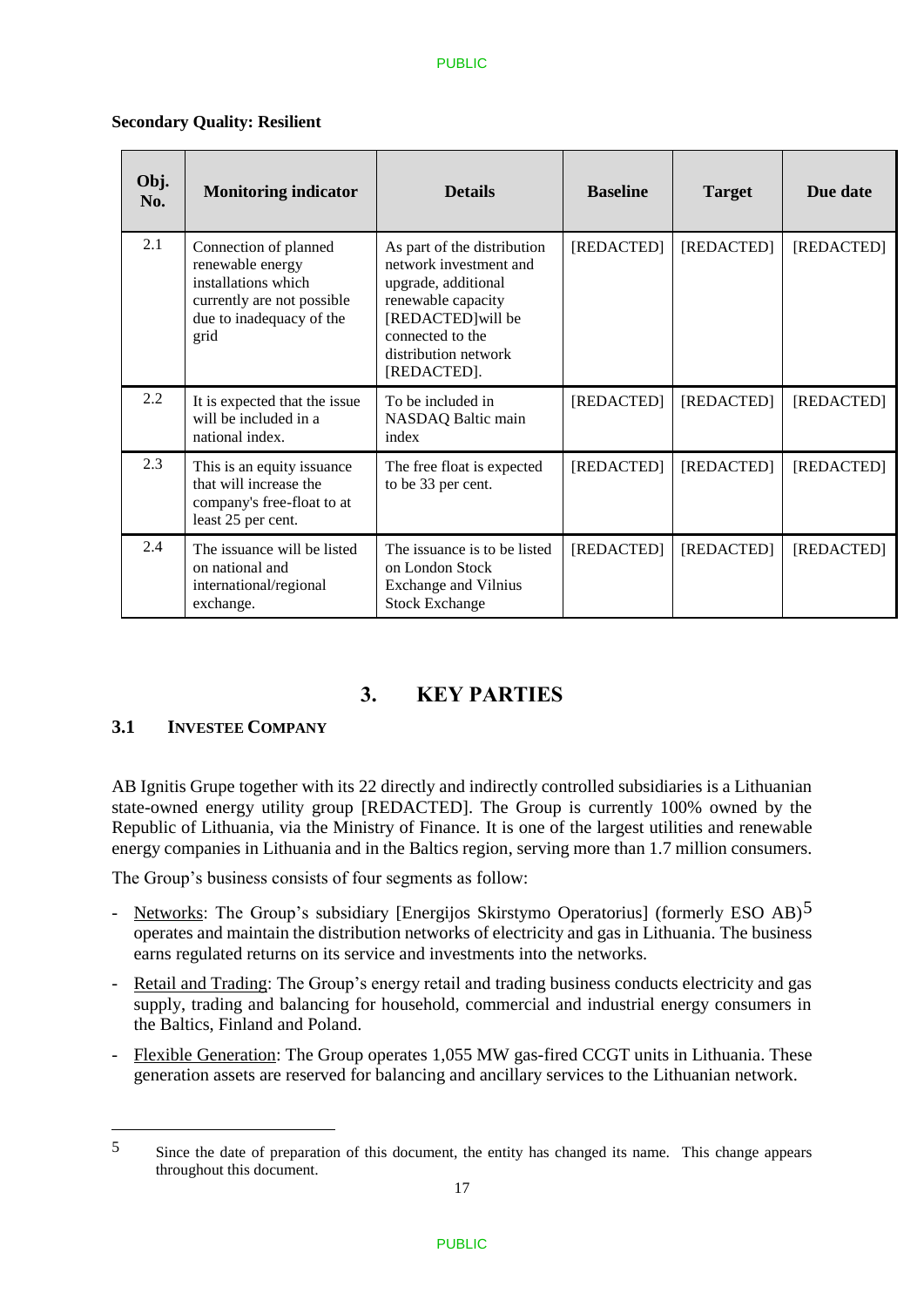Green Generation: The Group's green generation business operates a total installed capacity of 1,101 MW renewables of which PHPP and HPP are 1,001 MW. The Group also operates 76 MW wind power plants in Lithuania and Estonia. In addition to the operating assets, the Group is constructing additional 186 MW renewables consisting of 94 MW of wind in Poland, one biomass/waste-to-energy CHPs with installed capacity of 92 MW. The Group is also developing a 63MW wind project in Lithuania.

Since 2013, the Group has reorganised its corporate structure, operations and governance in order to meet market and regulatory requirements on the country and the continent levels, in particular to comply with the EU Third Energy Package.

The Group has been transforming itself to lead the energy transition across the region. While its portfolio consists of larger conventional generation assets, the Group has plans to develop a green energy portfolio of up to 4.0 GW by 2030 supported by a strong pipeline and a track record of partnerships. The Group is also expanding from being a local energy player to a regional energy player, focusing on the Baltics, Poland and Finland.

Further details on the Group is presented in *Annex 2 & 3*.

# **4. MARKET CONTEXT**

The Lithuanian electricity sector used to be dominated by Ignitis as a vertically integrated monopoly until Lithuania began unbundling the sector according to the EU rules and regulations. The electricity transmission line business was carved out to the state-owned LITGRID AB from the Group in 2010. While the country's existing strategic generation assets such as hydro power plants, pumped storage hydro power plants and gas-fired power units are operated by the Group's subsidiary AB Ignitis Gamyba, the generation market has been opened to other Baltic utilities and private developers, mostly small scale renewable generators. The energy retail market has changed to an open market that all consumers may freely choose their distribution supplier. The electricity and gas distribution business is solely conducted by Ignitis subsidiary, AB Energijos skirstymo operatorius.

The electricity market has been also liberalised since 2012 with the wholesale trading on the Lithuanian Electricity Exchange being administered by Nord Pool, an operator of the Nordic and Baltic electricity exchanges. Nord Pool is Europe's leading power market, which offers trading, clearing, settlement and associated services in both day-ahead and intraday markets across nine European countries.

The sector is now regulated by an independent regulator, which is the National Commission for Energy Control and Prices ("NCC").

While Lithuania has successfully developed a liberalised and transparent energy market, the country has been working on another key energy strategies - establishing energy independence and improving security of supply. Over the past few years, Lithuania imported more than 70% of its total electricity consumption, more than any other country in the EU. In 2019, the Lithuania imported 9.3 TWh, c. 72% out of 12.9 TWh of electricity consumed in Lithuania. The country currently imports electricity from its neighbouring countries, principally Latvia, Sweden, and Poland.

To strengthen its interconnections, in 2019, Lithuania and the other Baltic countries have developed a plan to desynchronise with the BRELL (Baltics, Russia and Belarus interconnected network) and instead synchronise its electricity network with continental Europe in cooperation with the European Commission and the European Network of Transmission System Operators (ENTSO-E)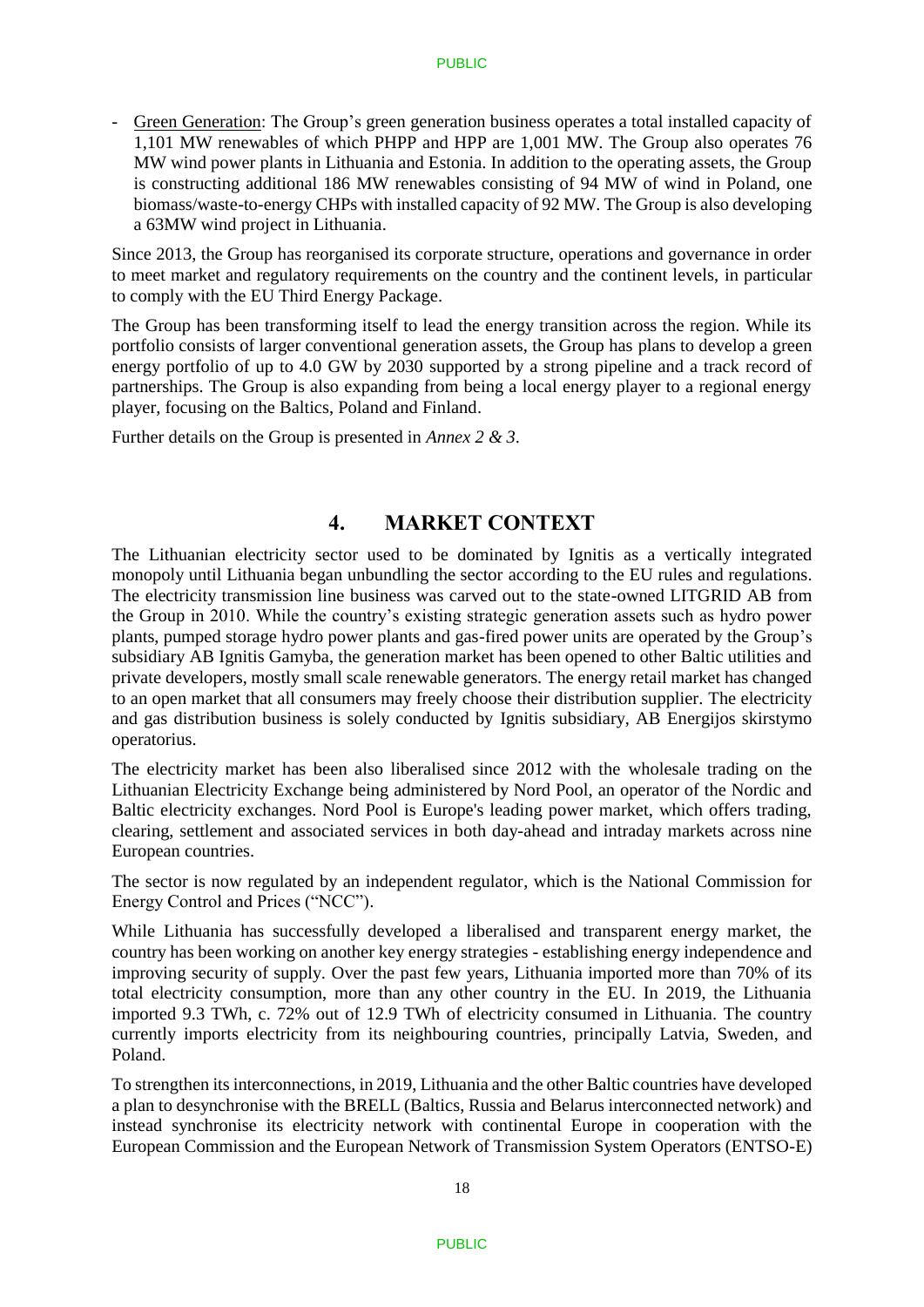by 2025. The Group's ambitious investments into the electricity distribution network is a part of the regional level major infrastructure project.

For other countries of the Group's operations such as other Baltic countries and Poland, please refer to Annex 4.

# **5. FINANCIAL / ECONOMIC ANALYSIS**

# **5.1 HISTORICAL FINANCIAL ANALYSIS**

[REDACTED]

**5.2 FINANCIAL PROJECTIONS**

[REDACTED]

**5.3 EXIT STRATEGY** 

## [REDACTED]

# **5.4 PROJECTED PROFITABILITY FOR THE BANK**

[REDACTED]

# **6. OTHER KEY CONSIDERATIONS**

## **6.1 ENVIRONMENT**

Categorised B (2019 ESP). The proceeds of the Bank's investment in equity through the IPO will be used for strengthening of and energy efficiency measures in the electricity distribution network, which allows for integration of renewable energy into the electricity network. In line with capital market transaction rules, the Bank's Environmental and Social Due Diligence (ESDD) was undertaken by ESD specialists based on a review of publicly available documents, questionnaires and discussions with the Company's EHS management. This allowed ESD to undertake an adequate assessment of environmental and social risks and impacts of this Project in accordance with the Bank's 2019 ESP. Environmental and Social Action Plan (ESAP) has been developed and agreed with the Company to structure the Project to meet the Bank's Performance Requirements. The ESAP reflects that, due to the equity nature of the investment, the PRs apply to all of the clients operations.

The Bank's ESDD included a corporate audit as well as a review of the planned capex investments. Ignitis has a dedicated EHS management team, which is developing corporate EHS management systems and has the institutional capacity to implement the Bank's Performance Requirements. It develops sustainability and non-financial reports for the group and individually for some subsidiaries. Those reports show that, overall, Ignitis has a good compliance record and no material non-compliance issues have been identified. The ESDD has also confirmed that the Company has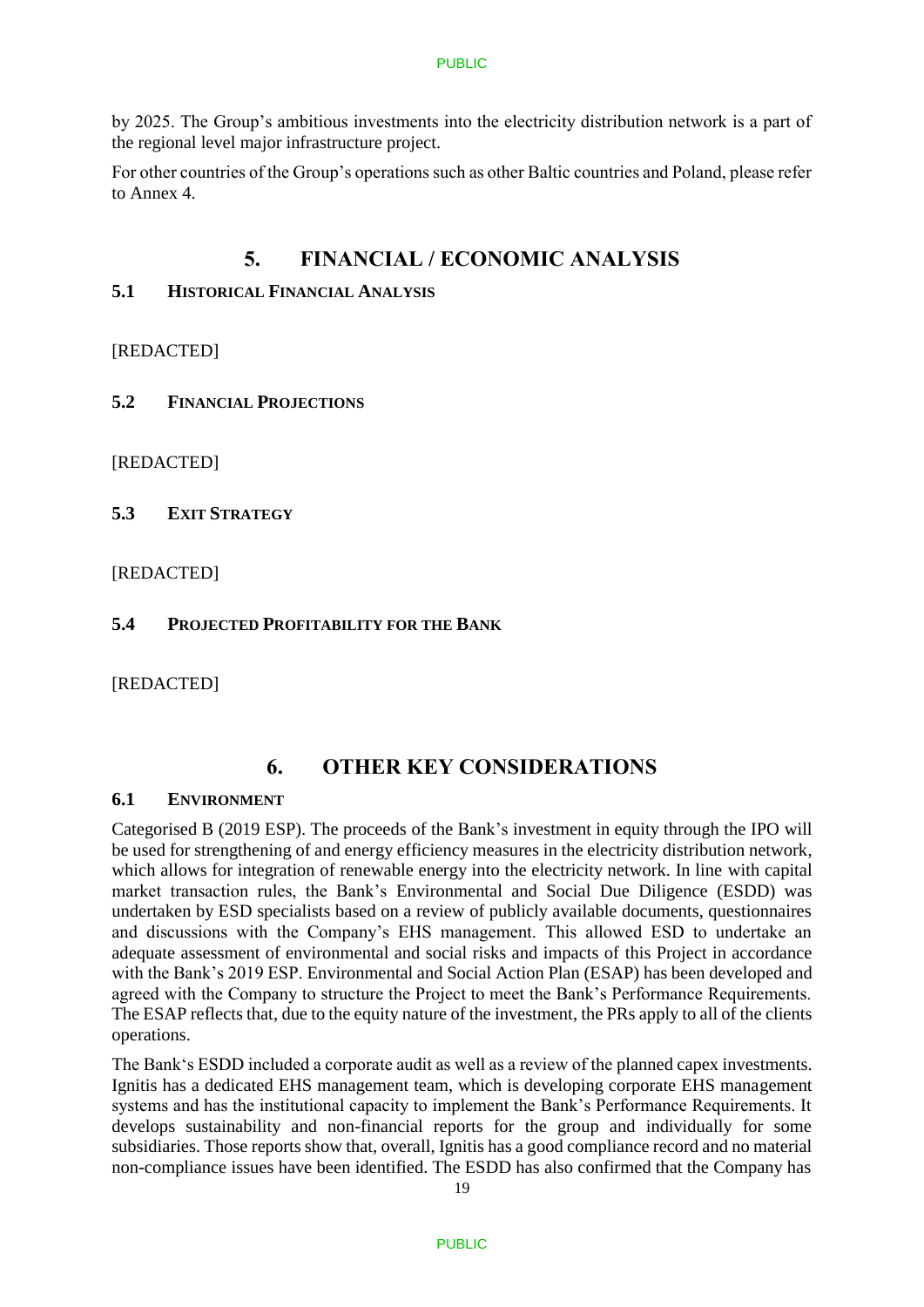good HR Polices in line with best practice and is implementing COVID-19 response measures. There are no plans for retrenchment or workforce restructuring at present.

The EBRD proceeds will not be used for any Category A projects and the Company will not invest in any coal fired units in the future. The Company does not plan any A category project and any future projects will be screened in line with EBRD requirements and information published in line with National, EU and the Bank's requirements. The ESAP requires that if the Company was to develop projects in sensitive areas or of a sensitive nature, those would need a full ESIA in line with the Bank's requirements.

Moreover, the ESAP include requirements relating to, among others, strengthening of non-financial reporting in line with best practices and EU law and associated guidance on climate related information. The Company commits to implement TCFD and report in line with the recommendations by 2023.

The Bank will monitor the Company's performance through reviewing annual reports prepared by the Company and site visits as deemed necessary.

### **6.2 INTEGRITY**

In conjunction with OCCO, updated integrity due diligence was conducted on Ignitis Group (which is 100% state-owned), its subsidiaries and senior management. The review [REDACTED] concluded that [REDACTED] this project does not pose an unacceptable reputational risk to the Bank. The Bank subscribed to the Group's green bond issuances in 2017 & 2018, and the experience to date has been positive. The Group is also a client of EIB. [REDACTED]

All actions required by applicable EBRD procedures relevant to the prevention of money laundering, terrorist financing and other integrity issues have been taken with respect to the project, and the project files contain the integrity checklists and other required documentation which have been properly and accurately completed to proceed with the Transaction.

### **6.3 PROCUREMENT**

The contracts to be financed from the proceeds of the Bank's investment will be below EUR 250,000 for goods and services and EUR 7.5 million for works and supply and installation contracts. The Group may procure these contracts in accordance with national public procurement rules and regulations applicable to the Group that are conducted through the national e-procurement system. This is in line with the requirements of para 3.10 of the Bank's PPR that deal with the circumstances for using alternative procurement procedures in accordance with national law. For more details please see Annex 7.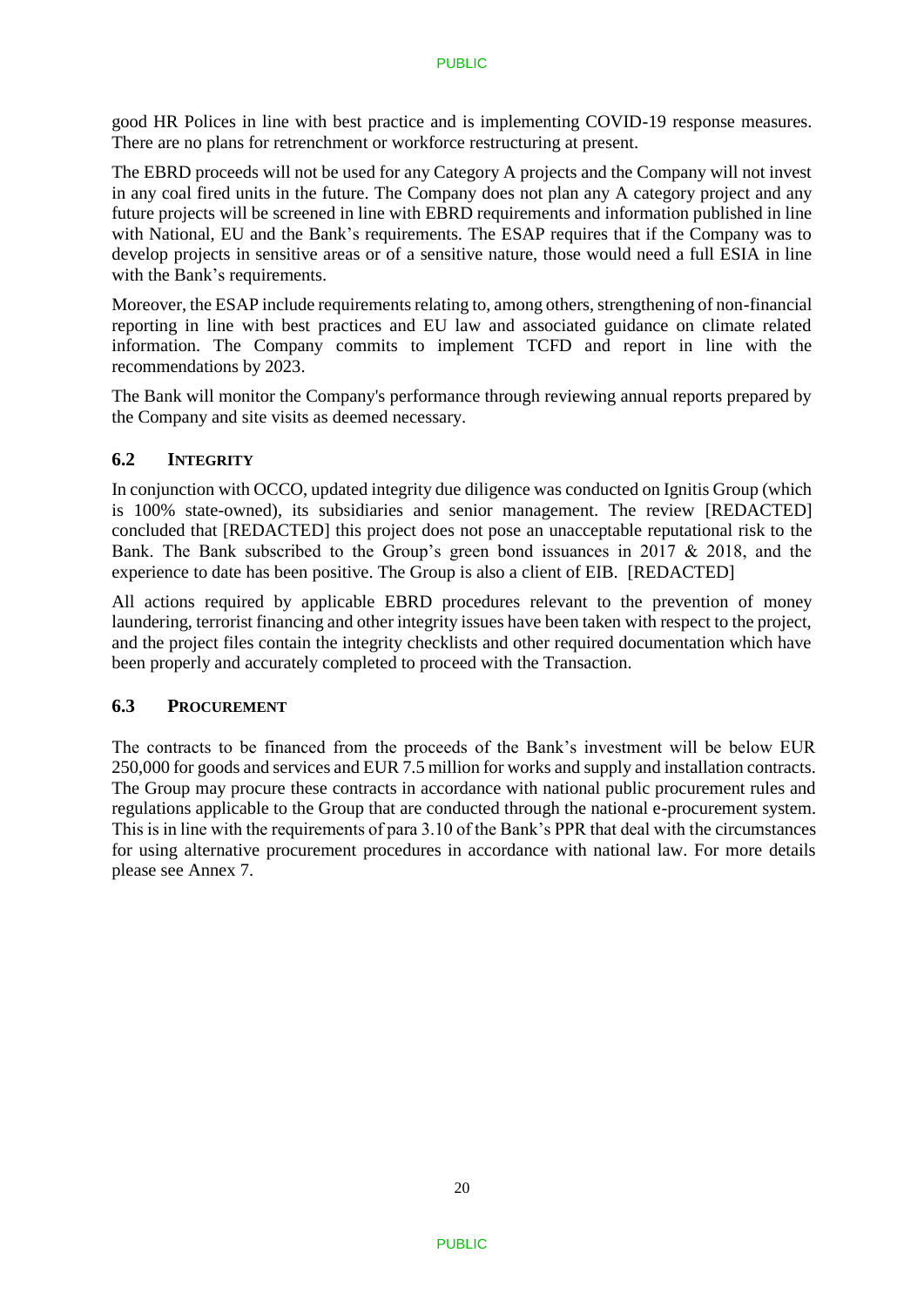# **ANNEXES TO OPERATION REPORT**

| <b>ANNEX 1</b>     | <b>Shareholding Structure</b>              |
|--------------------|--------------------------------------------|
| <b>ANNEX 2</b>     | Group Information                          |
| <b>ANNEX 3</b>     | <b>Historical Financials</b>               |
| <b>ANNEX 4</b>     | <b>Market Overview</b>                     |
| <b>ANNEX 5</b>     | Lithuanian Equity Market and Investor Base |
| ANNEX <sub>6</sub> | Corporate Governance                       |
| <b>ANNEX7</b>      | Project Implementation                     |
| <b>ANNEX 8</b>     | Biography of Management Board              |
| <b>ANNEX 9</b>     | <b>Transition Impact Scoring Chart</b>     |
| <b>ANNEX 10</b>    | <b>Financial Projections</b>               |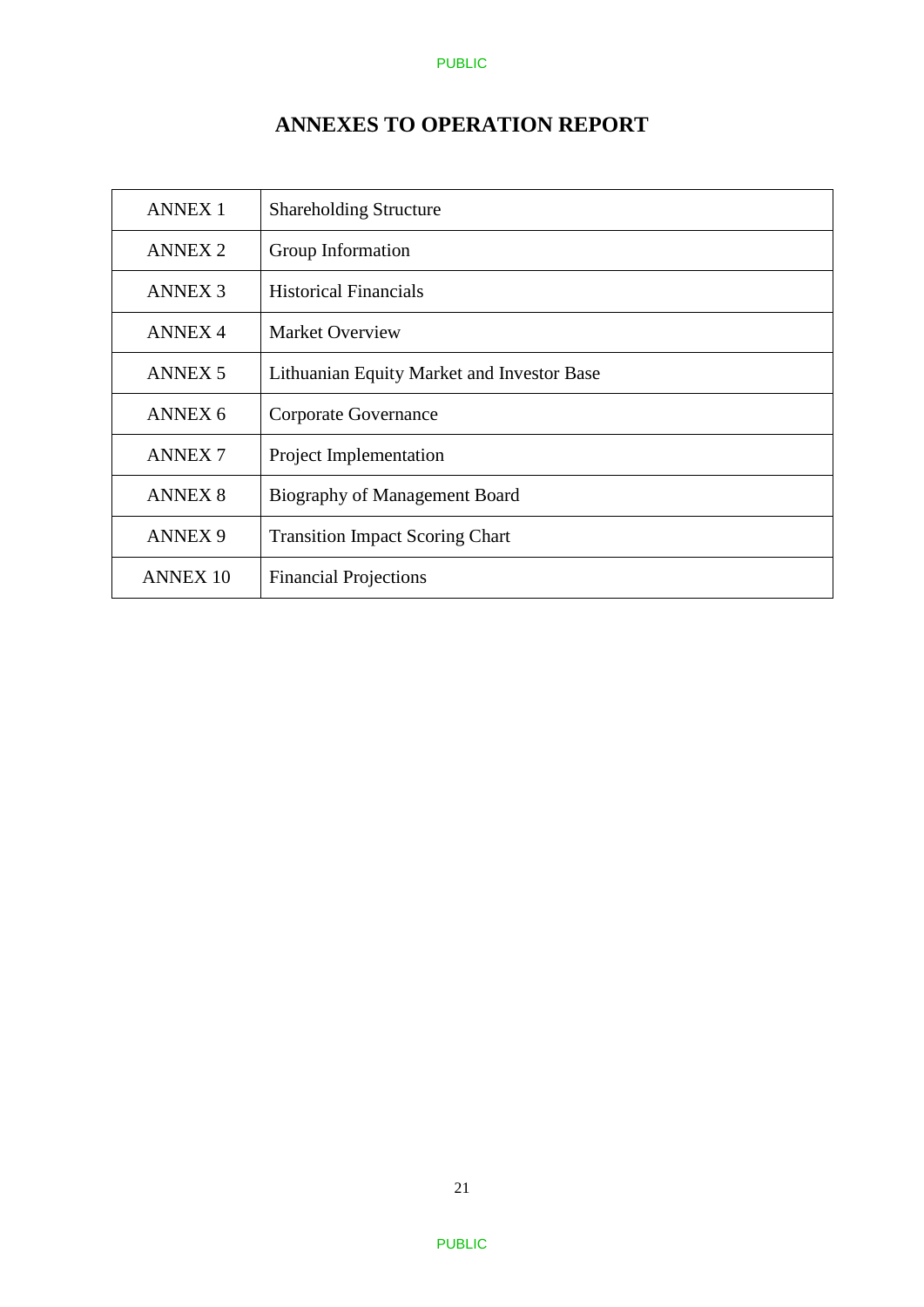# **ANNEX 1 - SHAREHOLDING STRUCTURE**

Pre-IPO, the Company remains 100% owned by the Government of Lithuania. Post-IPO, the Company will be majority owned by Government of Lithuania and the balance will be free float.

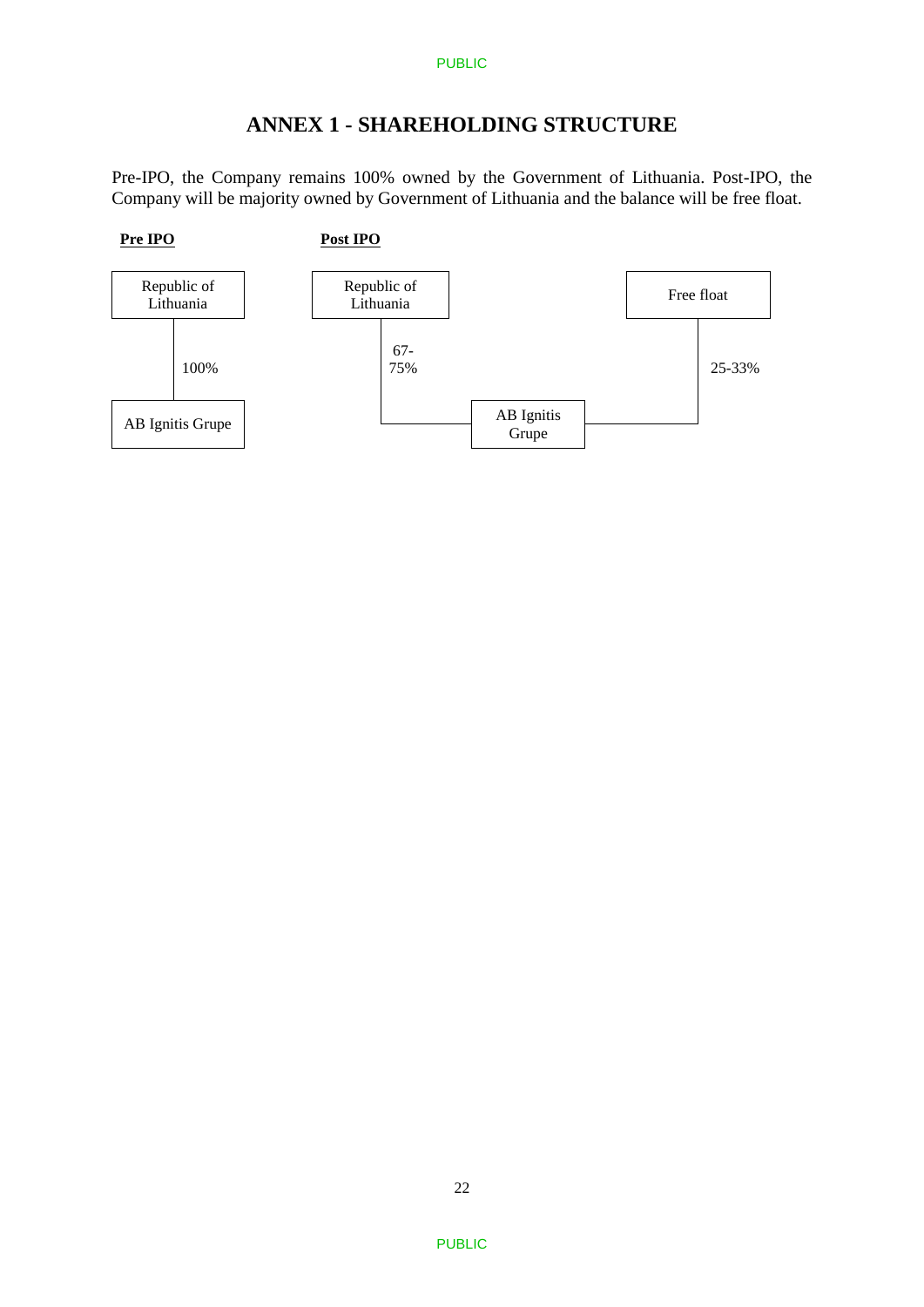# **ANNEX 2 - GROUP INFORMATION**

#### [REDACTED] **Networks**

The main activities of ESO AB are electricity distribution, natural gas distribution and the maintenance and development of electricity and gas distribution networks. ESO monitors the electric power and gas distribution networks, ensuring that they are reliable and effective and oversees the procedures for connecting new customers to the distribution network. ESO is the primary distributor of electricity in the Republic of Lithuania and serves approximately 1.8 million customers in the Republic of Lithuania, which represents approximately 100 per cent. of consumers in the Republic of Lithuania. ESO's electricity distribution network comprises approximately 125,498 kilometres of electricity lines, of which 68.7% consist of overhead lines and 31.3% consist of underground electricity cables. ESO's gas distribution network comprises approximately 9,500 kilometres of pipelines. In 2019, ESO distributed 9.55 TWh of electricity and 6.97 TWh of gas. [REDACTED]

#### **Client and Solutions (Retail)**

UAB Ignitis (formerly UAB Lietuvos Energijos Tiekimas), a wholly owned subsidiary of the Group, was established on September 2014 and reorganised. The main activities of the subsidiary are the supply and trading of electricity and natural gas (including in the form of LNG). Its core business is the supply of electricity and gas to business and private customers, scheduling, forecasting, balancing, purchasing, hedging, trade intermediation, sales, client relations management and product development. In addition to the core business areas, the subsidiary also provides different kinds of energy services for business and private customers, such as solar power plant sales and installation, LED lighting solutions, heating solutions and electric vehicle ("EV") services, including operation of the largest EV charging network in the Republic of Lithuania.

The subsidiary is a member of the Nasdaq Commodities exchange and is the only Lithuanian electricity supplier that actively participates on this exchange. The subsidiary is also a member of Nord Pool Exchange and the pan-Baltic gas exchange, GET Baltic.

The subsidiary owns Ignitis Eesti OU, a company established in Estonia, Ignitis Latvija SIA, a company established in Latvia and Ignitis Polska Sp. z.o.o., a company established in Poland. These companies are engaged in power supply and/or trading in Estonia, Latvia and Poland, respectively.

Since 2015, the subsidiary has been the designated supplier of natural gas in the Republic of Lithuania and is responsible for ensuring that a minimum quantity of natural gas is delivered through LNG Terminals. According to the Group's internal data, the subsidiary has 7,500 natural gas commercial customers. The supply portfolio of natural gas consists of Lithuanian, Latvian and Finish commercial customers and a Lithuanian private customer base of almost 600,000 natural gas customers. In 2019, supple volumes slightly decreased and amounted to 9.83 TWh and was 13.2 per cent lower than in 2018 (11.33 TWh).

#### **Flexible Generation**

AB Ignitis Gamyba owns and operates four generation facilities: the Elektrėnai Complex which consists of two gas fired reserve power units; a combined cycle gas unit (CCGT); and contains steam and biofuel boilers which generate heat. Kruonis Pumped Storage Hydroelectric Power Plant (Kruonis PSHP) which consists of four units, two of which operate as a secondary reserve; Kaunas Algirdas Brazauskas Hydroelectric Power Plant (Kaunas HPP) and Vilnius Third Combined Heat and Power Plant, which is not currently in use and has not been producing electricity since 2016.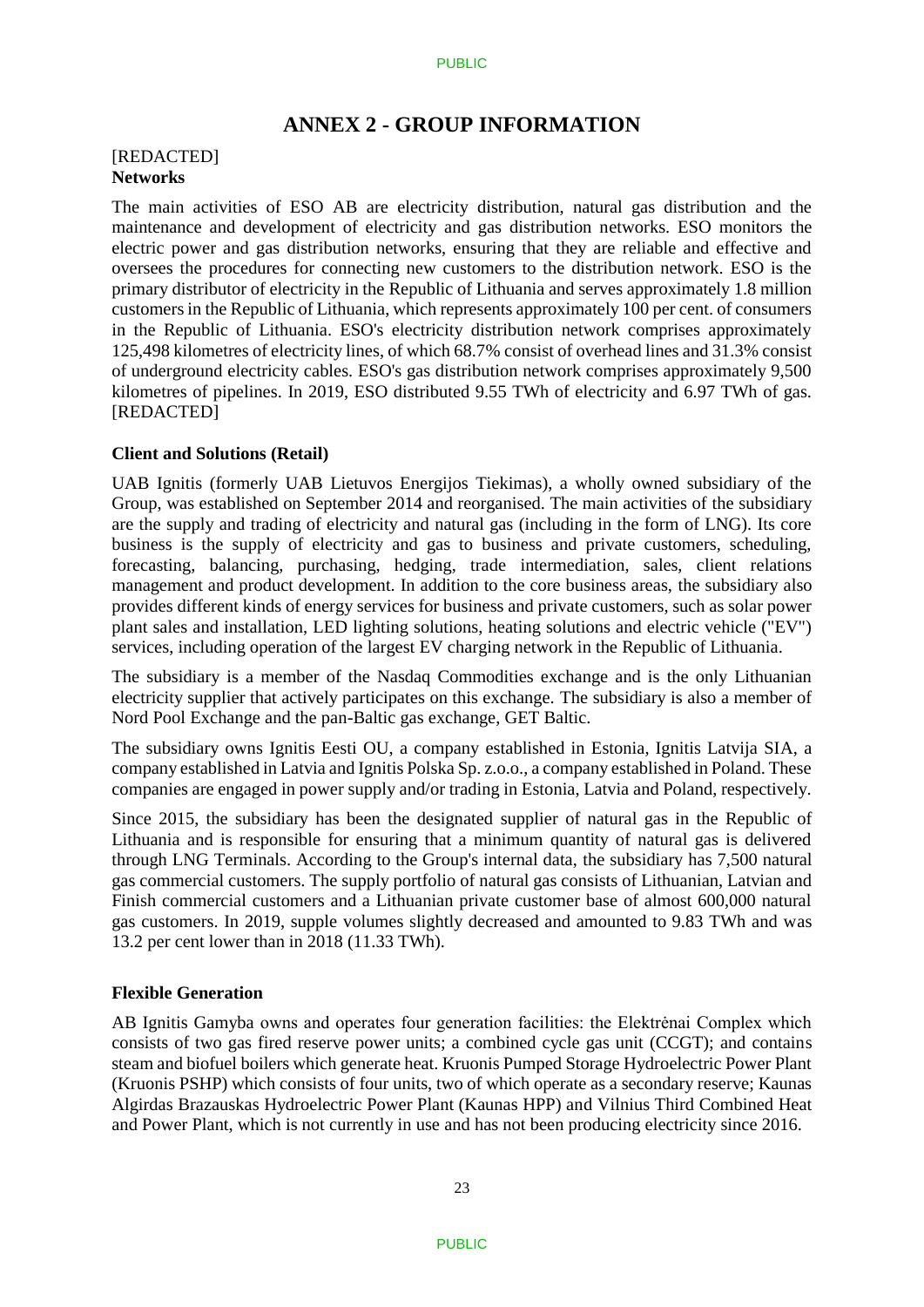In 2019, Ignitis Gamyba produced 0.83 TWh of electricity and provided various ancillary services to the Lithuanian TSO, regulation power, tertiary power reserve services and isolated regime services. The company's activities are focused on two operating segments, regulated activities and commercial activities. The Elekrėnai Complex's heat generation, tertiary power reserve services, isolated regime service (fixed costs excluding return on investment) as well as secondary power reserve services provided by Kruonis PSHP are regulated activities, while electricity generation at the Elektrėnai Complex, Kaunas HPP, Kruonis PSHP and other related activities (e.g. balancing and regulation services) are not regulated.

#### **Green Generation**

UAB Ignitis Renewables, a wholly owned subsidiary of the Issuer, was established on 14 January 2019. REN owns renewable energy projects in Lithuania and Poland and is also in charge of operation, supervision and development of wind and solar energy projects in order to reach the strategic goal of the Group to increase of portfolio of green generation assets.

Details of the Group's renewable projects can be found in table below which includes portfolio of 1,077 MWe / 40 MWth and pipeline of 273 MWe / 299 MWth. It is noted that the table includes PSHP and HPP under Ignitis Gamyba.

| Country          | Name                  | (MWe) | Capacity Capacity<br>(MWth) | Support <sup>1</sup><br>scheme | Support<br>(EUR/MWh)                | End of<br>support | <b>Note</b>       |
|------------------|-----------------------|-------|-----------------------------|--------------------------------|-------------------------------------|-------------------|-------------------|
| Lithuania        | <b>Kruonis PSHP</b>   | 900   |                             | N/A                            | N/A                                 | N/A               | Ignitis Gamyba    |
| Lithuania        | <b>Kaunas HPP</b>     | 101   |                             | N/A                            | N/A                                 | N/A               | Ignitis Gamyba    |
| Lithuania        | Eurakras              | 24    |                             | FiT                            | 71.0 (Fixed price)                  | 2027              | Ignitis Renewable |
| Lithuania        | Vejo gusis            | 19    |                             | <b>FiT</b>                     | 86.9 (Fixed price)                  | 2023              | Ignitis Renewable |
| Estonia          | Tuuleenergia          | 18    |                             | FiP                            | 53.7 (Premium<br>over market price) | 2026              | Ignitis Renewable |
| Lithuania        | Vejo vatas            | 15    |                             | <b>FiT</b>                     | 89.6 (Fixed price)                  | 2022              | Ignitis Renewable |
| Lithuania        | Elektrenal<br>biomass |       | 40                          | N/A                            | N/A                                 | N/A               | Ignitis Renewable |
| Total Operating: |                       | 1.077 | 40                          |                                |                                     |                   |                   |

#### Operating portfolio

## Pipeline

| Country                  | Name        | Capacity<br>Capacity<br><b>COD</b><br>(MWe)<br>(MWth) |     | <b>Status</b> | Support<br>scheme      | Support<br>(EUR/MWh) | End of<br>Support     |      |
|--------------------------|-------------|-------------------------------------------------------|-----|---------------|------------------------|----------------------|-----------------------|------|
| Lithuania                | Kaunas CHP  | 24                                                    | 70  | 2020          | Commissioning          | N/A                  | N/A                   | N/A  |
|                          |             |                                                       |     |               |                        |                      |                       |      |
| Lithuania                | Vilnius CHP | 92                                                    | 229 | 2021          | 80% complete           | N/A                  | EU capex<br>subsidy   | N/A  |
| Poland                   | Pomerania   | 94                                                    |     | 2021          | Foundation<br>complete | Indexed<br>CfD       | 48.6<br>(Fixed price) | 2035 |
| Lithuania                | Mazeikiai   | 63                                                    |     | 2022          | Tendering<br>suppliers | N/A                  | N/A                   | N/A  |
| Total under development: |             | 273                                                   | 299 |               |                        |                      |                       |      |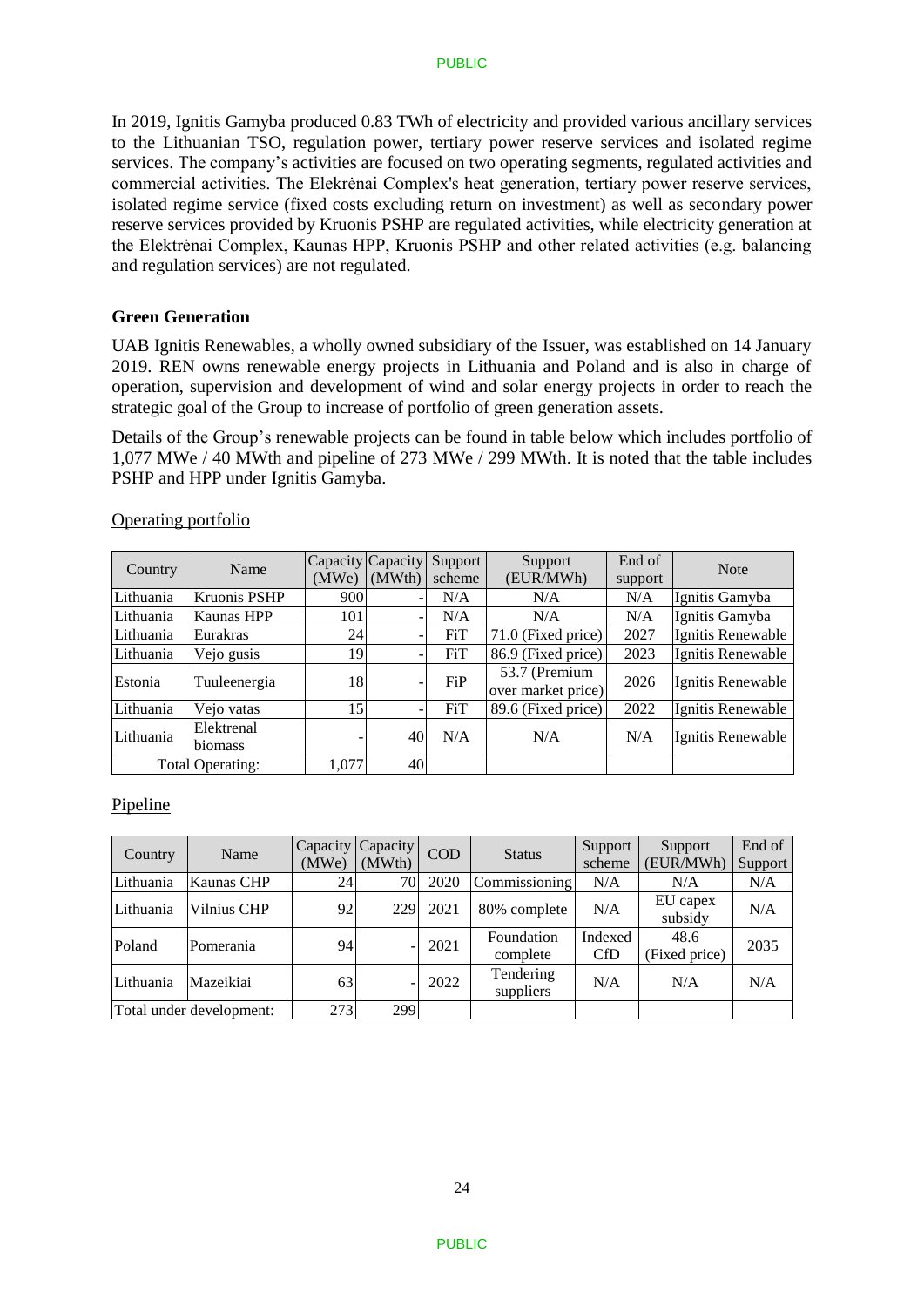# **ANNEX 3 - HISTORICAL FINANCIAL INFORMATION**

### [REDACTED]

# **ANNEX 4 - MARKET OVERVIEW**

### **Energy Market in Lithuania**

#### **Regulatory Framework**

Since Lithuania's accession to the EU on 1 May 2004, the EU rules and regulations have been adopted in Lithuania. Under the EU Third Energy Package and related regulations for the liberalisation of the electricity and gas markets, Member States were free to choose between the following three options:

- Full ownership unbundling: This option entails vertically integrated undertakings selling their gas and electricity grids to an independent operator, which will carry out all network operations. This option applies to new undertakings;
- Independent System Operator (the "ISO"): Under this option, vertically integrated undertakings maintain the ownership of the gas and electricity grids, but they are obliged to designate an independent operator for the management of all network operations. This option may apply to existing undertakings; and
- Independent Transmission Operator (the "ITO"). This option is a modification of the ISO option whereby vertically integrated undertakings do not have to designate an ISO, but need to abide by strict rules ensuring separation between supply and transmission. This option may apply to existing undertakings.

Lithuania has chosen to implement the full ownership unbundling model in the electricity and gas sectors with regards to Transmission System Operator (TSO). Distribution system operators remain under the same shareholders. The provisions of the Third Energy Package were transposed into the Law on Electricity of the Republic of Lithuania, the Law on Natural Gas of the Republic of Lithuania and the Law on LNG Terminal of the Republic of Lithuania in 2011-2012.

### **Related Stakeholder**

- The Ministry of Energy of the Republic of Lithuania is responsible for the implementation of the National Energy Strategy, drafting energy supply related laws, implementation of the investment policy in the energy sector and developing a renewable energy sector in Lithuania.
- National Commission for Energy Control and Prices (NCC) is an independent national regulatory authority to ensure effective competition in the energy market and prevent discrimination between different customers and suppliers. The NCC is also responsible for setting the caps for regulated energy prices/tariffs and approving the purchase price for electricity generated from renewable energy sources. The authority covers district heating, natural gas, centralised supply of liquefied petroleum gas, electricity, renewable energy, drinking water supply and wastewater treatment.
- JSC EPSO-G (EPSO-G) is the state holding company to manage transmission system operators in electricity and gas. The special entity is fully owned and controlled by the Ministry of Energy of the Republic of Lithuania.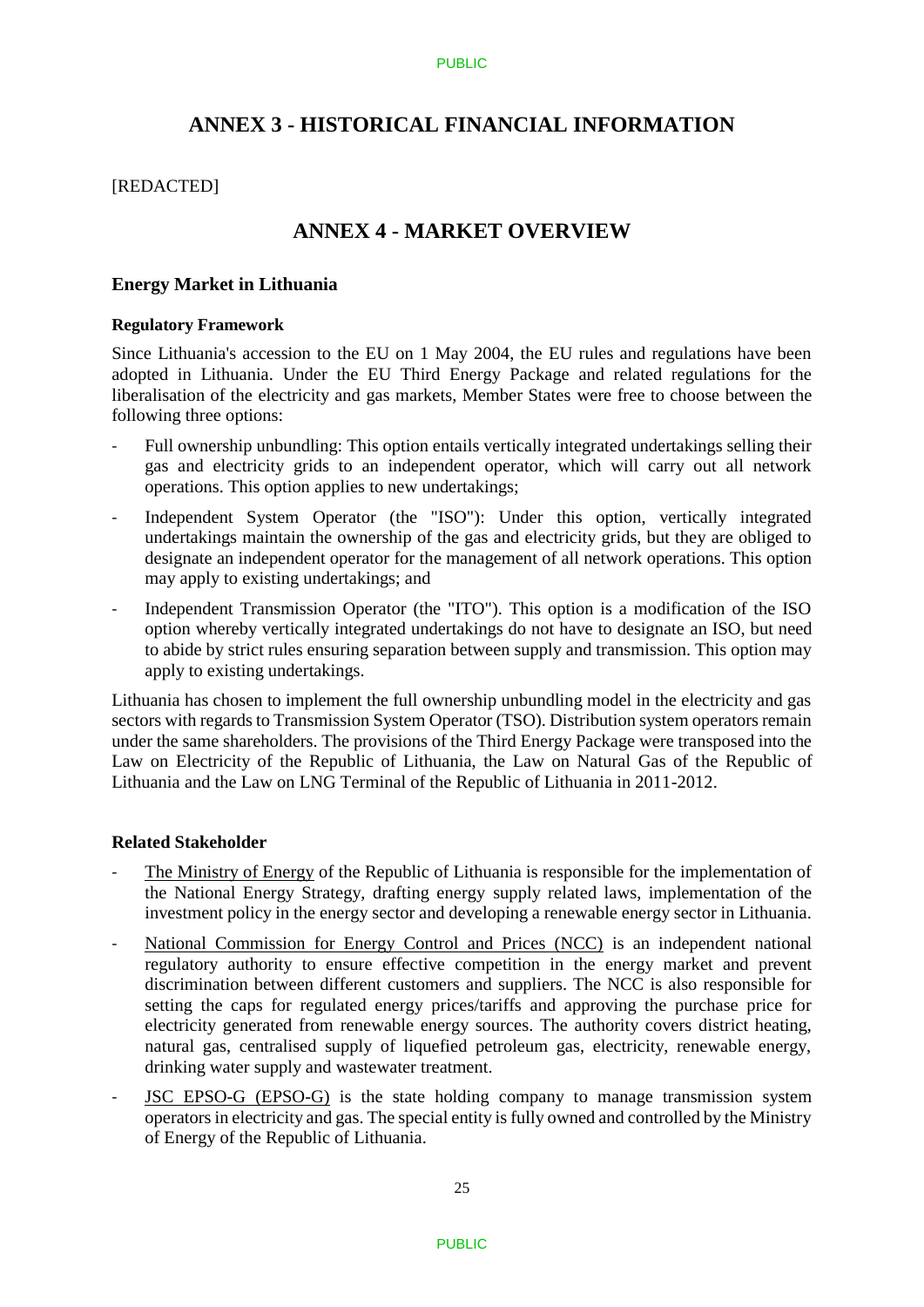- TSO Litgrid, AB (LITGRID) is a high-voltage electricity TSO subsidiary under EPSO-G which owns 97.5% of the shares with the remaining 2.7% of shares owned by minority shareholders. LITGRID implemented strategic electricity projects – the power link with Poland "LitPol Link" and the underwater power link with Sweden "NordBalt". In addition, it implements the project of synchronisation with the grid of Continental Europe (GCE).
- AB Amber Grid (Amber Grid) is an operator of the natural gas transmission system for natural gas transportation through high-pressure pipelines. It provides services to major (electricity, district heating production, industry) and medium Lithuanian business enterprises as well as to natural gas supply companies. Amber Grid implements the project of the gas interconnection between Poland and Lithuania (GIPL) and actively participates in the creation of the single gas market in the Baltic region. In addition, it controls 66% of shares of the Lithuanian natural gas exchange operator UAB "GET Baltic".
- Nord Pool Spot AS (Nord Pool): Since 18 June 2012, wholesale trading on the Lithuanian Electricity Exchange has been administered by Nord Pool, an operator of the Nordic and Baltic electricity exchanges. Nord Pool is Europe's leading power market and offers trading, clearing, settlement and associated services in both day-ahead and intraday markets across nine European countries. Nord Pool is owned by the Nordic transmission system operators Statnett SF, Svenska kraftnät, Fingrid Oy, Energinet.dk and the Baltic transmission system operators Elering, Litgrid and Augstsprieguma tikls.

### **Electricity Demand and Supply Balance**

The electricity sector used to be dominated by IG as a vertically-integrated monopoly until Lithuania began unbundling the sector. The sector is now regulated by an independent regulator. Most generation capacity is owned by Ignitis Gamyba, transmission is solely owned by state-owned Litgrid AB, and distribution and supply are mostly owned by state-owned Lesto AB. However, all consumers may freely choose their distribution supplier.

Until 2009, the Ignalina Nuclear Power Plant (INPP) accounted for more than half of Lithuania's power generation (c. 71%). Since the decommissioning of the INPP, Lithuania has become highly dependent on electricity imports. Over the past few years, Lithuania imported more than 70% of its total consumption, more than any other country in the EU. In 2019, the Lithuania imported 9.3 TWh, c. 72% out of total electricity 12.9 TWh consumed in the Lithuania. One of the country's key energy strategies is establishing energy independence and security of supply. In order to decouple from Russia and Belarus, Lithuania is to be synchronised with the EU transmission system by 2025. As a part of the plan, the country has connected to Sweden (700 MW NordBalt) and Poland (100MW LitPol). These cross-border interconnections help the Lithuania to liberalize the market and increase liquidity in the market.

| Unit: TWh                                                        | 2015    | 2016    | 2017    | 2018    | 2019    |
|------------------------------------------------------------------|---------|---------|---------|---------|---------|
| Electricity production (net)                                     | 4.60    | 3.97    | 3.87    | 3.22    | 3.64    |
| Trading balance of the system<br>$\Gamma$ (-Imports / + Exports) | $-7.21$ | $-8.28$ | $-8.68$ | $-9.63$ | $-9.34$ |
| Total demand for electricity in Lithuania                        | 11.81   | 12.25   | 12.54   | 12.83   | 12.93   |
| Percentage of import out of total demand                         | 61%     | 68%     | 69%     | 75%     | 72%     |
|                                                                  |         |         |         |         |         |

Table. Demand and Supply Balance

Source: Litgrid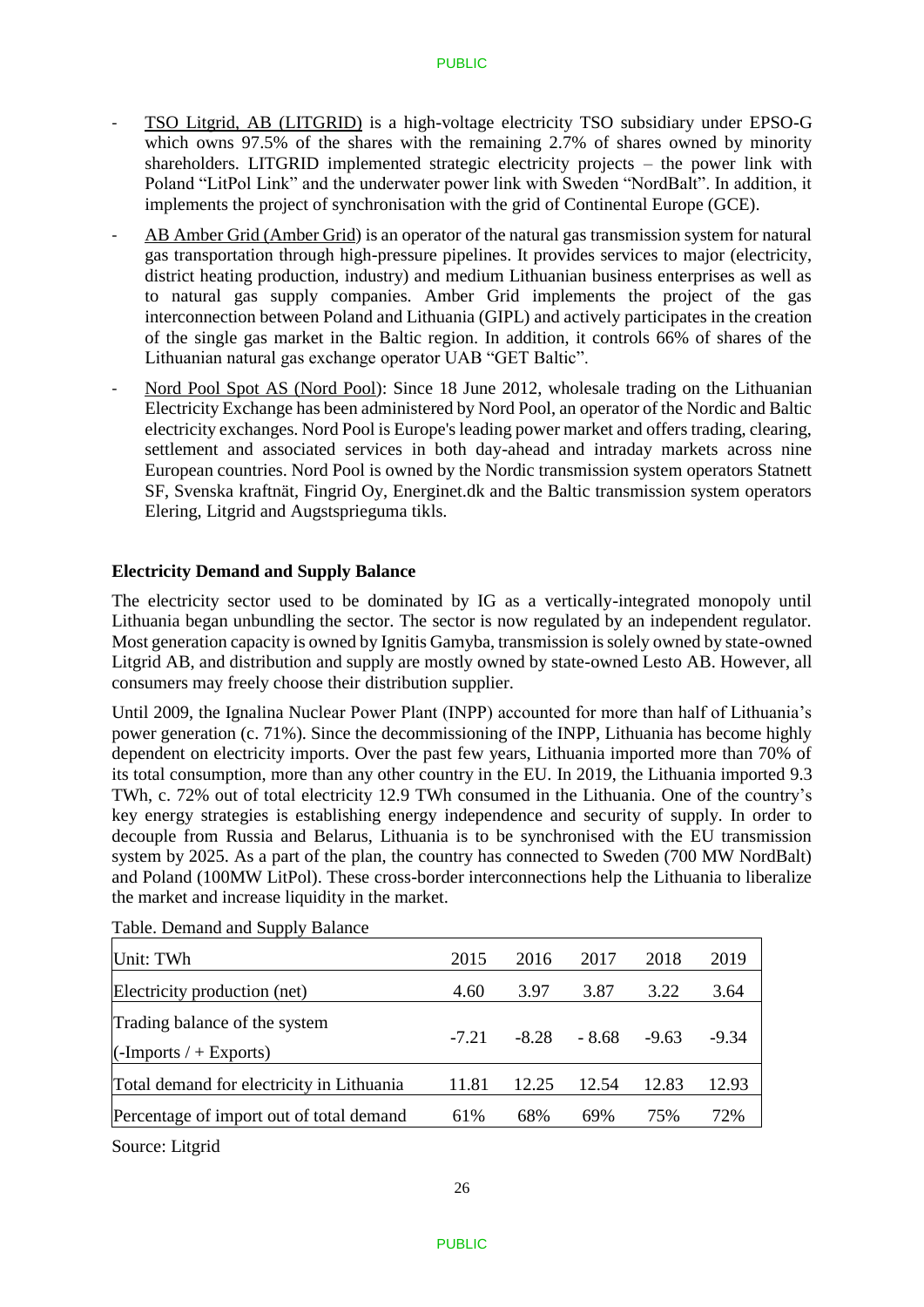# **Primary Energy Resources**

In the last few years Lithuania has stepped up efforts to diversify its energy supply and integrate its power market with the rest of Europe. In terms of technology, renewables including hydro accounted for 80% of domestic generation (23% of consumption) while the thermal only took part of the rest 20% in 2019. Out of renewables, wind was the major source of the domestic generation (40%) followed by hydro (26%) and biomass, biogas and waste (12%). Solar generation was just over 2% of the domestic generation. As at YE2019, RES capacity was 1.6 GW, mostly hydro (56%; 0.9 GW), and wind  $(34\%; 0.5 \text{ GW})$ , followed by solar  $(6\%; <0.1 \text{ GW})$  and bioenergy  $(5\%; <0.1 \text{ GW})$  $GW<sup>6</sup>$ 

|                                       | 2015 | 2016 | 2017 | 2018 | 2019 |
|---------------------------------------|------|------|------|------|------|
| Thermal                               | 2.32 | 1.39 | 0.85 | 0.61 | 0.73 |
| Hydro                                 | 1.01 | 1.02 | 1.15 | 0.95 | 0.93 |
| Wind                                  | 0.81 | 1.13 | 1.36 | 1.14 | 1.45 |
| Bio                                   | 0.39 | 0.37 | 0.45 | 0.45 | 0.45 |
| Solar                                 | 0.07 | 0.07 | 0.07 | 0.08 | 0.08 |
| Electricity production (net)          | 4.60 | 3.97 | 3.87 | 3.22 | 3.64 |
| % of renewables out of net generation | 50%  | 65%  | 78%  | 81%  | 80%  |
| % of renewables out of demand         | 19%  | 21%  | 24%  | 20%  | 23%  |

Table. Electricity Generation by sources in TWh

Source: Litgrid

## **Competition**

[REDACTED] Ignitis Gamyba still has the largest electricity generation capacity in the Lithuania but contributes 22.8% of the total domestic generation and only 6% of the domestic consumption. Top of it, the market is open to competition even to foreign ownership. The second largest player is Vilniaus Energija owned by the French company Veolia. The fourth producer is a subsidiary of Esonia's Eesti Energia. Panevezio Energija and SC Kaunas Energija are local players. These major players do also business in heat production as a part of their businesses. Other independent power producers account for the remaining 16%.

Lithuania is well interconnected to neighbouring countries, not only the Baltic countries but also to Poland via the Lithuanian-Polish interconnection with a current capacity of 500 MW and to Sweden via Lithuanian-Swedish interconnection (NordBalt) with a capacity of 700 MW. These cross-border interconnections helped Lithuania to liberalise the market and increase liquidity in the market.

## **Electricity Price Trend**

The liberalised electricity market in Lithuania started in 2012 as Nord Pool Spot opened its bidding area to include Lithuania. The spot market is a wholesale market for industrial use. Lithuania also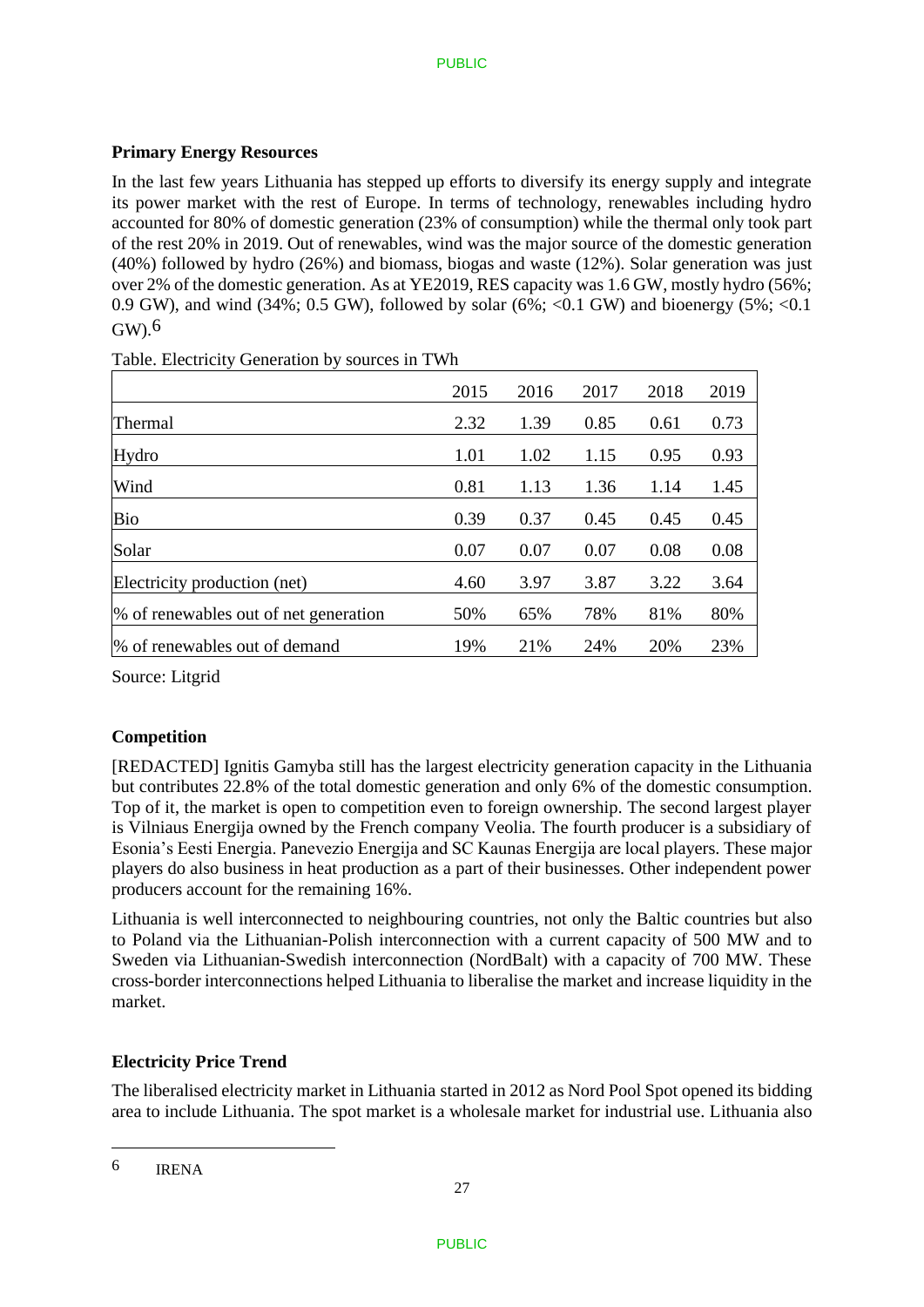adopts an intraday market for balance adjustment in 2013. [REDATED]Lithuania Nord Pool price is in line with the Nord pool price of the other Baltic countries. Price history from 2015 to 2017 indicates a price decrease of 16% which is in line with the situation observed in most European countries and caused mainly by the decreasing commodity prices and increase in renewable market share. The generally decreasing trend of prices to 2017 has somewhat reversed in 2018 mainly due to recovery of carbon and coal prices with the annual average price reaching EUR 53/MWh in 2018 and EUR 54/MWh in 2019. [REDACTED]

### **Renewable and Tariff**

The 2020 target of the Lithuanian National Renewable Energy and Climate Action Plan ("LNECP") of a 23% share of renewables in final energy consumption was exceeded already in 2014 (23.6%) and rose to 24.5% in 2018. The LNECP raised this target to **45% of renewables in 2030**. [REDACTED]

The primary renewables incentive for small-scale projects is a set of technology-specific feed-in tariffs limited to plants below 10kW. Projects over 10kW participate in tenders run by the National Control Commission for Prices and Energy. The bid ceilings are adjusted on a quarterly basis for each technology. For the first half of 2019, the tariff for installation under 10kW and the maximum tariffs at auctions are as follows.

| Unit:<br>EUR/MWh | Wind | <b>Building</b><br>integrated<br>solar | Non-building<br>integrated<br>solar | Hydro | <b>Biomass</b> |
|------------------|------|----------------------------------------|-------------------------------------|-------|----------------|
| $< 10$ kW        | 52   | 169                                    | 136                                 | 59    | 66             |
| $10 - 100$ kW    | 50   | 152                                    | 124                                 | 53    | 57             |
| $100 - 350$ kW   |      | 141                                    | 115                                 |       |                |
| $>$ 350 kW       | 41   | 148                                    | 122                                 | 47    | 51             |

Table. Tariffs for installations under 10kW

Source: National Energy Regulatory Council

In 2019, Lithuania announced three annual technology neutral auctions over 2020-2022 to allocate 700 GWh per year.

## **Energy Market in the other Baltic regions**

Historically, during the creation of a unified energy system at the Soviet Union, base load power plants were constructed in Estonia (shale power plants) and Lithuania (the Ignalina nuclear power plant and the Elektrenai power plant). In Latvia, the Daugava hydropower plants were designed for peak, half-peak and emergency modes. The Baltic states have undertaken significant reforms in the energy sector since becoming a member of the EU in 2004. The countries has liberalised the power sector by unbundling generation, transmission, distribution and retail. The electricity is traded over the wholesale market while Feed-in Tariff or Feed-in Premium schemes are available for the renewable generation operators.

## *Inter-regional and Cross-regional integration*

As a consequence of the closure of the INPP and the pressure to reform the power market in the Baltics through EU single market directives, the three Baltic states joined their efforts to set-up a common Baltic electricity market. They have also made progress towards the development of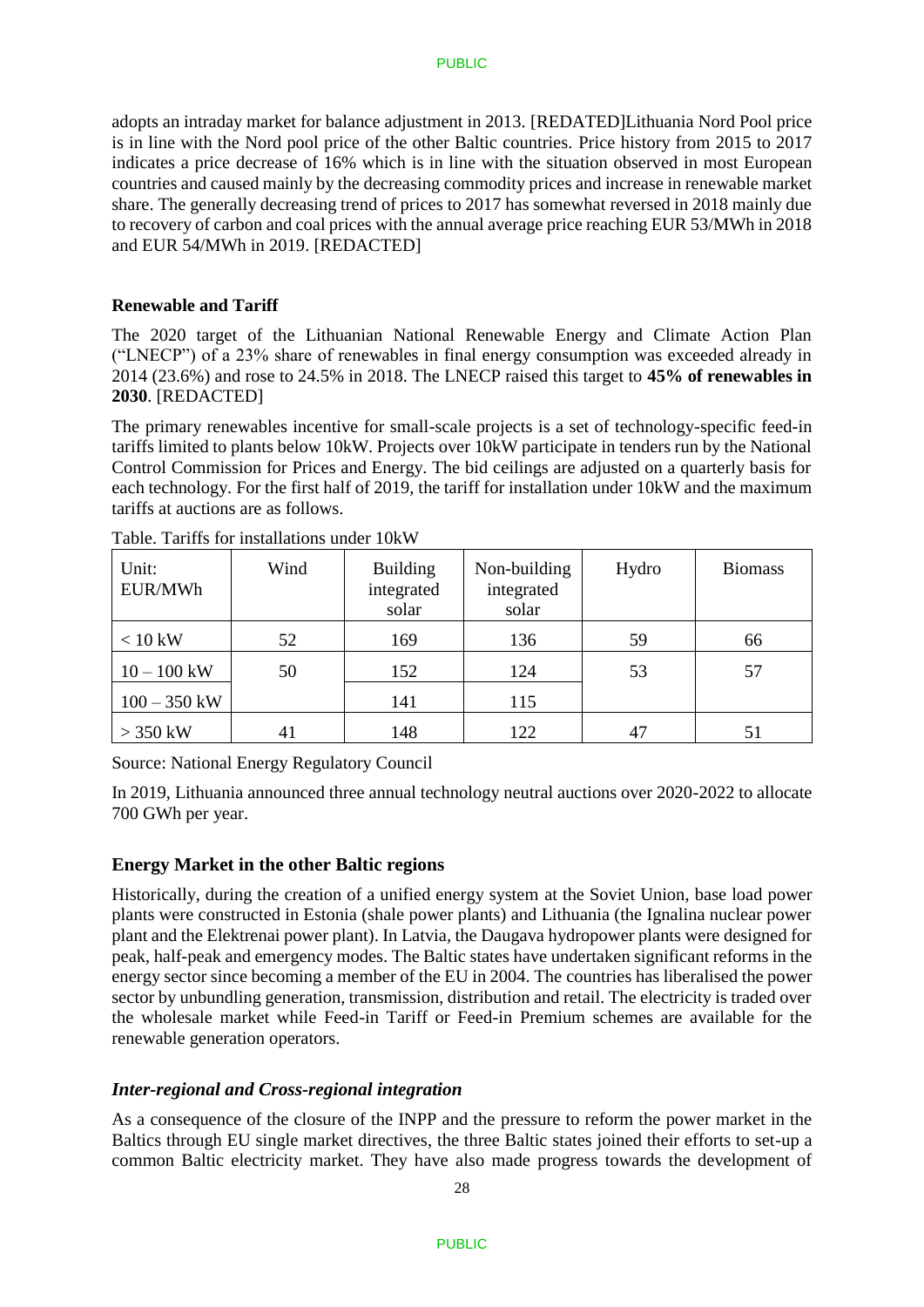additional interconnections between the Baltic and Nordic market areas. The latest was the subsea 650MW Estlink2 cable connecting Finland and Estonia and was officially inaugurated in March 2014. Other links include a subsea cable connecting Sweden and Lithuania (700MW NordBalt Link) and an interconnection between Lithuania and Poland (500MW LitPol Link). The LitPol capacity will be increased to 1 GW by 2020. Such interconnections will practically integrate the Baltic power sector into the Nordpool market area (i) evening out the price differences between Baltics and NordPool, (ii) increasing the efficiency and depth of the two market areas and (iii) increasing the security of supply notably in the Baltic states. The European Commission has begun working with the three Baltic states to link the bloc to the EU, most likely through Poland.

## *Estonia*

Market structure: The Estonian electricity system was built up as a part of the north-western common power system of the former Soviet Union. The state-owned Pohivork was unbundled in 2009 as a part of the EU 3rd energy package into generation operator Eesti Energia, transmission operator Elering and distributor Elektrilevi. The sector is regulated by an independent Competition Authority. All consumers may freely choose their distribution supplier.

Estonia is part of the common synchronised system together with Russia, Belarus, Latvia, and Lithuania. Estonia currently has connections with Russia, Latvia, and Finland (via 350MW Estlink and 650MW Estlink 2). In 2017, the country has started a new project for the third interconnection programme to Lativa (Harku-Sindi) to be completed by 2020. In terms of the balance, the country is a net electricity exporter, especially to Latvia via the existing two transmission lines.

Generation: The country has significant oil-shale reserves. As a result, oil comprises about 72% of a total installed generating capacity in the country. In terms of generation volume, the conventional power took part of 83% of the domestic generation in 2018 (total 12,322 GWh<sup>7</sup>) and renewables produced the remaining 17%. By technology, biomass, biogas and waste-to-energy were the leading renewable energy sources in 2018, producing  $1,370$  GWh<sup>8</sup>. This represents 67% of the total renewable energy generation in 2018. Wind accounted for 31% with generation of 636 GWh. Meanwhile, hydro generated only 15 GWh<sup>9</sup>, which is significantly lower compared to other Baltic states which heavily depends on hydro. Renewable capacity installed in 2018 was 609 MW of which 45% onshore wind, 43% bioenergy, 5% solar and 1% hydro.<sup>10</sup>

In 2018, renewable energy contributed 30.0% of the gross final energy consumption.

Renewables targets: Estonia has drawn up "National energy and climate plan" which outlines objectives for 2030. The Plan sets the **2030 target for renewable energy share at 42% of total final energy consumption** (the target of 25% for 2020 has already been met) and aims at a reduction of GHG emission in Estonia by 80% by 2050 (incl. 70% by 2030).

Support regime: The renewable assets sell the electricity produced on the free market and receive a bonus on top of the market price. [REDACTED]

## *Latvia*

1

Market structure: The Latvian power market has been officially liberalised since July 2007, with no restrictions for new entrants in electricity generation and supply or for electricity consumers

<sup>7</sup> Statistics Estonia

<sup>8</sup> Statistics Estonia

<sup>9</sup> Statistics Estonia

<sup>10</sup> IRENA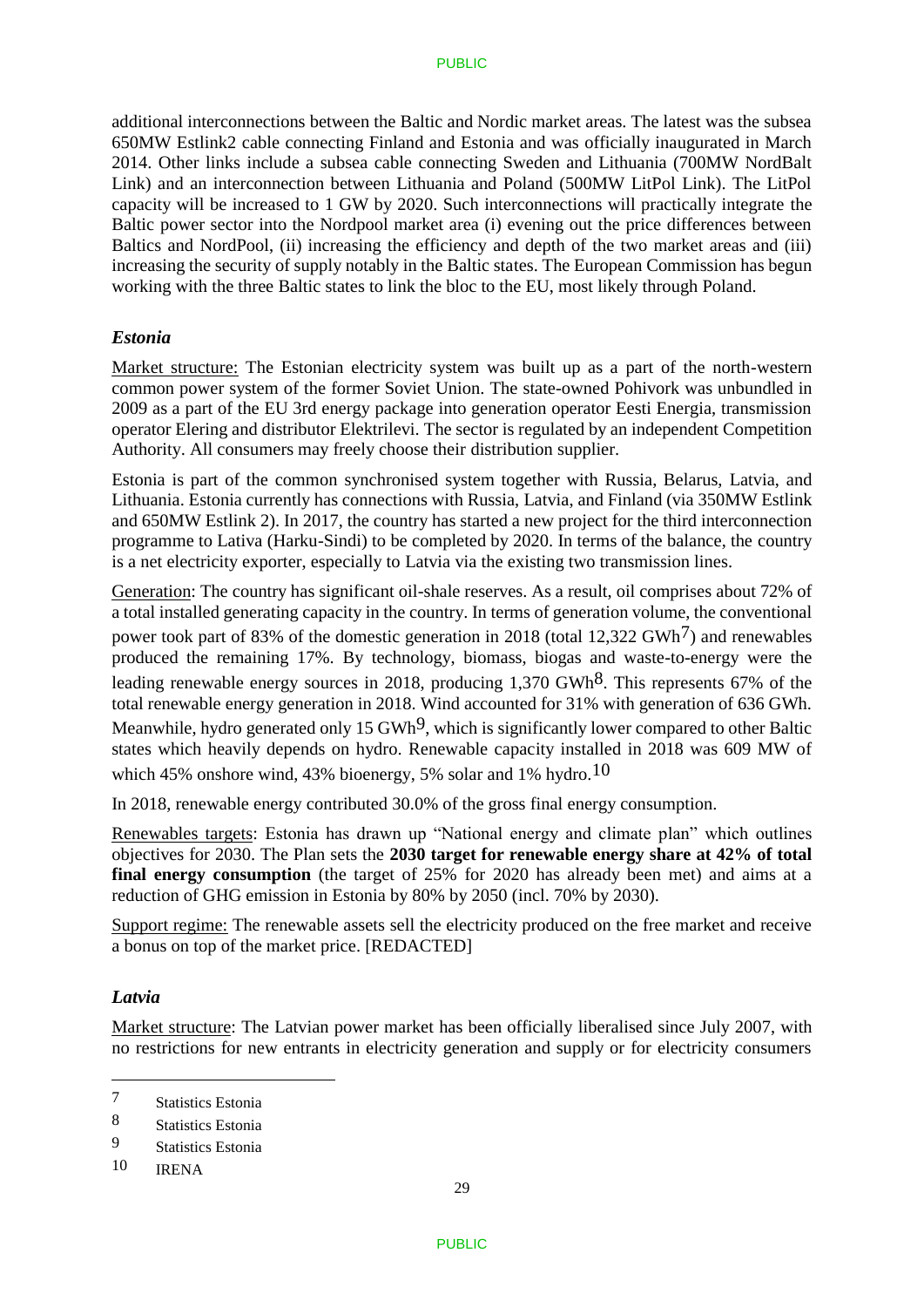who can freely change their suppliers under the EU 3rd energy package. Further in 2012, transmission system operator AST was unbundled from the Latvian electricity system centralised by Latvenergo. Latvenergo still owns the main generation assets and the shares in the largest distribution and supply company Seda lestikls. The Latvian energy system is well interconnected to Estonia (two 330 kV lines and two 110 kV lines) and Lithuania (four 330 kV lines and three 110 kV lines), as well as to Russia (one 330 kV line).

The country has a hydro as a major source of electricity generation. As a result, its annual generation is significantly volatile to rainfalls. For example, in 2016 when it was a very dry year, the electricity generation from hydro was 2,437 GWh but it jumped by 75% to 4,246 GWh in 2017 due to high precipitation. Consequently, Latvia was a net importer in 2016 but turned to a net exporter in 2017(this reversed again in 2018 to net imports)<sup>11</sup>. The country usually imports from Estonia in the time of shortfall and exports to Lithuania in the time of surplus. In another side, thermal power generates more when hydro generates more and vice versa.

Generation: State-owned Latvenergo provides almost 80% of all electricity generated in the country, satisfying more than a half of the electricity demand in Latvia. Most electricity comes from the three Daugava HPPs and two Riga CHPPs. As at YE2019, renewables generation capacity was 1.8 GW, mostly hydro (87%; 1.6 GW), biomass and biogas (8%; 0.2 GW), and wind (4%;  $\lt$ 0.1 GW). In terms of total generation from renewables, hydro accounted for 66%, biomass and biogas for 29%, wind for 5%.12

Renewables targets: Latvia has a **target of 45% share of renewable energy in final energy consumption by 2030 under the country's National Renewable Energy Action Plan**. In 2018, 40.3%5 of gross final energy consumption came from renewable energy, surpassing the 2020 target of 40%. However, the major renewable contribution came from hydro while others played a minor role. The country has less than 80 MW<sup>13</sup> wind capacity which generated c. 4% of the domestic electricity.

Support regime: Renewable electricity generation is stimulated through a complex support system based on a **feed-in-tariff (FiT)** [REDACTED]

## **Energy Market in Poland**

Market structure: From the mid 90's the Polish market has been unbundled, in accordance with EU regulations that imposed on the Polish incumbents to separate their generation and distribution businesses. Distribution business remains fully regulated and the relevant distribution tariffs are approved by the regulator ("URE").

Currently, the electricity market is dominated by the four vertically integrated energy groups , Polska Grupa Energetyczna S.A 'PGE' Tauron Polska Energia S.A 'Tauron', Enea S.A. 'ENEA' and Energa S.A. 'Energa' all four groups are listed on the Warsaw Stock Exchange. All four utilities are vertically integrated along the entire value chain, from mining, generation, electricity sales, and distribution. The vast majority of the energy produced is from hard coal and lignite. All 4 utilities are majority state-owned enterprises and strategic assets for the Polish state.

Generation: the power sector has an installed generation capacity of approx. 45.9 GW. Total energy generation in 2018 amounted to 170.0 TWh (0.3% lower vs. 2017) while total energy consumption was 166.8 TWh (transmission and distribution losses was 8.9 TWh, import 13.8 TWh, export 8.1

 $11$  IEA - Latvia

<sup>12</sup> Central Statistical Bureau of Latvia

<sup>13</sup> IRENA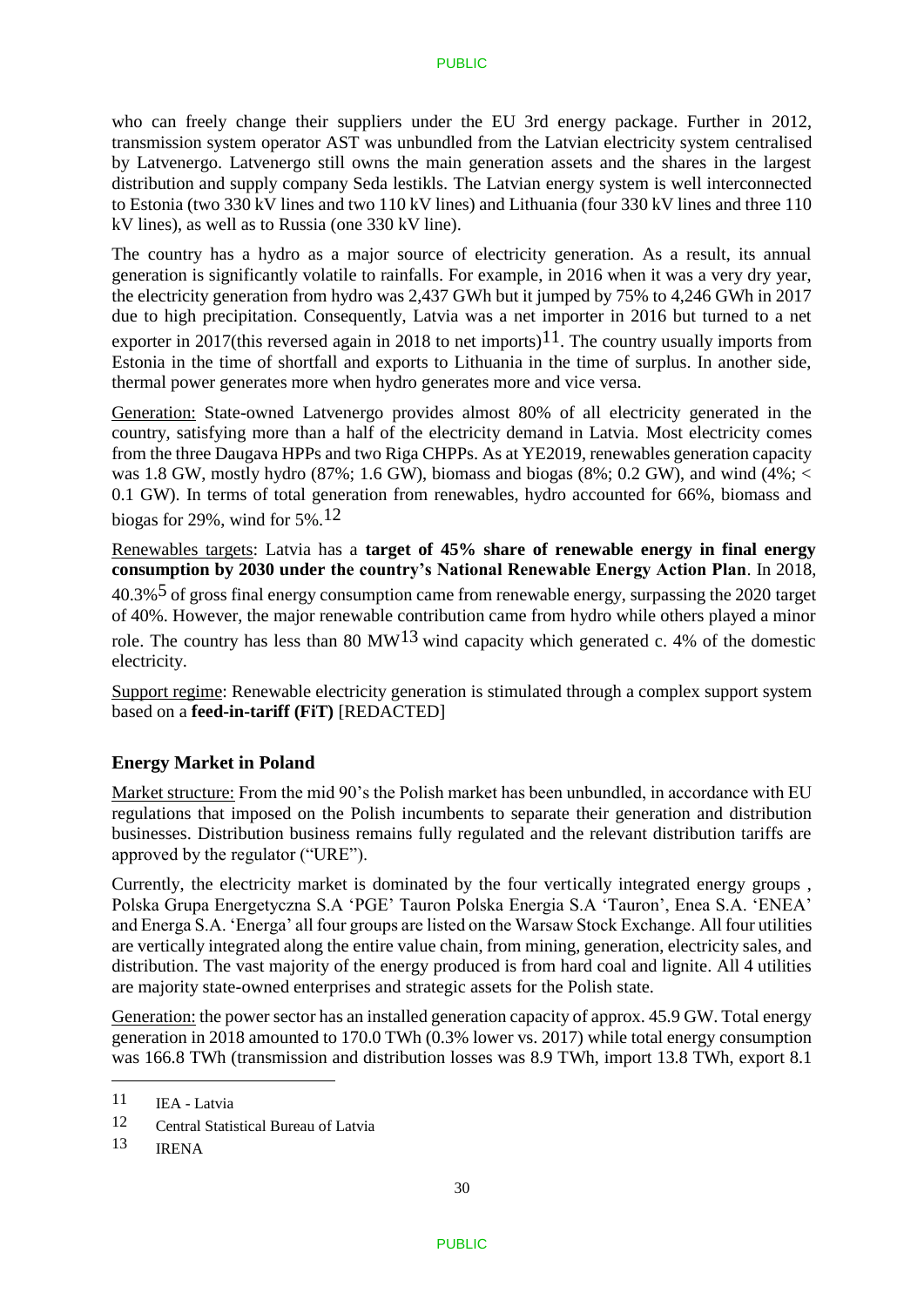TWh)14. Coal and lignite are dominant sources of energy and this is expected to continue, but the share of RE in electricity production is increasing. In 2018, renewable sources (with an estimated installed capacity of 8.6 GW, incl. 5.9 GW of wind energy) represented 13.2% of the total installed capacity.

As per **2018** figures, wind energy represented c. 59% of the Polish RE production, and c. 69% of the installed RE generation capacity<sup>9</sup>. However, the Polish wind energy sector is characterised by serious underdevelopment, when compared to other, more advanced EU Member States.

Renewables targets: The draft of Polish Energy Policy 2040 (published in November 2019) is a key formal document reflecting the Polish authorities' strategy in respect of the energy sector including the envisaged energy mix. The document indicates that share of RES in gross final energy consumption will increase from 11.2%15 in 2018 to **15.0% in 2020 and to 23% in 2030**<sup>16</sup>. The sectoral targets for renewable share as well as proposed RES consumption share growth trajectory are presented below:

| RES energy trajectory and targets [%]          | 2018  | 2020  | 2025  | 2030  | 2035  | 2040  | 2020 target     |
|------------------------------------------------|-------|-------|-------|-------|-------|-------|-----------------|
| share of RES in final gross energy consumption | 11.2% | 15.0% | 18.4% | 23.0% | 25.8% | 28.5% | 15.0%           |
|                                                |       |       |       |       |       |       |                 |
| RES sectoral trajectory and targets [%]        | 2018  | 2020  | 2025  | 2030  | 2035  | 2040  | 2020 sub-target |
| share of RES in consumption of electricity     | 13.0% | 22.1% | 24.8% | 31.8% | 36.0% | 39.7% | 19.3%           |
| share of RES in heating and cooling            | 14.6% | 17.4% | 22.7% | 28.4% | 31.5% | 34.4% | 17.1%           |
| share of RES in transport                      | 5.6%  | 10.0% | 11.2% | 14.0% | 17.7% | 22.0% | 10.0%           |

Source: Polish Energy Policy 2040

The achievement of the share of RES in energy generation will be mainly based on photovoltaics and offshore wind power plants. It is assumed that RES will have 23% share in gross final energy consumption by 2030 (including: 32% in consumption of electricity, 28% in heating and cooling and 14% in transport).

The first pillar of the draft PEP 2040 is the investments in additional renewables capacity. According to the document total installed capacity in RES in Poland will reach 24GW in 2030 (an increase by 280% vs. 2018). The second pillar of the draft PEP 2040 is gradual decarbonisation of Polish energy generation and consumption mix. Poland's withdrawal from coal will be substantial given the fact that low-efficient coal fired units will be decommissioned and ca. 6GW of coal-fired installations will retire from Polish electricity system between 2020 and 2030.

## Support regimes:

In June 2018, the new auction-based renewable energy support system ("Auction RESS") was adopted. The new scheme allowed the Energy Regulator to conduct auctions. In November 2018, the authorities conducted significant renewable energy auctions, where approx. 1.5GW of renewable energy capacity (mainly onshore wind, solar and biogas) was awarded regulatory support under the Auction RESS. In December 2019 an auction was conducted for 2.5GW new onshore wind capacity, 0.75GW new solar PV capacity and 0.1GW new biomass installations in December 2019. These investments are expected to help Poland advance towards its 2020 and 2030 targets.

<u>.</u>

<sup>14</sup> Statistics Poland, Energy statistics in 2017 and 2018

<sup>15</sup> PEP 2040

<sup>16</sup> PEP's 23% share assumption is subject to condition that Poland will benefit from additional EU subsidies; otherwise the share may drop to 21%.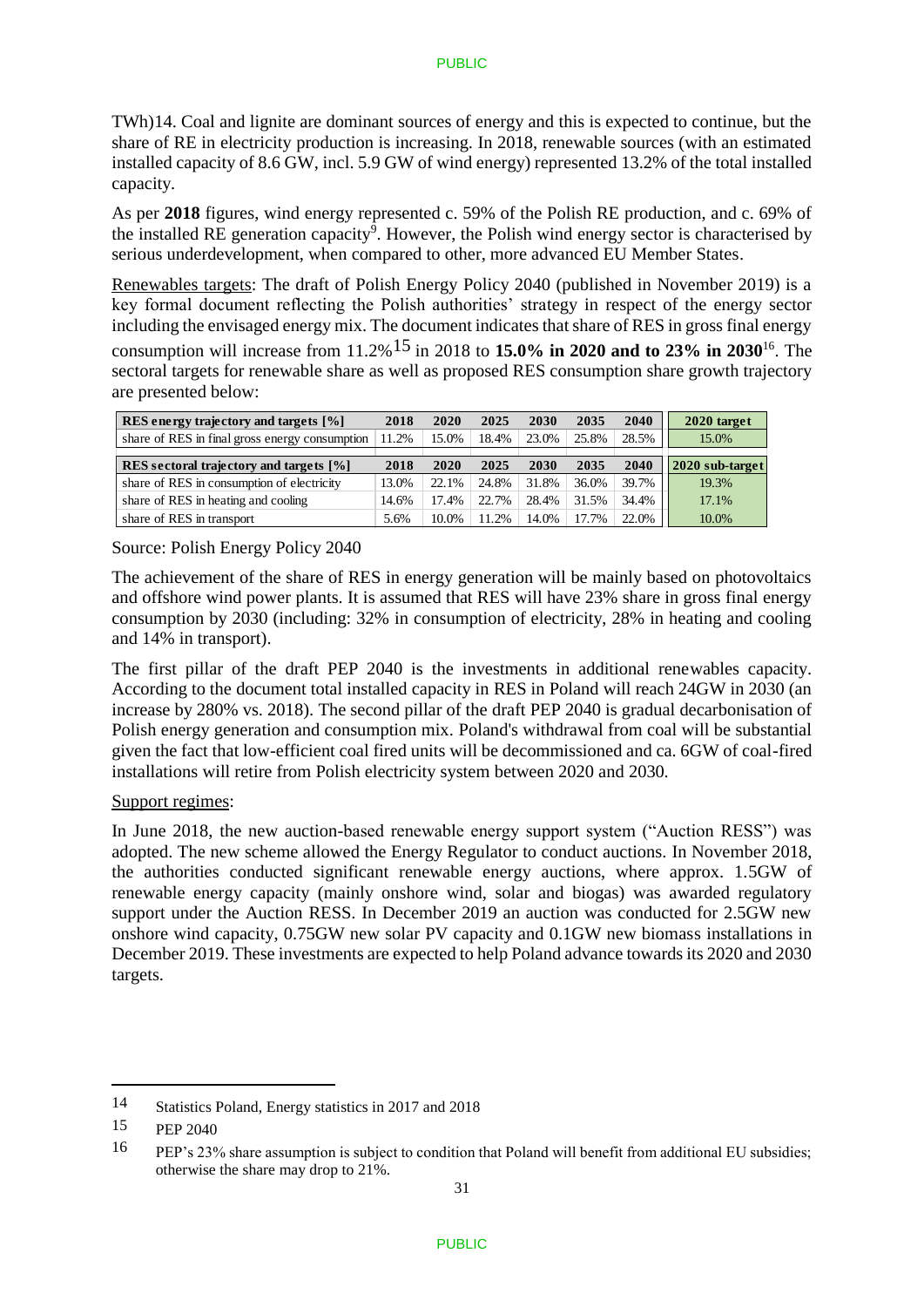# **ANNEX 5 - LITHUANIAN EQUITY MARKET AND INVESTOR BASE**

| STOCK EXCHANGE:                       | <b>NASDAO VILNIUS</b>  |
|---------------------------------------|------------------------|
| ESTABLISHED:                          | <b>SEPTEMBER 1992</b>  |
| <b>MARKET CAPITALISATION:</b>         | US\$ 3.9 BILLION       |
| NUMBER OF STOCKS:                     | 26                     |
| <b>MSCI MARKET CLASSIFICATION:</b>    | <b>FRONTIER MARKET</b> |
| FTSE CLASSIFICATION OF EOUITY MARKET: | <b>FRONTIER</b>        |

The Nasdaq Vilnius, along with Nasdaq Riga and Nasdaq Tallinn, form the Nasdaq Baltic market. Each member of the exchange uses the same trading rules, trading system and market practices.

The Lithuanian equity market is quite small in size, with only 26 listed companies and a market capitalisation of USD 3.9 billion. There was only one IPO on Nasdaq Vilnius between the end of 2017 and 2019. The listing of AB Ignitis Grupe will be one of the largest in the Baltics and especially Lithuania in recent times, and they market will have to prove if the absorption capacity for such a large IPO is given on local or even regional level. Based on the targeted free float of 25% to 33% it can be expected that there will be sufficient secondary market liquidity post-IPO.

## **Investor base**

<u>.</u>

Strategic investors<sup>17</sup> made up three-quarters of the identified ownership in Lithuanian securities, with insider ownership at 15.4 per cent and institutional  $18$  investment at 9.6 per cent. Among Lithuania's institutional investors as of Q2 2019, five were domiciled in the United States of America, and the remaining 24 were spread across Europe.

Investment in Lithuania by investor type and institutional investment by investor region, Q2 2019



<sup>17</sup> Strategic investors: institutions that take concentrated, strategic stakes in companies. They can include governments or corporations.

<sup>18</sup> Institutional investors: any institutions that invest on behalf of other individuals or organisations. These can include fund managers, banks, investment managers, investment advisors, insurance funds, endowments, pension funds, sovereign wealth funds and other entities.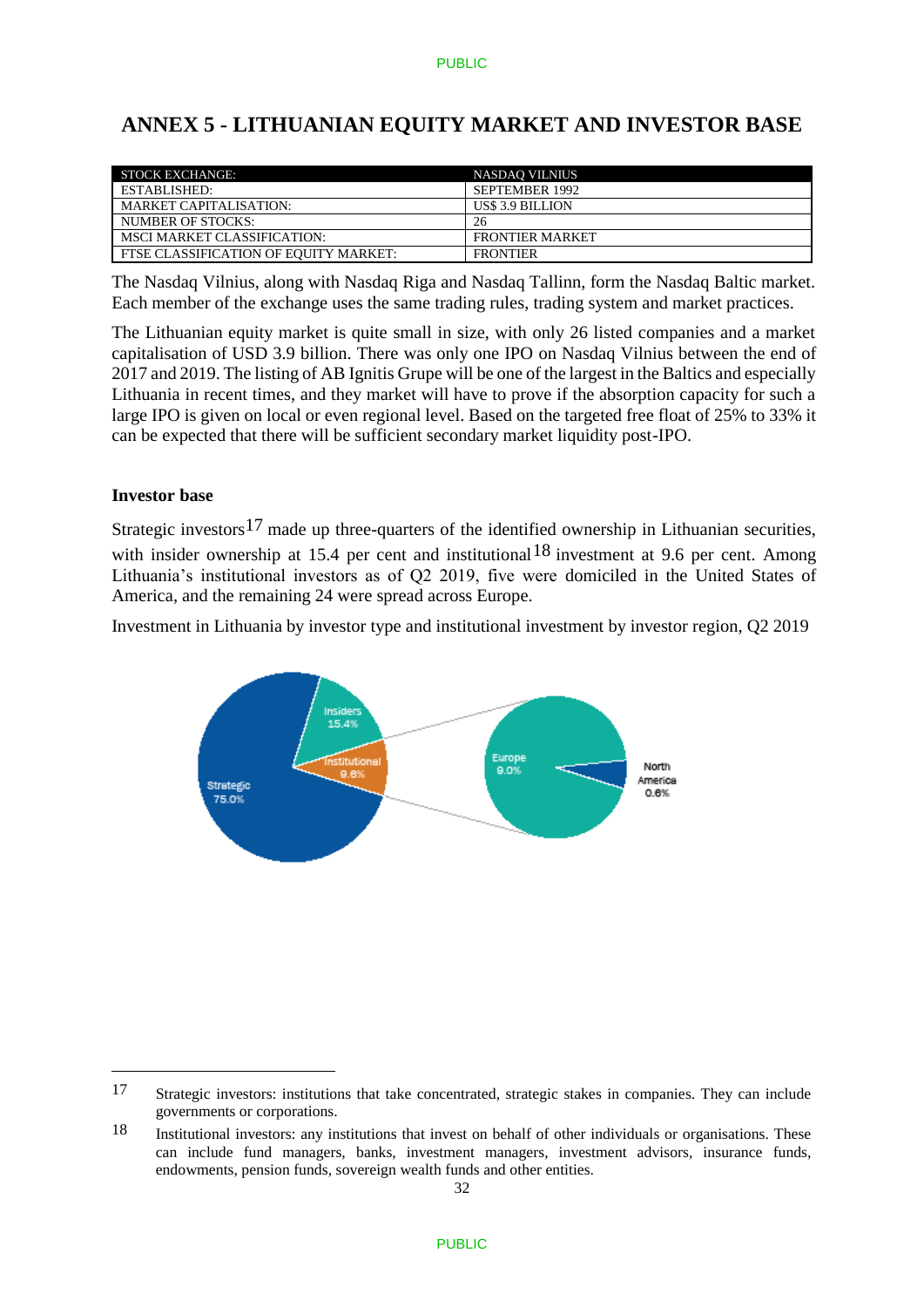| TOP HOLDERS, O2 2019                                                        | <b>TURNOVER</b>            | <b>INVESTOR</b><br><b>LOCATION</b> | <b>ORIENTATION</b> | <b>FOCUS</b>    | <b>VALUE OF</b><br><b>HOLDINGS IN</b><br><b>THE EBRD</b><br><b>REGIONS (US\$)</b><br><b>MILLION</b> | <b>VALUE OF</b><br><b>HOLDINGS</b><br><b>IN LTU</b><br>(US\$<br><b>MILLION</b> ) |
|-----------------------------------------------------------------------------|----------------------------|------------------------------------|--------------------|-----------------|-----------------------------------------------------------------------------------------------------|----------------------------------------------------------------------------------|
| EUROPEAN BANK FOR<br><b>RECONSTRUCTION</b><br>AND<br><b>DEVELOPMENT</b>     | <b>LOW</b>                 | <b>GBR</b>                         | <b>ACTIVE</b>      | <b>GLOBAL</b>   | 2.050.2                                                                                             | 89.7                                                                             |
| <b>SWEDBANK</b><br><b>INVESTEERIMISFONDID</b>                               | LOW                        | <b>EST</b>                         | <b>ACTIVE</b>      | <b>GLOBAL</b>   | 64.5                                                                                                | 42.9                                                                             |
| <b>ENTERPRISE</b><br><b>INVESTORS</b>                                       | <b>UNKNOWN</b>             | POL                                | <b>ACTIVE</b>      | <b>REGIONAL</b> | 69.1                                                                                                | 30.1                                                                             |
| <b>ORION ASSET</b><br><b>MANAGEMENT</b>                                     | <b>UNKNOWN</b>             | <b>LTU</b>                         | <b>PASSIVE</b>     | <b>REGIONAL</b> | 11.5                                                                                                | 9.8                                                                              |
| <b>INVL ASSET</b><br><b>MANAGEMENT</b>                                      | <b>LOW</b>                 | LTU                                | <b>ACTIVE</b>      | <b>GLOBAL</b>   | 34.8                                                                                                | 9.5                                                                              |
| <b>NORGES BANK</b><br><b>INVESTMENT</b><br><b>MANAGEMENT</b>                | LOW                        | <b>NOR</b>                         | <b>ACTIVE</b>      | <b>GLOBAL</b>   | 7,268.3                                                                                             | 8.6                                                                              |
| <b>PARAMETRIC</b><br><b>PORTFOLIO</b><br><b>ASSOCIATES</b>                  | LOW                        | <b>USA</b>                         | <b>PASSIVE</b>     | <b>GLOBAL</b>   | 898.8                                                                                               | 8.4                                                                              |
| <b>FIREBIRD</b><br><b>MANAGEMENT</b>                                        | <b>LOW</b>                 | <b>USA</b>                         | <b>ACTIVE</b>      | GLOBAL          | 78.9                                                                                                | 4.3                                                                              |
| <b>SWEDFUND</b><br><b>INTERNATIONAL</b>                                     | <b>UNKNOWN</b>             | <b>SWE</b>                         | <b>ACTIVE</b>      | <b>REGIONAL</b> | 15.0                                                                                                | 4.0                                                                              |
| <b>SWEDBANK</b><br><b>INVESTMENT</b><br><b>MANAGEMENT</b><br><b>COMPANY</b> | <b>VERY</b><br><b>HIGH</b> | <b>LVA</b>                         | <b>ACTIVE</b>      | REGIONAL        | 15.0                                                                                                | 3.3                                                                              |

#### **Top investors in Lithuania as of Q2 2019**

#### **Identified institutional flows**

As of Q2 2019, 93.6 per cent of Lithuania's institutional holdings were in the hands of its top 10 investors. Between Q2 2014 and Q2 2019, investors moved a net US\$ 94.3 million out of Lithuanian equities. However, this trajectory had slowed in the last two years, with US\$ 29.3 million of selling since Q2 2017. GARP-oriented firms decreased their investment in the country by 41.7 per cent in the two years to Q2 2019. This was attributable to East Capital Asset Management, which reduced its exposure to the country by US\$ 11.4 million during that period (and by US\$ 76.4 million since Q2 2014). Lithuania had a greater percentage of private-equity ownership than any other country in central Europe and the Baltic states, at 15.2 per cent. Private equity is included in the "other" category in the chart below.



While net investment by active and passive firms was significantly higher than it was five years previously, this was primarily down to performance, as active investors sold US\$ 95.2 million during this time and passive investors bought little, up just US\$ 0.7 million.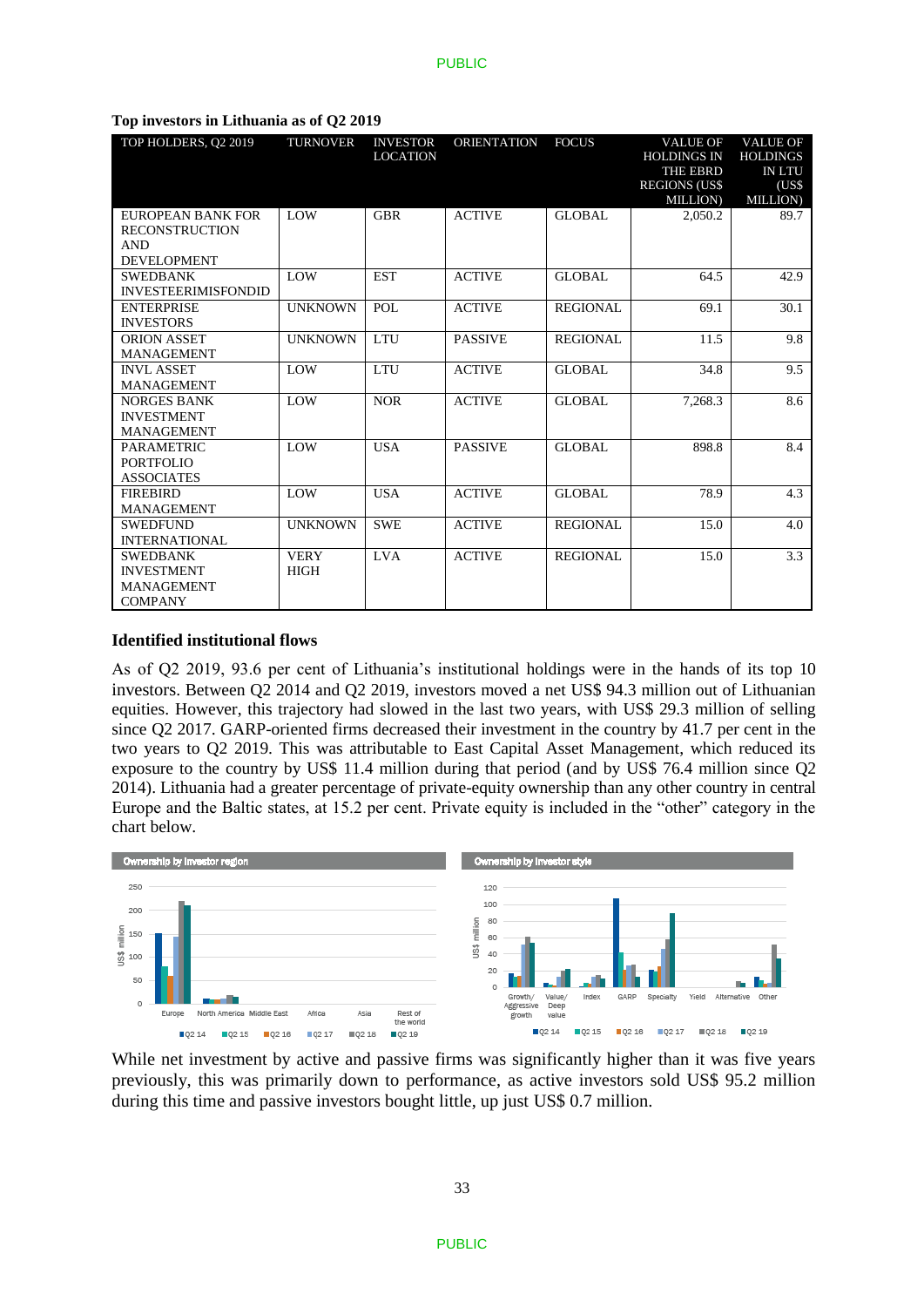#### **PUBLIC**



As Lithuania's equity ownership was highly concentrated, so was its turnover breakdown. Six of the top ten investors in the country had low-turnover portfolios.



# **ANNEX 6 – CORPORATE GOVERNANCE**

Summary of the CGAP:

### **Pre-IPO key actions:**

- Two additional independent SB members  $(5+2)$  vs. the existing composition (3 independent + 2);
- New dividend policy [REDACTED];
- The company delisted the illiquid subsidiaries [REDACTED].

#### **Post IPO actions:**

- SB Committees composition to favour independent and qualified SB members (audit committee has a majority of external members, nomination and remuneration committee have 2 SB members from MoF, 1 independent SB member and 1 outsider) and embed skills needed at committees into the overall SB profile and composition planning;
- SB to approve the investment policy;
- **SB** to have periodic externally facilitated board evaluations;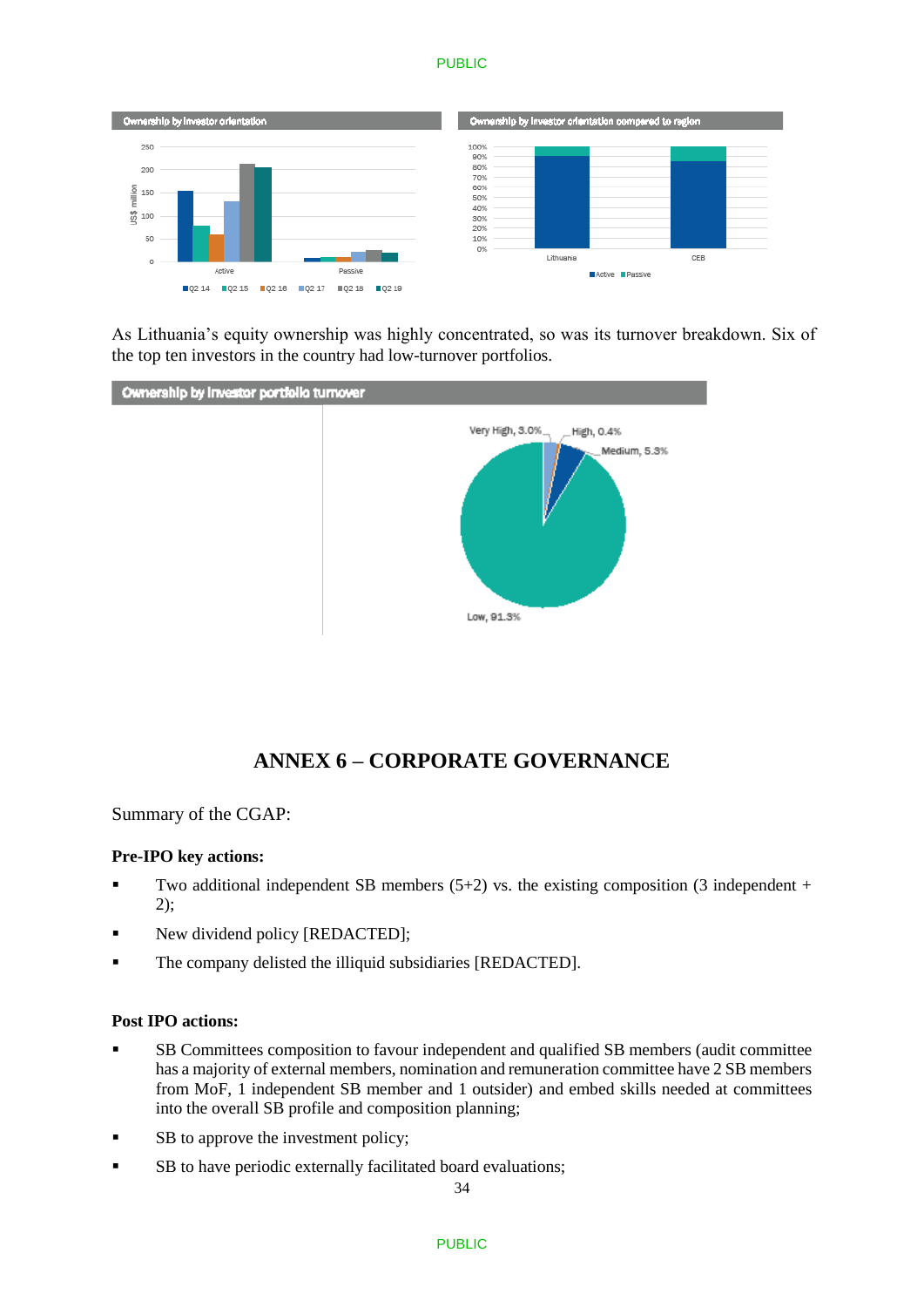- Introduction of succession planning;
- **Introduction of RPT policy;**
- Improvement of disclosure exceeding recommendations of the Lithuanian CG Code in some areas (e.g. board and committee bylaws).

# **ANNEX 7 – PROJECT IMPLEMENTATION**

### **Procurement classification –** *Public sub-sovereign*

### [REDACTED]*Contracts risk assessment* - "Low"

Four categories of low-valued contracts for Works and supply of Goods and Related Services are envisaged: (1) Conversion of Overhead Power Lines to Underground Cables, (2) Renewal of Substations, (3) Reconstruction of Low- and Medium Voltage Overhead Power Lines, and (4) supply and installation of smart meters.

### **Project implementation arrangements:**

All procurement for Ignitis Group is managed by UAB Ignitis grupės paslaugų centras (GSC) (up until 2020 – by UAB Verslo Aptarnavimo Centras (VAC), which as of 2 January 2020 was merged with GSC after reorganisation). VAC was established in 2014 to improve the processes supporting the core activities of the Group and to reduce its costs. GSC carries out its own procurement, as well as plans and conducts procurements of goods, services and works for the Group and its subsidiaries. GCS's role is to manage and control any procurement procedure and to put all required efforts to ensure that the purchasing organization receives goods, services or works on time. GCS, being a contracting authority, carries out procurement in accordance with procedure established in the Public Procurement Law of the Republic of Lithuania and the simplified procurement regulations of the company. The website of GCS contains all draft technical specifications of all procurements in progress, except small-value procurements, reports on procurement procedures and information on the procurements in progress.

Information about the procurements in progress is also published on the Central Public Procurement Information System (CPP IS): [http://www.eviesiejipirkimai.lt](http://www.eviesiejipirkimai.lt/) The latter information is also published in the supplement "Information Notices" to the Official Gazette (except smallvalue procurements).

CPP IS also contains information on the draft technical specifications of planned procurements of the value above the small-value procurement limit. Suppliers are invited to make their comments and tenders regarding published technical specifications. Tenders can be submitted via CPP IS or by sending them to the email addresses provided in the published technical specifications before the deadline for submission of tenders.

## **Procurement arrangements:**

The contracts to be financed from the proceeds of the Bank operation will be below EUR 250,000 for supply of goods and related services and EUR 7.5 million for works contracts. The contracts allocated for EBRD finance have been confirmed to meet the requirements of para 3.10 of the Bank's PPR which states that "alternative procurement procedures in accordance with national law may be the most economic and efficient method in the case of small contracts value; geographically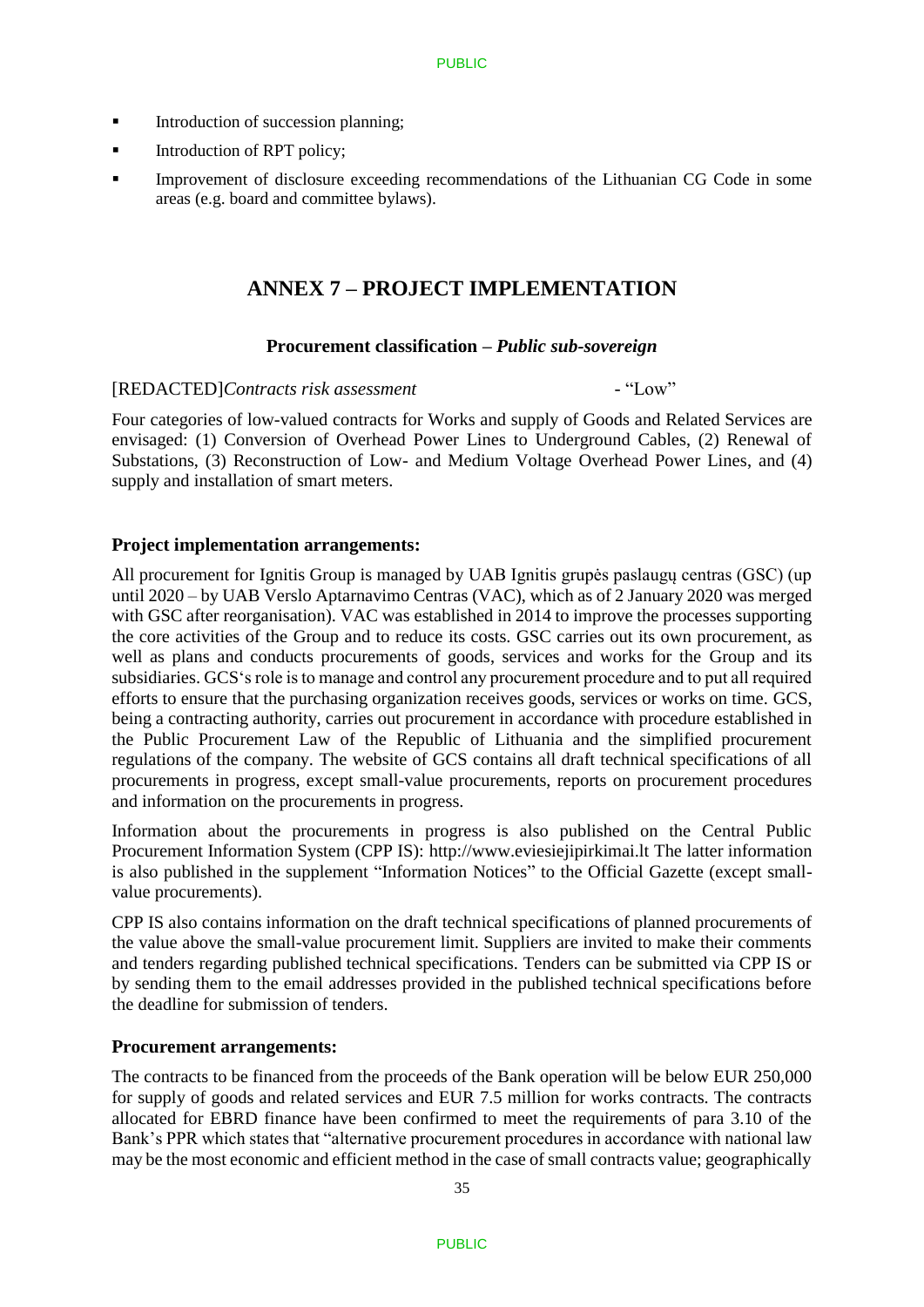scattered works; goods and works available locally at prices less than the international market; or when the nature and scope of contracts are unlikely to attract foreign competition; provided that the procedures applied are acceptable to the Bank." Hence the Group may procure these contracts in accordance with national public procurement rules and regulations applicable to Ignitis Group that are conducted through the national e-procurement system. Ignitis Group have provided an outline procurement plan. [REDACTED]

# **ANNEX 8 – BIOGRAPHY OF MANAGEMENT BOARD**

# **DARIUS MAIKŠTĖNAS, Chairman of the Board, CEO**

Education: Harvard Business School, General Management Program; Baltic Management Institute, Executive MBA degree; Kaunas University of Technology, Bachelor's degree in Business Administration

Past employment and other position within the Group: ESO as Chairman of the Supervisory board; WIDER COMMUNICATIONS INCORPORATED as the member of the Board (until 21/05/2019); WIDER COMMUNICATIONS LIMITED PRIVATE LIMITED COMPANY as sole member of the Board (until 21/05/2019)

# **DARIUS KAŠAUSKAS, Member of the Board, Finance and Treasury Director**

Education: ISM University of Management and Economics, Doctoral studies of Social Sciences in the field of Economics; BI Norwegian Business School, Master's degree in Management; Vilnius University, Master's degree in Economics

Past employment and other position within the Group: Duomenų Logistikos Centras as Chairman of the Board [until 07/07/2020]; Lietuvos Energijos Paramos Fondas as Member of the Board; Enepro as Chairman of the Board (until 24/10/2019); ESO as Member of the Supervisory board.

## **VIDMANTAS SALIETIS, Member of the Board, Commerce and Services Director**

Education: Stockholm School of Economics in Riga (SSE Riga), Bachelor's degree in Economics and Business

Past employment and other position within the Group: Ignitis Latvija, as member of the Board (until 22/10/2019); Ignitis Eesti, as Chairman of the Board (until 14/11/2019), Energijos Tiekimas UAB as Chairman of the Board (until 01/06/2019); UAB Ignitis as Chairman of the Board (until 01/06/2019); UAB Ignitis as Member of the Supervisory Board, Chairman of the Supervisory Board; Elektroninių mokėjimų agentūra as Member of the Board; NT Valdos, UAB as Chairman of the Board; Gamybos Optimizavimas as Member of the Board.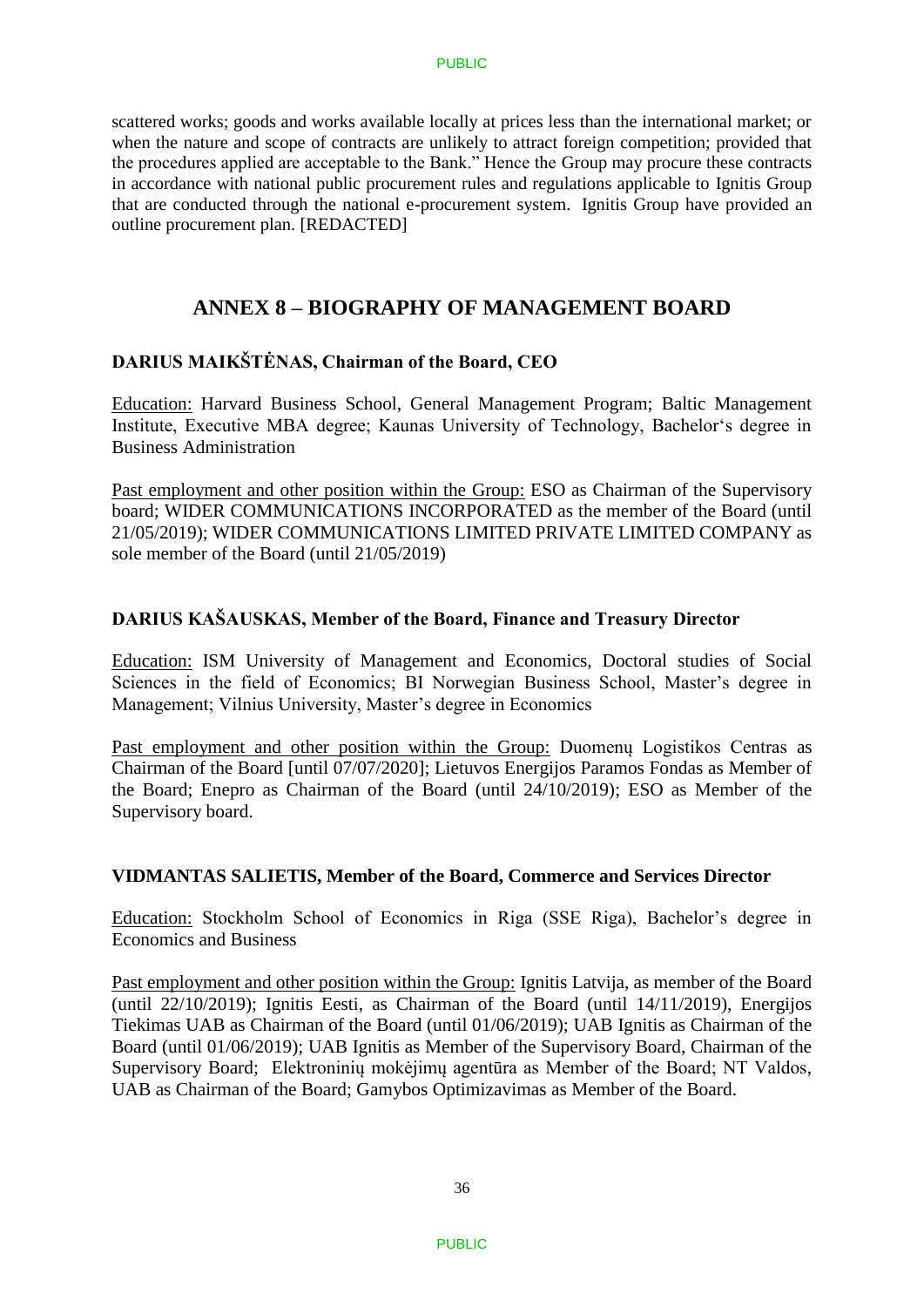# **ŽIVILĖ SKIBARKIENĖ, Member of the Board, Organisational Development Director**

Education: Mykolas Romeris University, Doctoral degree in Social Sciences Field of Law; Vilnius University, Master's degree in Law

Past employment and other position within the Group: Verslo Aptarnavimo Centras UAB as Chairman of the Board (until 01/01/2020); UAB Ignitis grupės paslaugų centras, as Board member, Chairwoman of the Board; Elektroninių mokėjimų agentūra as Member of the Board; AB Ignitis Gamyba as Member of the Supervisory Board.

# **DOMINYKAS TUČKUS, Member of the Board, Infrastructure and Development director**

Education: L. Bocconi University (Italy), Master's degree in Finance; Bachelor's degree in Business Management and Administration

Past employment and other position within the Group: AB Ignitis Gamyba as Chairman of the Supervisory board; UAB Ignitis as Member of the Board (until 01/06/2019) and Member of the Supervisory Board; Eurakras as Member of the Board (until 03/09/2019); Tuulueenergia OU as Chairman of the Board (until 28/01/2019); Vilnius CHP as Chairman of the Board; Ignitis Renewables as Member of the Board; KŪB "Smart Energy Fund powered by Ignitis Group" as Member of the Advisory Committee.

# **DARIUS DAUBARAS, Chairman, Independent Supervisory Board Member**

Education: University of Cambridge, Master's degree in International Relations; University of Pennsylvania, USA, Business Administration Master's Degree; University of Denver, USA, Bachelor's Degree in Business Administration

Employment and position: Saudi Aramco as senior finance executive to advise company's executive management on implementation of corporate projects, acquisitions, investments and joint venture; Treasury department and Member of the Supervisory Board of "Smart Energy Fund powered by Ignitis Group" (until 01/7/2019)

# **DAIVA LUBINSKAITĖ-TRAINAUSKIENĖ, Independent Supervisory Board Member**

Education: ISM University of Management and Economics, Master's Degree; Public Relations Professional Studies at Vilnius University;

Employment and position: Thermo Fisher Scientific Baltics UAB as Director of Personnel; Association of Personnel Management Professional as Member of the Board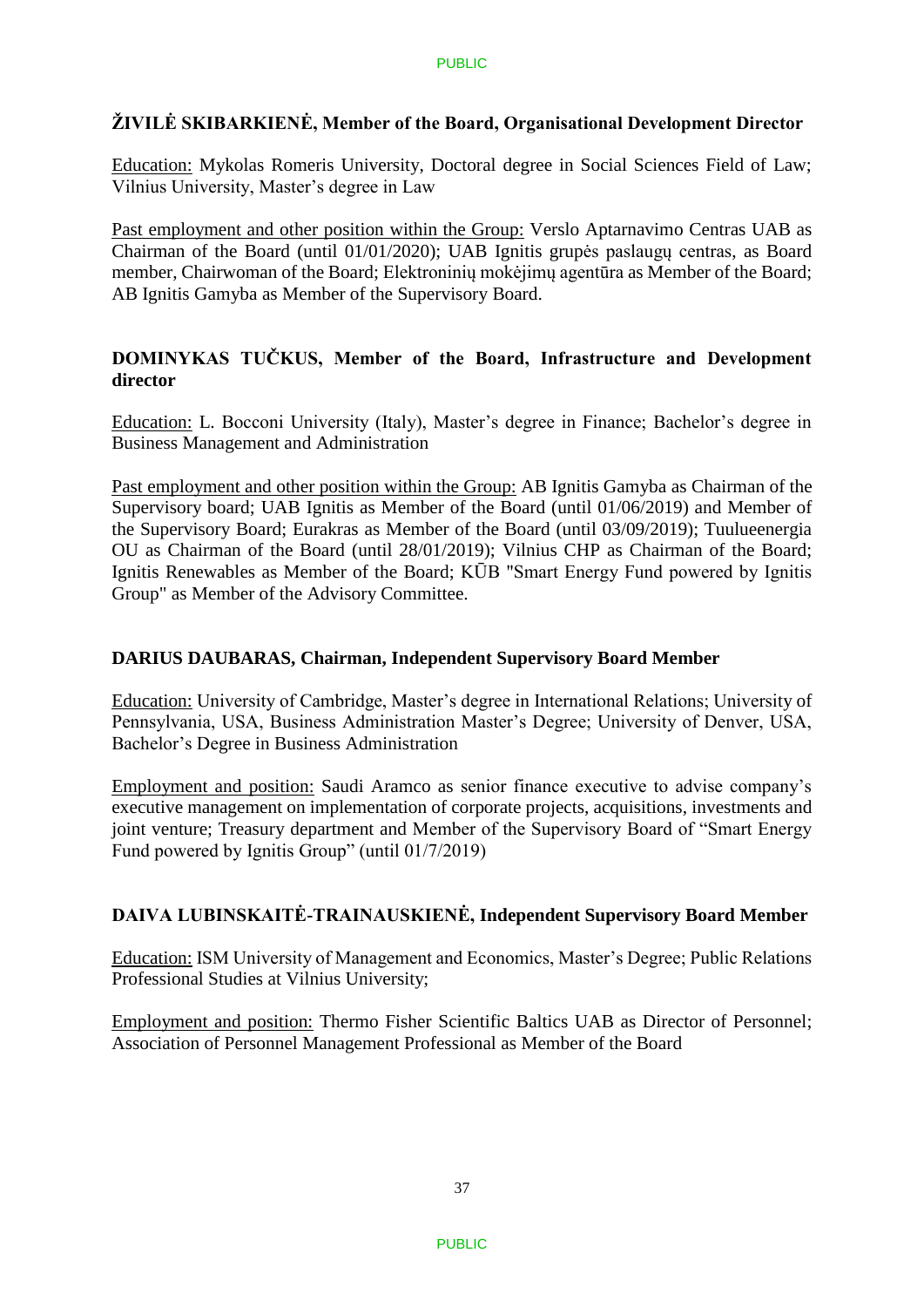# **ANDRIUS PRANCKEVIČIUS, Independent Supervisory Board Member**

Education: Kaunas University of Technology, Bachelor's degree in Business Administration; Master's degree in Marketing Management; Harvard Business School, Leadership Development

Employment and position: Linas Agro Group AB as Deputy Chief Executive Officer and Member of the Board; Kekava PF as Chief Executive Officer and Chairman of the Board; Linas Agro AB as Member of the Board; Lielzeltini SIA as Chairman of the Board; Broileks SIA as Chairman of the Board; Cerova SIA as Chairman of the Board; Žilvista ŽŪB as 20 Member

# **DAIVA KAMARAUSKIENĖ, Supervisory Board Member**

Education: Vilnius University Faculty of Economics, master's degree

Employment and position: Ministry of Finances as Director of Budget Department

# **AUŠRA VIČKAČKIENĖ, Supervisory Board Member**

Education: Vilnius University, Master's degree in Management and Business Administration; Vilnius University, Bachelor's degree in Management and Business Administration

Employment and position: Ministry of Finances as Director of Assets Management Department; Būsto paskolų draudimas UAB as Member of the Board